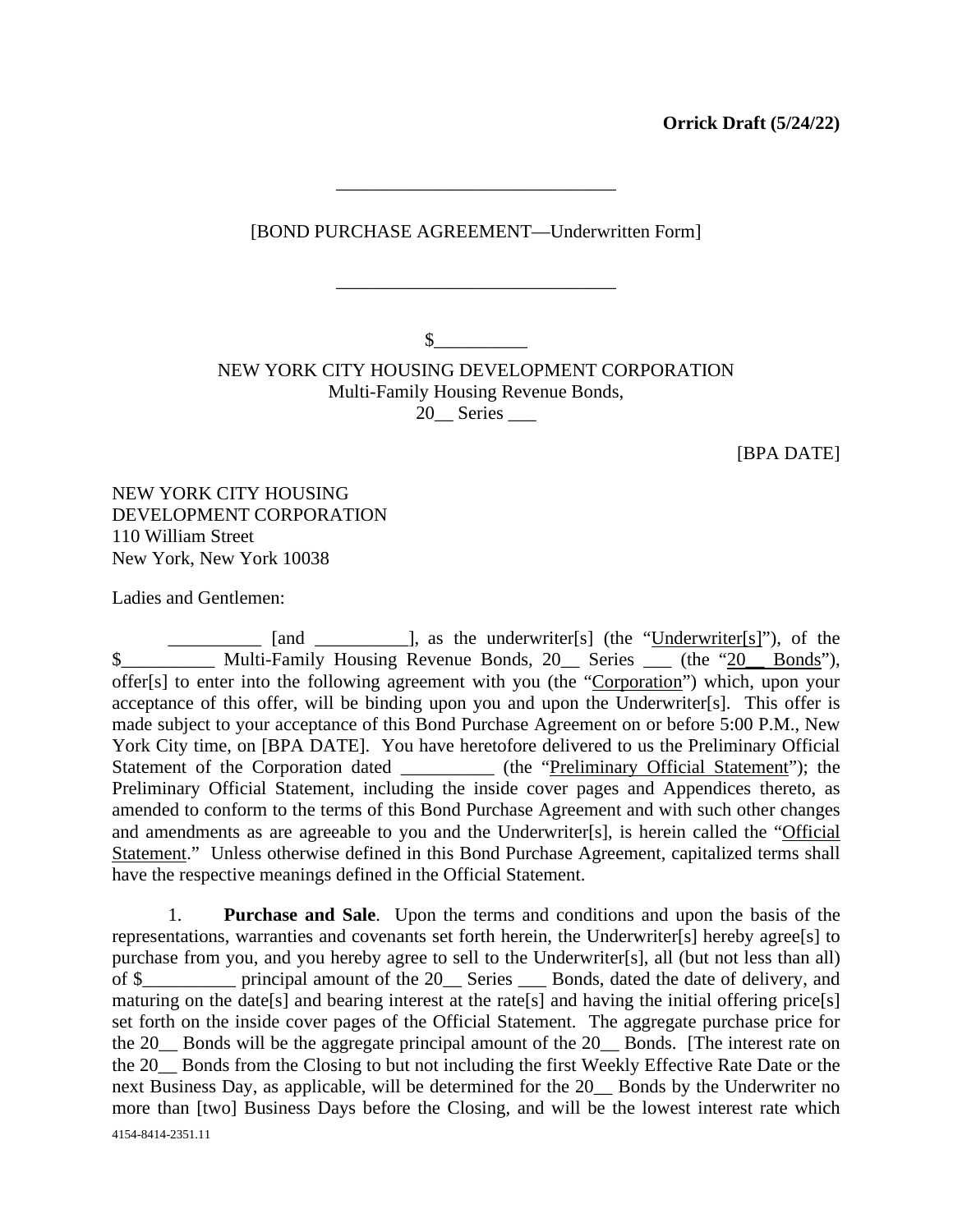would, in the judgment of the Underwriter, enable the Underwriter, as or the date of such determination and under prevailing market conditions, to sell the 20\_\_ Bonds at prices that are equal to the principal amount thereof and which are, in the judgment of the Underwriter, as representative as possible of the then-current market interest rates for securities comparable in security, liquidity and creditworthiness to the  $20$  Bonds.]<sup>1</sup>

2. **The 20 Bonds.** The 20 Bonds shall be as described in, and shall be issued pursuant to, a resolution entitled "Multi-Family Housing Revenue Bonds Bond Resolution" adopted by the Members of the Corporation on July 27, 1993, as amended from time to time (the "General Resolution"), and a supplemental resolution for the 20\_\_ Series \_\_\_ Bonds entitled Supplemental Resolution Authorizing the Issuance of Multi-Family Housing Revenue Bonds, 20\_\_ Series \_\_" adopted by the Members of the Corporation on \_\_\_\_\_\_\_\_\_\_ (the "20\_\_ Series \_\_\_ Supplemental Resolution" and, together with the General Resolution, the "Resolutions"), with only such changes in the Resolutions as shall be mutually agreed upon between you and the Underwriter[s]. The 20 Bonds shall be issued in accordance with the provisions of the Resolutions and secured as described therein and in the Official Statement.

The proceeds of the 20\_\_ Bonds are expected to be used as provided in the Official Statement under the heading "PLAN OF FINANCING—General—20\_\_ Series \_\_\_ Bonds."

The 20\_\_ Bonds are being issued on a parity with and shall be entitled to the same benefit and security of the General Resolution as all other Bonds (other than subordinate Bonds) issued or to be issued thereunder.

The Bonds, including the 20 Bonds, are issued by the Corporation to finance, refinance or refund mortgage loans (individually a "Mortgage Loan" and collectively the "Mortgage Loans") for privately owned multi-family housing for low, moderate and/or middle income tenants, and for other Corporation Corporate Purposes, as the case may be.

## 3. **Offering; Establishment of Issue Price**.

(a) As used in this Section 3, a "maturity" of 20\_\_ Bonds means 20\_\_ Bonds of the same Series maturing on the same date, bearing the same interest rate and having the same CUSIP number indicated in Schedule I attached hereto, and the lower-cased terms "public" and "underwriter" have the meanings set forth in paragraph (f) below. The Underwriters hereby confirm that they have made a bona fide offering of each maturity of each Series of the 20\_\_ Bonds to the public on or before the date of this Bond Purchase Agreement at the respective offering price set forth for such maturity in Schedule I attached hereto, or at the corresponding yield (the "Initial Offering Price").[The Underwriter hereby agrees to make a bona fide offering of all of the 20\_\_ Bonds to the public at the offering price (the "initial offering price") set forth in Schedule I attached hereto, or at the corresponding yield.]<sup>2</sup>

(b) The Underwriters agree to assist the Corporation in establishing the issue price of the 20 Bonds and, to that end, the Representative shall execute and deliver to the Corporation at Closing a certificate substantially in the form appended hereto as Exhibit E, with

<sup>&</sup>lt;sup>1</sup> For variable rate Bonds only.

<sup>2</sup> For variable rate Bonds only.

<sup>4154-8414-2351.11</sup>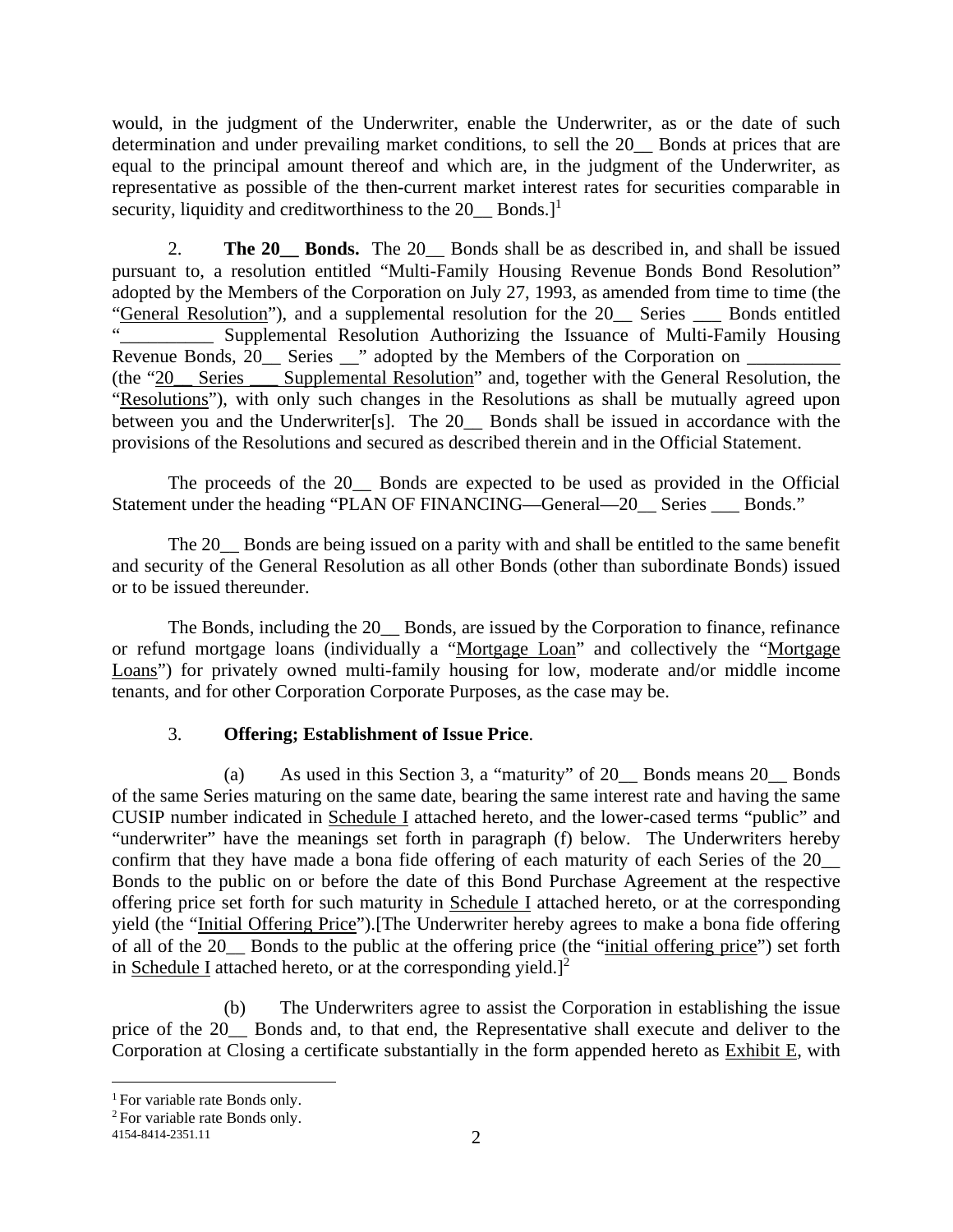such modifications as may be appropriate or necessary, in the reasonable judgment of the Underwriters, the Corporation and Bond Counsel, to accurately reflect, as applicable, the sales price or prices or the Initial Offering Price or Initial Offering Prices to the public of the 20\_\_ Bonds.

(c) The Representative hereby confirms that, as of the execution of this Bond Purchase Agreement, except for the maturities (if any) (the "Unsold Maturities") shown on Schedule I attached hereto, the price at which the first 10% of each maturity of the 20 Bonds was sold by the Underwriters to the public (the "10% test") is set forth in such Schedule I.<sup>3</sup>

(d) [**This subsection (d) only applies if the hold-the-offering price rule applies**] On and following the date of this Bond Purchase Agreement, with respect to the Unsold Maturities, the [Representative (i) will retain][Underwriters will neither offer nor sell any of]<sup>4</sup> the Unsold Principal Amounts of the 20\_\_ Bonds of the Unsold Maturities as shown in Schedule I attached hereto [(the "Unsold Principal Amounts") and will not allocate any such Unsold Principal Amounts to any other underwriter and (ii) will neither offer nor sell any such Unsold Principal Amounts]<sup>5</sup> to the public at a price that is higher or yield lower than the Initial Offering Price during the period starting on the date of this Bond Purchase Agreement and ending on the earlier of the following: (a) the close of the fifth business day after the date of this Bond Purchase Agreement, or (b) the date on which at least 10 percent of the 20\_\_ Bonds of the Unsold Maturity has been sold to the public at or below the Initial Offering Price (the "hold-theoffering-price rule").

(e) The Representative confirms that:

(i) any agreement among underwriters, any selling group agreement and each third-party distribution agreement (to which the Representative is a party) relating to the initial sale of the 20\_\_ Bonds to the public, together with the related pricing wires, contains or will contain language obligating each Underwriter, each dealer who is a member of the selling group, and each broker-dealer that is a party to such third-party distribution agreement, as applicable, to (A) report the prices at which it sells to the public the unsold 20 Bonds of each maturity allotted to it until it is notified by the Representative that either the 10% test has been satisfied as to the 20 Bonds of that maturity or all 20 Bonds of that maturity have been sold to the public and (B) comply with the hold-theoffering-price rule, if applicable, in each case if and for so long as directed by the Representative and as set forth in the related pricing wires, and

(ii) any agreement among underwriters relating to the initial sale of the 20 Bonds to the public, together with the related pricing wires, contains or will contain language obligating each Underwriter that is a party to a third-party distribution agreement to be employed in connection with the

<sup>&</sup>lt;sup>3</sup> N/A for variable rate Bonds.

<sup>&</sup>lt;sup>4</sup> Alternative language for Senior Manager opting not to retain unsold maturities.

<sup>&</sup>lt;sup>5</sup> Delete for Senior Manager opting not to retain unsold maturities.

<sup>4154-8414-2351.11</sup>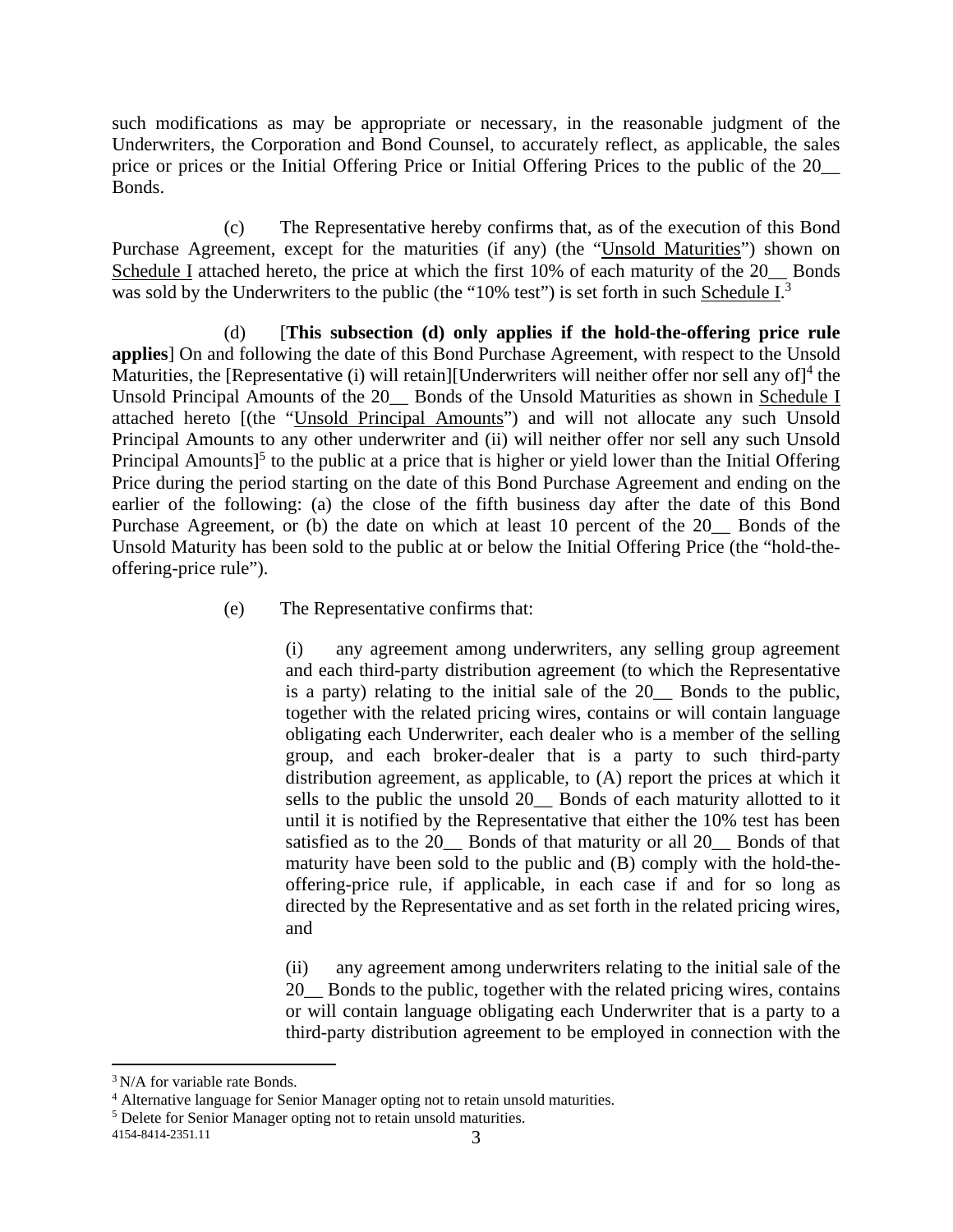initial sale of the 20\_\_ Bonds to the public to require each broker-dealer that is a party to such third-party distribution agreement to (A) report the prices at which it sells to the public the unsold 20\_\_ Bonds of each maturity allotted to it until it is notified by the Representative or the Underwriter that either the 10% test has been satisfied as to the 20\_\_ Bonds of that maturity or all 20\_\_ Bonds of that maturity have been sold to the public and (B) comply with the hold-the-offering-price rule, if applicable, in each case if and for so long as directed by the Representative or the Underwriter and as set forth in the related pricing wires. $6$ 

(f) The Underwriters acknowledge that sales of any 20\_\_ Bonds to any person that is a related party to an Underwriter shall not constitute sales to the public for purposes of this Section 3. Further, for purposes of this Section 3:

> (i) "public" means any person other than an underwriter or a related party,

> (ii) "underwriter" means (A) any person that agrees pursuant to a written contract with the Corporation (or with the lead underwriter to form an underwriting syndicate) to participate in the initial sale of the 20\_\_ Bonds to the public and (B) any person that agrees pursuant to a written contract directly or indirectly with a person described in clause (A) to participate in the initial sale of the 20\_\_ Bonds to the public (including a member of a selling group or a party to a third-party distribution agreement participating in the initial sale of the 20\_\_ Bonds to the public), and

> (iii) a purchaser of any of the 20\_\_ Bonds is a "related party" to an underwriter if the underwriter and the purchaser are subject, directly or indirectly, to (A) more than 50% common ownership of the voting power or the total value of their stock, if both entities are corporations (including direct ownership by one corporation of another), (B) more than 50% common ownership of their capital interests or profits interests, if both entities are partnerships (including direct ownership by one partnership of another), or (C) more than 50% common ownership of the value of the outstanding stock of the corporation or the capital interests or profit interests of the partnership, as applicable, if one entity is a corporation and the other entity is a partnership (including direct ownership of the applicable stock or interests by one entity of the other).

#### 4. **Liquidated Damages.**

(a) If the Corporation shall be unable to satisfy the conditions to the obligations of the Underwriter[s] to accept delivery of and to pay for the 20\_\_ Bonds in accordance with this Bond Purchase Agreement (unless such conditions shall be waived by the

<sup>6</sup> N/A for variable rate Bonds.

<sup>4154-8414-2351.11</sup>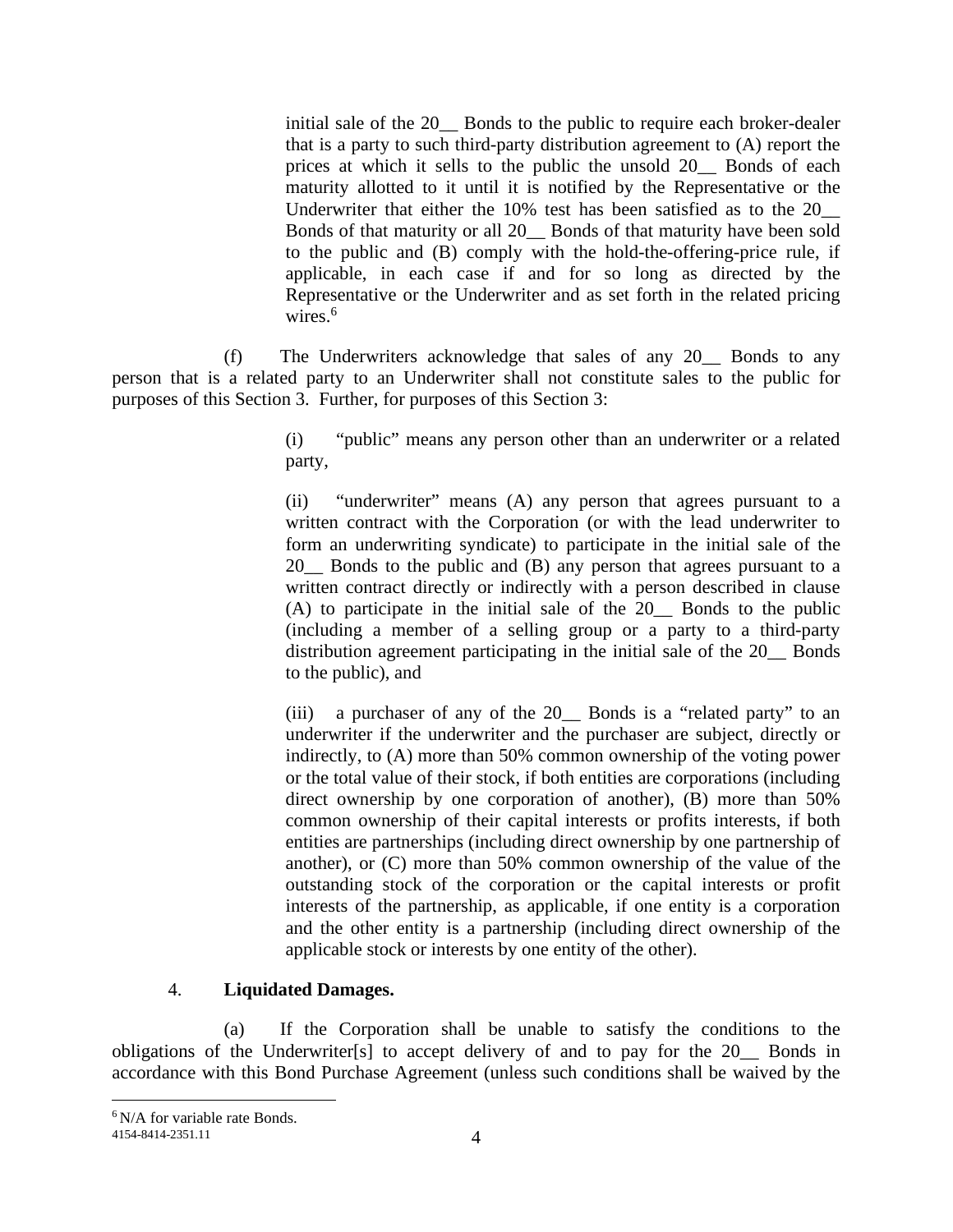Underwriter[s] subject to the provisions of Section  $6(m)$  hereof), or if the obligation of the Underwriter<sup>[s]</sup> to accept delivery of and to pay for the 20\_\_ Bonds shall be terminated for any reason permitted by this Bond Purchase Agreement, this Bond Purchase Agreement shall terminate and neither the Underwriter[s] nor the Corporation shall be under any further obligation hereunder, except that the respective obligations of the Corporation and the Underwriter[s] set forth in Section 13 hereof shall continue in full force and effect.

(b) In the event that the Underwriter[s] fail[s] (other than for a reason permitted hereunder) to accept and pay for the 20\_\_ Bonds at the Closing as herein provided, the Underwriter[s] shall pay to you \$\_\_\_\_\_\_\_\_\_\_\_\_ as and for full liquidated damages for such failure and for any defaults hereunder on the part of the Underwriter[s] and, except as set forth in Section 13 hereof (which expenses shall continue to be the responsibility of the respective parties), such amount shall constitute a full release and discharge of all claims and damages for such failure and for any and all such defaults, and you and the Underwriter[s] shall have no further action for damages, specific performance or any other legal or equitable relief against the other party. The Underwriter[s] and you understand that in such event your actual damages may be greater or may be less than such amount and may be difficult or impossible to ascertain. Accordingly, the Underwriter[s] hereby waive[s] any right to claim that your actual damages are less than such amount, and your acceptance of this offer shall constitute a waiver of any right you may have to additional damages from the Underwriter[s].

5. **Official Statement; Use of Documents**. (a) As soon as practicable after the execution of this Bond Purchase Agreement, you will deliver or cause to be delivered to the Underwriter[s] five (5) copies of the Official Statement executed by an Authorized Officer (as defined in the General Resolution). You hereby authorize the form of the General Resolution, the 20 Series Supplemental Resolution, the Official Statement and the information therein contained to be used in connection with the [public] offering and sale of the 20\_\_ Bonds. [You hereby consent to the use by the Underwriter[s], prior to the date hereof, of the Preliminary Official Statement (in printed form and electronic form) in connection with the [public] offering of the  $20$  Bonds.]<sup>7</sup>

(b) You will deliver or cause to be delivered printed copies of the Official Statement to the Underwriter<sup>[s]</sup> in "designated electronic format" (as defined by the Municipal Securities Rulemaking Board's ("MSRB") Rule G-32) and in quantities specified by the Underwriter[s] and sufficient to permit the Underwriter[s] to comply with Rule 15c2-12 ("Rule 15c2-12") promulgated by the Securities and Exchange Commission under and pursuant to the Securities Exchange Act of 1934, as amended (the "Exchange Act"), and the rules of the MSRB[, and in sufficient time to accompany any confirmation that requests payment from any customer but in no event later than seven (7) business days after the execution of this Bond Purchase Agreement]<sup>8</sup>.

(c) [You will also deliver or cause to be delivered to the Underwriter[s] printed copies of the Official Statement after the delivery of the 20 Bonds upon the request of the Underwriter[s] in quantities sufficient to permit the Underwriter[s] to comply with paragraph (b)(4) of Rule 15c2-12; provided, however, that such obligation on the part of the Corporation

<sup>7</sup>N/A for variable rate Bonds.

<sup>8</sup> N/A for variable rate Bonds.

<sup>4154-8414-2351.11</sup>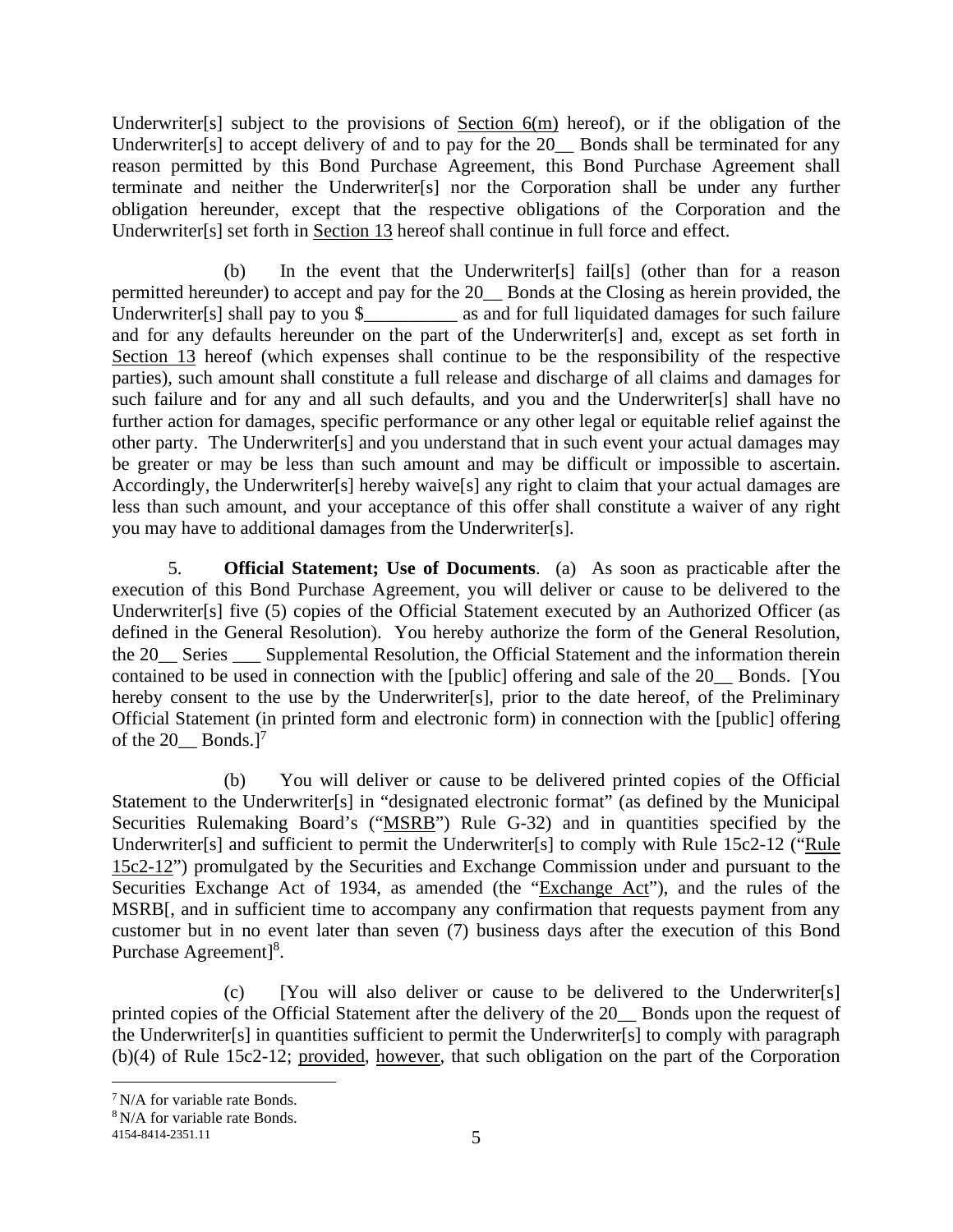shall terminate on the earlier of (i) the date which is twenty-five (25) days after the "end of the underwriting period" as determined in accordance with the next succeeding paragraph and (ii) ninety (90) days after the Closing (such date of termination of the Corporation's obligations as set forth in this sentence being hereinafter referred to as the "Final Delivery Date").]<sup>4</sup>

(d) [Unless otherwise notified in writing by the Underwriter[s] on or prior to the date of the Closing, the Corporation may assume that the "end of the underwriting period" for the 20 Bonds for the purposes of Rule 15c2-12 is the date of the Closing. In the event such notice is given by the Underwriter[s], the Underwriter[s] hereby agree[s] to notify the Corporation in writing following the occurrence of the "end of the underwriting period" for the 20 Bonds as defined in paragraph (e) of Rule 15c2-12. The "end of the underwriting period" for the 20 Bonds as used in this Bond Purchase Agreement shall mean the date of the Closing or such later date as to which notice is given by the Underwriter[s] in accordance with the preceding sentence. $]^{5}$ 

(e) If during the period from the date hereof through and including the Final Delivery Date [the date that is twenty-five  $(25)$  days after the Closing]<sup>9</sup>, any event occurs which would cause the Official Statement to contain any untrue statement of a material fact or to omit to state a material fact required to be stated therein or necessary to make the statements made therein, in light of the circumstances under which they were made, not misleading, and if in the opinion of the Corporation or the Underwriter[s] such event requires the preparation and publication of a supplement or amendment to the Official Statement, the Corporation will cause the Official Statement to be amended or supplemented in a form approved by the Underwriter[s] and satisfactory to the Corporation at the expense of the Corporation.

(f) The Corporation will undertake, pursuant to a continuing disclosure agreement (the "Disclosure Agreement"), dated as of the date of the Closing, entered into between the Corporation and The Bank of New York Mellon, located in New York, New York, as trustee under the Resolutions (the "Trustee"), to provide certain annual financial information and notices of the occurrence of certain events listed in paragraph  $(b)(5)(i)(C)$  of Rule 15c2-12 [("Rule 15c2-12") promulgated by the Securities and Exchange Commission under and pursuant to the Securities Exchange Act of 1934, as amended (the "Exchange Act") $]^{10}$ . A description of the Disclosure Agreement is set forth in the Preliminary Official Statement and the Official Statement.

(g) At or prior to the execution and delivery of this Bond Purchase Agreement, the Corporation has delivered to the Underwriter[s] a copy of the Preliminary Official Statement, as amended to conform to the terms of this Bond Purchase Agreement and with such other changes and amendments as have been agreed to by the Corporation and the Underwriter[s].

(h) The [Preliminary Official Statement and/or]<sup>11</sup> the Official Statement may be delivered in printed and/or electronic form to the extent permitted by applicable rules of the MSRB. If the Official Statement is prepared for distribution in electronic form, the Corporation

<sup>11</sup> N/A for variable rate Bonds.

<sup>&</sup>lt;sup>9</sup> For variable rate Bonds only.

<sup>&</sup>lt;sup>10</sup> For variable rate Bonds only.

<sup>4154-8414-2351.11</sup>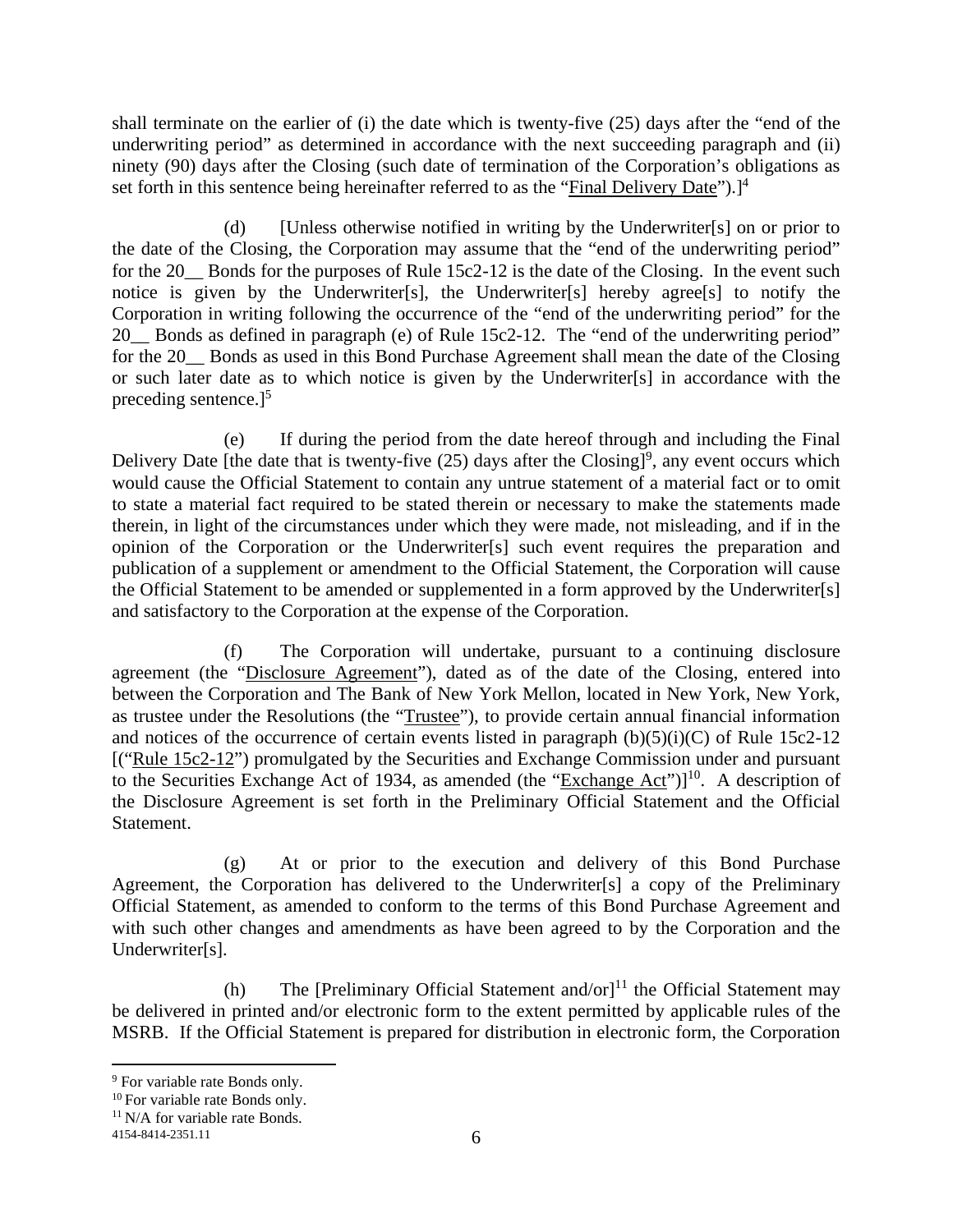hereby confirms that it does not object to distribution of the Official Statement in electronic form.

6. **Representations, Warranties and Agreements**. You hereby represent and warrant to the Underwriter<sup>[s]</sup> (and it shall be a condition of the obligation of the Underwriter<sup>[s]</sup> to purchase and accept delivery of the 20\_\_ Bonds that you shall so represent and warrant) that:

(a) The Corporation is a corporate governmental agency, constituting a public benefit corporation, organized and existing under the laws of the State of New York, created by and pursuant to the New York City Housing Development Corporation Act, Article XII of the Private Housing Finance Law, constituting Chapter 44-b of the Consolidated Laws of the State of New York, as amended (the "Act"). The Corporation is authorized by the Act, in furtherance of the public purposes described in the Act, to engage in the transactions contemplated by the Official Statement, the Resolutions and this Bond Purchase Agreement.

(b) The Corporation has complied with all provisions of the Constitution and laws of the State of New York, including the Act, and has full power and authority to (i) adopt the Resolutions, execute and deliver the Bond Series Certificates with respect to the 20\_\_ Bonds (collectively, the "Bond Series Certificates") and issue, sell and deliver the 20\_\_ Bonds to the Underwriter[s], (ii) finance the 20 Series Mortgage Loans in the manner contemplated in the Official Statement, (iii) enter into this Bond Purchase Agreement, any investment agreement related to the 20\_\_ Bonds and the Disclosure Agreement, and (iv) carry out and consummate the transactions contemplated by the Official Statement, the Resolutions and this Bond Purchase Agreement.

(c) All of the information with respect to the Corporation and, to the best of your knowledge, all of the other information contained in the Official Statement (other than the information contained under the heading[s] "DESCRIPTION OF THE BONDS" [and "THE 20 LIQUIDITY FACILITY—[Liquidity Facility Provider]"]<sup>12</sup> and the information contained in Appendix G to the Official Statement (insofar as the statements contained therein relate to the requirements and procedures of the FHA Insurance, the FHA Risk-Sharing Insurance, the GNMA Securities, the SONYMA Insurance (other than the first and third paragraphs of the subsections entitled "Collection of SONYMA Mortgage Insurance Benefits – 100% Mortgage Loans" and "Collection of SONYMA Mortgage Insurance Benefits – 50% Mortgage Loans"), the REMIC Insurance and the Section 8 and Section 236 programs) and in the Appendices to Part I thereto) and in any amendment or supplement that may be authorized for use by you with respect to the 20\_\_ Bonds is and, as of the Closing, will be true and correct and does not contain and will not contain any untrue statement of a material fact and does not omit and will not omit to state a material fact necessary in order to make the statements made therein, in light of the circumstances under which they were made, not misleading.

(d) [Prior to your acceptance hereof, you delivered to the Underwriter[s] copies of the Preliminary Official Statement which you "deemed final" as of its date for purposes of paragraph  $(b)(1)$  of Rule 15c2-12, except for the permitted omissions described in said paragraph (b)(1) and except for (i) the information contained in "Appendix G—Description of Supplemental Security and Subsidy Programs—Supplemental Security—REMIC Insurance

<sup>&</sup>lt;sup>12</sup> Only for OS including variable rate Bonds.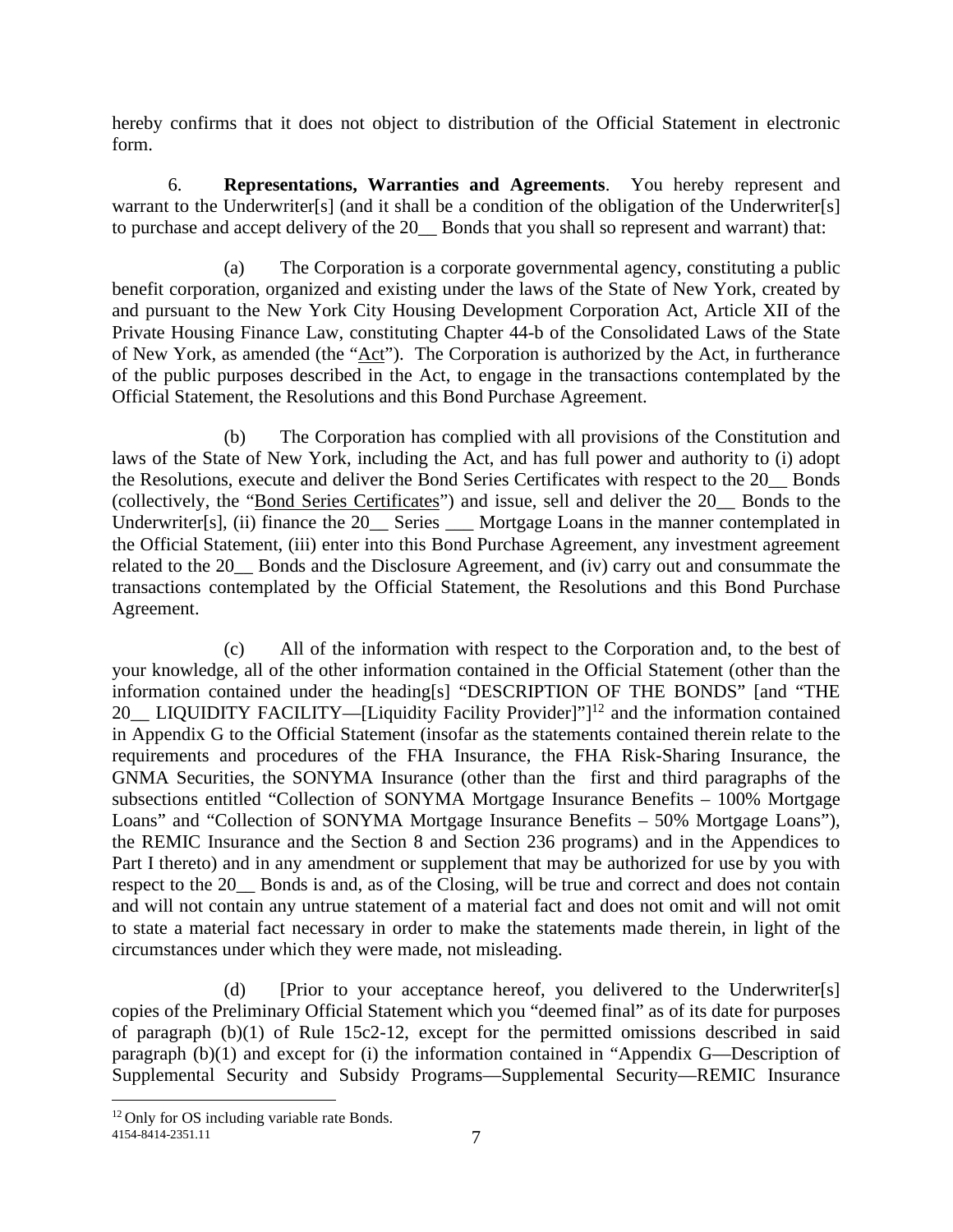Program" and (ii) the information contained under the subheading "General" and in the second paragraph under the subheadings "Collection of SONYMA Mortgage Insurance Benefits – 100% Mortgage Loans" and "Collection of SONYMA Mortgage Insurance Benefits – 50% Mortgage Loans" in "Appendix G—Description of Supplemental Security and Subsidy Programs— Supplemental Security—SONYMA Insurance Program" [and (iii) the information contained under the headings "DESCRIPTION OF THE [VARIABLE RATE] BONDS—Disclosure Concerning Remarketing of the [Variable Rate] Bonds" (other than the subsection entitled "— [Variable Rate] Bonds Not Remarketed") and (iv) the information contained under the heading "THE 20\_LIQUIDITY FACILITY—[Liquidity Facility Provider]."]<sup>13</sup>]<sup>14</sup>

(e) You have duly authorized or will duly authorize prior to the Closing all necessary action to be taken by you for: (i) the financing of the 20 Series Mortgage Loans; (ii) the sale, issuance and delivery of the 20\_\_ Bonds upon the terms set forth herein, in the Resolutions and in the Official Statement; (iii) the adoption and delivery of the Resolutions providing for the issuance of and security for the 20\_\_ Bonds and appointing The Bank of New York Mellon, as Trustee under the General Resolution; (iv) the approval of the Preliminary Official Statement and the Official Statement, and the execution of the Official Statement by an Authorized Officer of the Corporation; (v) the due performance of the Resolutions and the execution, delivery, receipt and due performance of this Bond Purchase Agreement, the Bond Series Certificates, any investment agreement related to the 20 Bonds, the Disclosure Agreement, the 20\_\_ Bonds and any and all such other agreements and documents as may be required to be executed, delivered and received by you in order to carry out, give effect to and consummate the transactions contemplated by the Official Statement, the Resolutions and this Bond Purchase Agreement; and (vi) the carrying out, giving effect to and consummation of the transactions contemplated hereby and by the Resolutions and the Official Statement. The Resolutions have been duly adopted and this Bond Purchase Agreement has been duly authorized, executed and delivered, and each of the Resolutions and this Bond Purchase Agreement constitutes a valid and binding agreement of the Corporation, enforceable in accordance with its terms, except as such enforcement may be limited by the rights and remedies of creditors or by general principles of equity, whether such enforceability is considered in a proceeding in equity or at law. The Disclosure Agreement has been duly authorized and, when executed and delivered by each of the parties thereto, will constitute a valid and binding agreement of the Corporation, enforceable in accordance with its terms, except as such enforcement may be limited by the rights and remedies of creditors or by general principles of equity, whether such enforceability is considered in a proceeding in equity or at law.

(f) There is no litigation or other proceeding of any nature now pending or threatened against or adversely affecting you of which you have notice or, to your knowledge, any basis therefor, seeking to restrain or enjoin the issuance, sale, execution or delivery of the 20\_\_ Bonds, as described in the Official Statement, or in any way contesting or affecting the validity of the 20\_\_ Bonds, the Resolutions, the Bond Series Certificates, this Bond Purchase Agreement, the Disclosure Agreement, any investment agreement related to the 20\_\_ Bonds, or any proceedings of the Corporation taken with respect to the issuance or sale of the 20\_\_ Bonds or the financing of the 20\_\_ Series \_\_\_ Mortgage Loans, or the redemption of any outstanding

 $13$  (iii) and (iv) only for OS including variable rate Bonds.

<sup>&</sup>lt;sup>14</sup> This section N/A for variable rate Bonds.

<sup>4154-8414-2351.11</sup>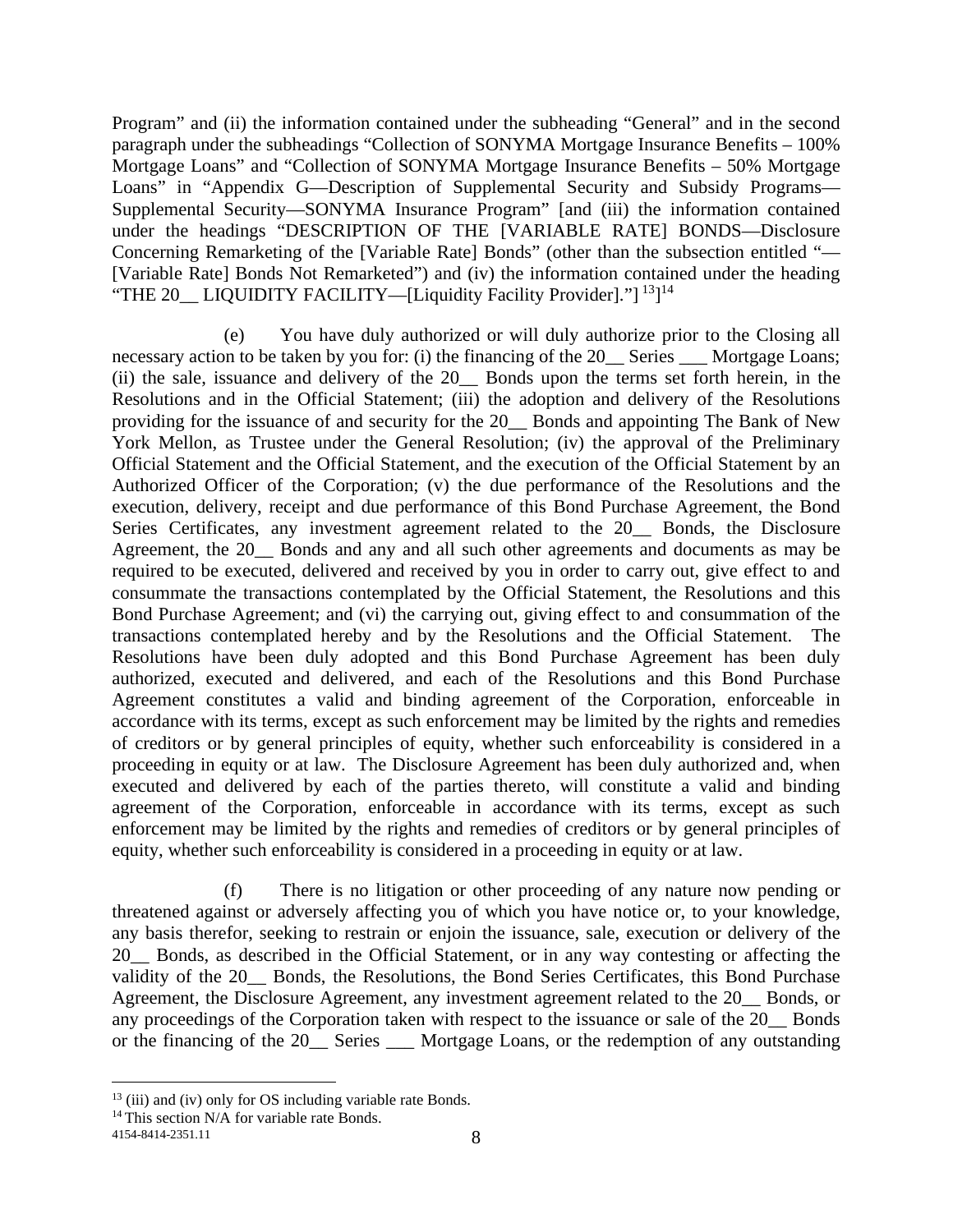bonds resulting directly or indirectly from the issuance of the 20\_\_ Bonds, or the pledge, collection or application of any monies or security provided for the payment of the Bonds (including the 20\_\_ Bonds), or the existence, powers or operations of the Corporation, or contesting the completeness or accuracy of the Preliminary Official Statement or the Official Statement or any supplement or amendment thereto, if any. Certified copies of the Resolutions and signed copies of the Official Statement will be delivered to the Underwriter[s] by you at the Closing.

(g) The financing of the 20\_\_ Series \_\_\_ Mortgage Loans, as described in the Official Statement, the adoption of the Resolutions and the execution and delivery of the Official Statement, this Bond Purchase Agreement, the Bond Series Certificates, the 20 Bonds, any investment agreement related to the 20\_\_ Bonds, the Disclosure Agreement and the other agreements contemplated hereby and by the Official Statement, and compliance with the provisions hereof and thereof, do not and will not conflict with or constitute on your part a breach of or a default under any existing law, court or administrative regulation, decree or order or any agreement, indenture, mortgage, lease or other instrument to which you are subject or by which you are or may be bound.

(h) You are not in breach of or default under any applicable constitutional provision, law or administrative regulation or any applicable judgment or decree or any agreement, indenture, bond, note, resolution, mortgage, lease or other instrument to which the Corporation is a party or by which the Corporation otherwise is or may be bound, and no event has occurred and is continuing which, with the passage of time or the giving of notice or both, would constitute a default or an event of default under any such instrument, except where such breach or default does not or would not, as applicable, have a material adverse effect on (i) the properties, assets, operations, business or financial condition of the Corporation or (ii) the transactions contemplated by the Official Statement, this Bond Purchase Agreement and the Resolutions.

(i) You will furnish such information, execute such instruments and take such other action not inconsistent with law or established policy of the Corporation in cooperation with the Underwriter [s] as the Underwriter [s] may request (i) to qualify the 20 Bonds for offer and sale under the "blue sky" or other securities laws and regulations of such states and other jurisdictions of the United States as the Underwriter[s] may designate and (ii) to determine the eligibility of the 20\_\_ Bonds for investment under the laws of such states and other jurisdictions, and, at the request of the Underwriter[s], will use your best efforts to continue such qualifications in effect so long as required for the distribution of the 20\_\_ Bonds; provided, however, that you shall not be required to execute a general or special consent to service of process or qualify to do business in connection with any such qualification or determination in any jurisdiction.

(j) At or prior to the Closing, all authorizations, approvals, licenses, permits, consents and orders of any governmental authority, legislative body, board, agency or commission having jurisdiction in the matter which are required for the due authorization of, which would constitute a condition precedent to, or the absence of which would materially adversely affect the due performance by you of your obligations in connection with the sale and issuance of the 20\_\_ Bonds under the Resolutions, the Bond Series Certificates and this Bond Purchase Agreement will have been duly obtained (except for such approvals, consents and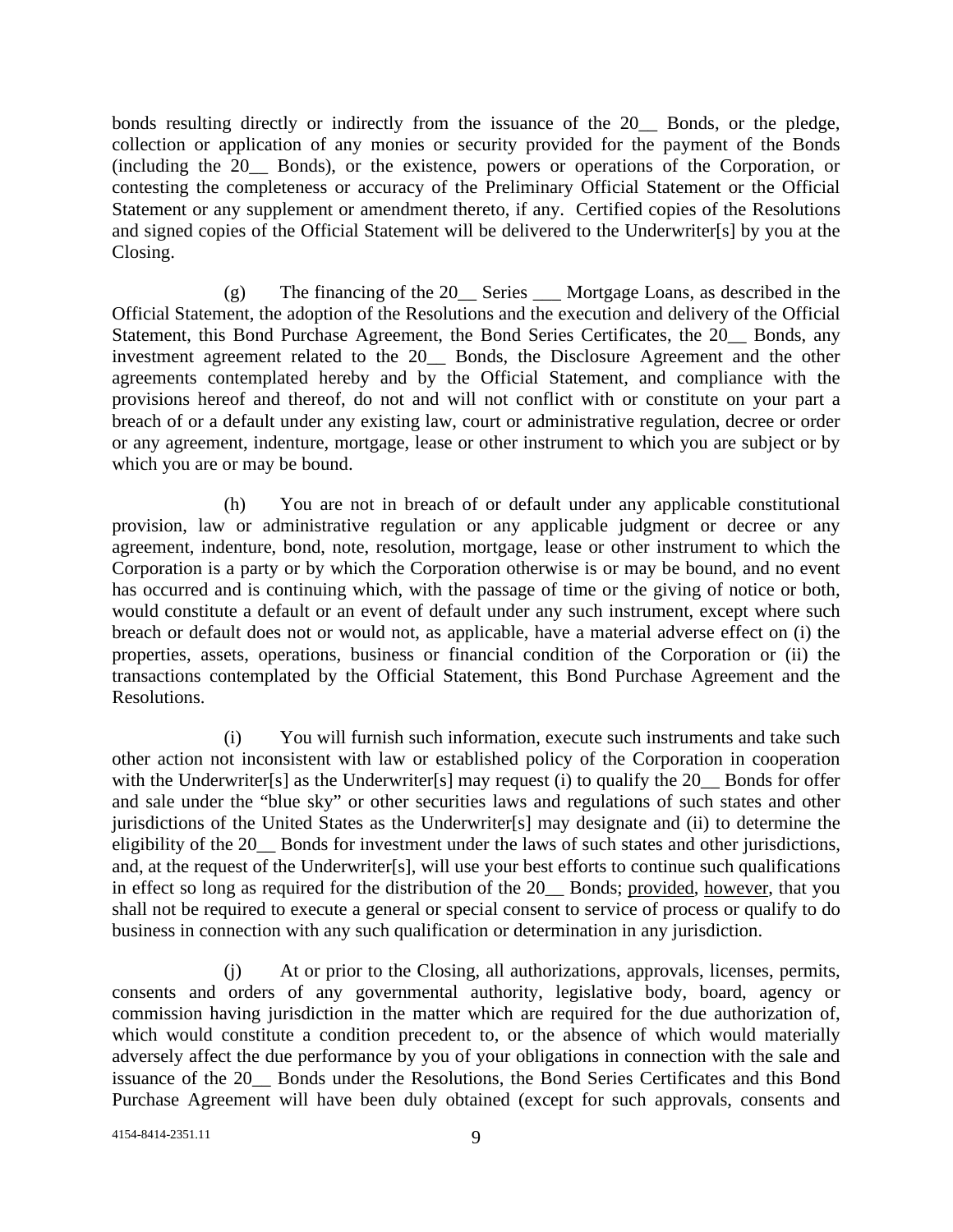orders as may be required under the "blue sky" or securities laws of any state in connection with the offering and sale of the 20\_\_ Bonds); and, except as disclosed in the Official Statement, all authorizations, approvals, licenses, permits, consents and orders of any governmental authority, legislative body, board, agency or commission having jurisdiction in the matter which are required for the due authorization of, which would constitute a condition precedent to, or the absence of which would materially adversely affect the due performance by you of your respective obligations under this Bond Purchase Agreement, any investment agreement related to the 20\_\_ Bonds, and the Disclosure Agreement have been duly obtained or, where required for future performance, are expected to be obtained.

(k) You have not been notified of any listing or proposed listing by the Internal Revenue Service to the effect that you are a bond issuer whose arbitrage certifications may not be relied upon.

(l) Any certificate signed by your Authorized Officer and delivered to the Underwriter[s] shall be deemed a representation and warranty by you to the Underwriter[s] as to the statements made therein. It is understood that the representations, warranties and covenants made by you in this Section 6 and elsewhere in this Bond Purchase Agreement shall not create any general obligation or liability on your part, and that any obligation or liability of the Corporation hereunder or under the 20\_\_ Bonds or the Resolutions will be payable solely out of the revenues and other income, charges and monies derived by the Corporation from, or in connection with, the Resolutions, the Bond Series Certificates or the sale of the 20\_\_ Bonds. Neither the Corporation nor any of the members thereof, nor any officer, agent or employee thereof, shall be charged personally by the Underwriter[s] with any liability, or held liable to the Underwriter[s] under any term or provision of this Bond Purchase Agreement, or because of its execution or attempted execution, or because of any breach, or attempted or alleged breach, thereof.

(m) At the Closing, the Underwriter[s] shall receive the following documents:

(i) The Official Statement and each supplement or amendment, if any, thereto, executed on behalf of the Corporation by an Authorized Officer of the Corporation.

(ii) (A) The unqualified approving opinion, dated as of the Closing, of Hawkins Delafield & Wood LLP, New York, New York, Bond Counsel to the Corporation, substantially in the form appended to the Official Statement as Appendix 1-1 to Part I, together with a letter, dated as of the Closing, from Bond Counsel to the Corporation addressed to the Underwriter[s] stating that the Underwriter[s] may rely on such opinion as though it was addressed to [it][them], and a supplemental opinion of even date therewith, substantially in the form appended hereto as Exhibit A;

(B) the opinion, dated as of the Closing, of the General Counsel of the Corporation, substantially in the form appended hereto as Exhibit B, with a reliance letter to the Trustee;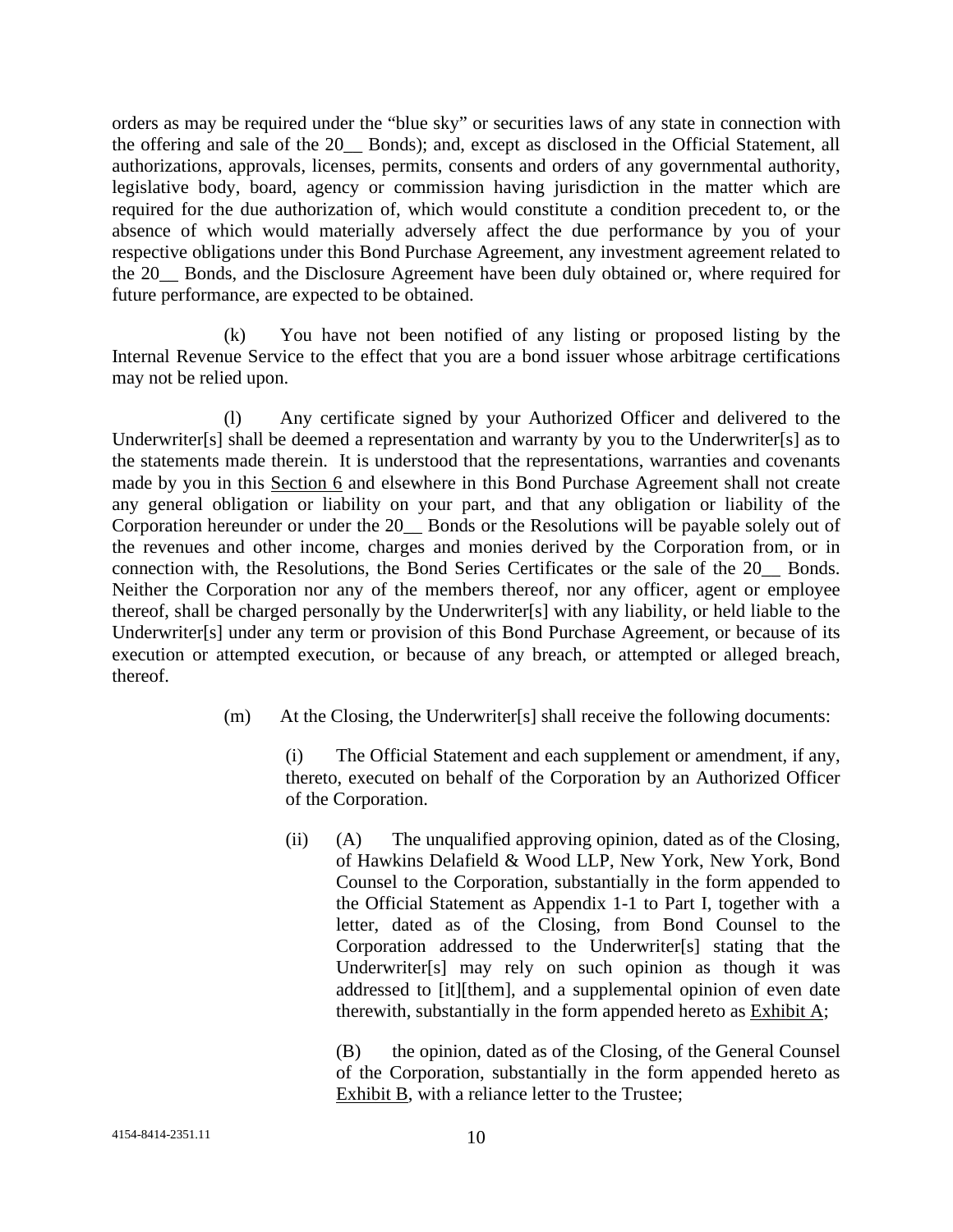(C) the opinion, dated as of the Closing, of Orrick, Herrington & Sutcliffe LLP, New York, New York, Counsel to the Underwriter[s], substantially in the form appended hereto as Exhibit C;

(D) the opinion, dated as of the Closing, of counsel to the Trustee, in form and substance acceptable to the Corporation and the Underwriter[s];

(E) the opinion, dated as of the Closing, of Hawkins Delafield & Wood LLP, Bond Counsel to the Corporation, in form and substance acceptable to the Corporation and the Underwriter[s], to the effect that the information contained in the Official Statement in Appendix G thereto is a fair and accurate summary of the FHA Insurance, the FHA Risk-Sharing Insurance, GNMA Securities, Section 8 and Section 236 programs (together, the "HUD Programs"), including, to the extent described therein, the FHA mortgage documents, the GNMA Securities, the Regulatory Agreements, the Section 236 Contracts, the ACCs and the HAP Contracts regarding aspects of the HUD Programs as described therein, all as they relate to the 20\_\_ Bonds, and nothing has come to such counsel's attention that such information contained any untrue statement of a material fact or omitted to state any material fact necessary to make the statements made therein, in light of the circumstances under which they were made, not misleading, and the opinion, in form and substance acceptable to the Corporation and the Underwriter[s], on certain matters related to the Section 8 program; [and]

(F) an opinion, dated as of the Closing, of Counsel to the Mortgage Insurance Fund of the State of New York Mortgage Agency, substantially in the form appended hereto as Exhibit D[.][; and

(G) an opinion, dated as of the Closing, of Counsel to [Liquidity Facility Provider] in form and substance acceptable to the Corporation and the Underwriter. $]^{15}$ 

(iii) Copies of the Resolutions; a copy of the authorizing resolution of the Corporation with respect to the 20\_\_ Bonds; executed copies of the Bond Series Certificates and the Disclosure Agreement; and a certificate of an Authorized Officer of the Corporation, dated the date of the Closing, that the Resolutions and the Bond Series Certificates have not been amended, modified, supplemented or repealed, except as may have been agreed to by the Underwriter[s], and are in full force and effect.

<sup>11</sup> 4154-8414-2351.11 <sup>15</sup> For variable rate Bonds only.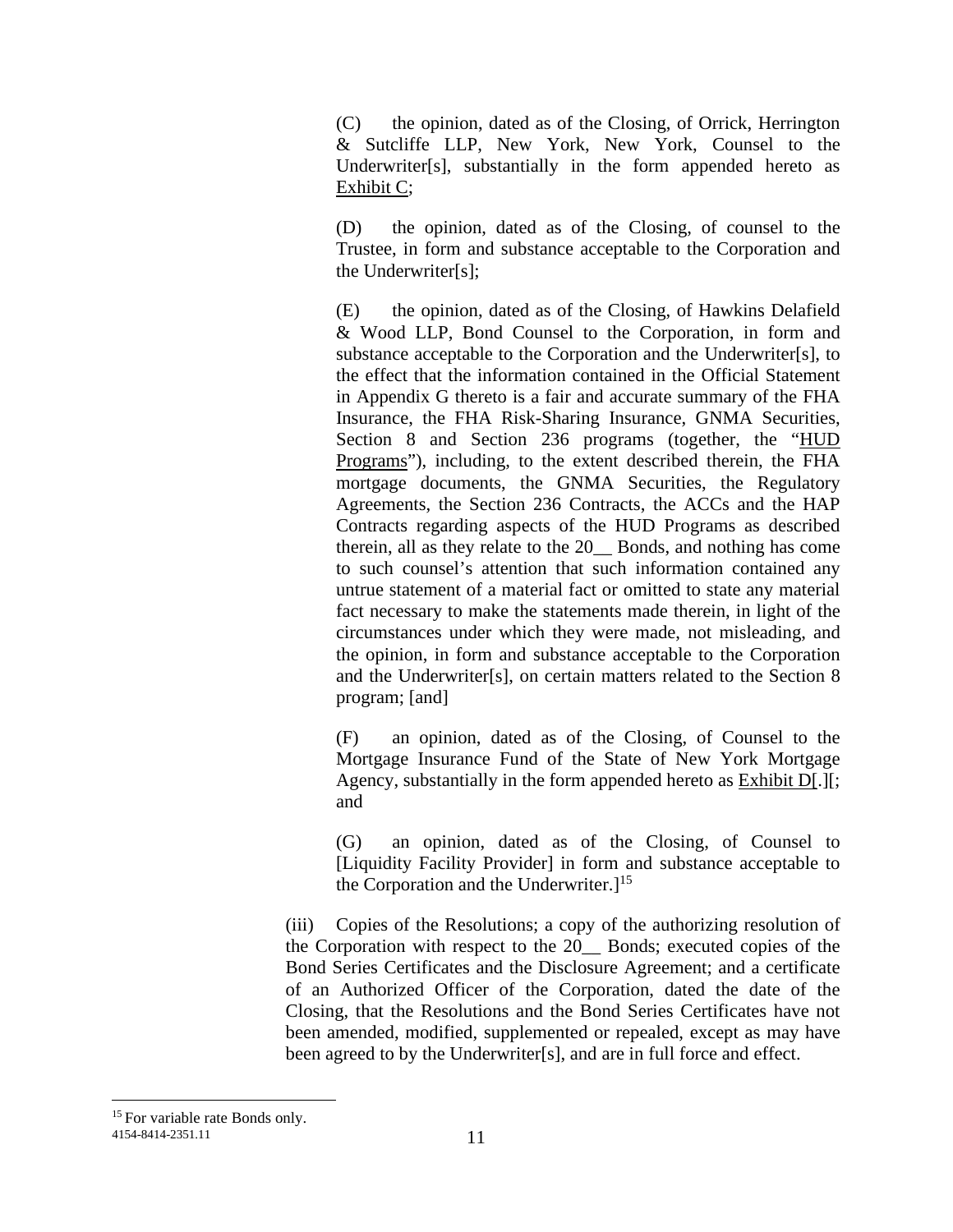(iv) A certificate of an Authorized Officer of the Corporation, dated the date of the Closing, to the effect that there is no litigation or other proceeding of any nature now pending or threatened against or adversely affecting the Corporation of which the Corporation has notice or, to the knowledge of the Corporation, any basis therefor, seeking to restrain or enjoin the issuance, sale, execution or delivery of the 20\_\_ Bonds, as described in the Official Statement, or in any way contesting or affecting the validity of the 20\_\_ Bonds, the Resolutions, the Bond Series Certificates, the Disclosure Agreement, any investment agreement related to the 20\_\_ Bonds or any proceedings of the Corporation taken with respect to the issuance or sale of the 20\_\_ Bonds, or the financing of the 20\_\_ Series \_\_\_ Mortgage Loans, or the redemption of any outstanding bonds resulting directly or indirectly from the issuance of the  $20$ Bonds, or the pledge, collection or application of any monies or security provided for the payment of the Bonds (including the 20\_\_ Bonds), or the existence, powers or operations of the Corporation, or contesting the completeness or accuracy of the Preliminary Official Statement or the Official Statement or any supplement or amendment thereto, if any.

(v) One or more certificates of an Authorized Officer of the Corporation, dated the date of the Closing, to the effect that (A) the representations and warranties contained in paragraphs (a) through (l) of this Section 6 are true and correct as of the date of the Closing, (B) on the basis of the facts, estimates and circumstances (including covenants of the Corporation) in existence on the date of Closing, which facts, estimates and circumstances shall be set forth therein, (1) it is not expected that the proceeds of the 20\_\_ Bonds will be used in a manner that would cause the 20\_\_ Bonds to be "arbitrage bonds" within the meaning of Section 148(a) of the Internal Revenue Code of 1986, as amended, and the regulations prescribed under or relating to that Section and (2) to the best of the knowledge and belief of such officer, there are no other facts, estimates or circumstances that would materially change such expectation, (C) the information with respect to the Corporation and, to the best of the knowledge of such officer, all of the other information contained in the Official Statement (other than the information contained under the heading[s] "DESCRIPTION OF THE BONDS" [and "THE 20\_\_ LIQUIDITY FACILITY—[Liquidity Facility Provider]" $]^{16}$  and the information contained in Appendix G to the Official Statement (insofar as the statements contained therein relate to the requirements and procedures of the FHA Insurance, the FHA Risk-Sharing Insurance, the GNMA Securities, the SONYMA Insurance (other than the first and third paragraphs of the subsections entitled "Collection of SONYMA Mortgage Insurance Benefits – 100% Mortgage Loans" and "Collection of SONYMA Mortgage Insurance Benefits – 50% Mortgage Loans"), the REMIC Insurance and the Section 8 and Section 236 programs) and in

<sup>12</sup> 4154-8414-2351.11 16 Only for OS including variable rate Bonds.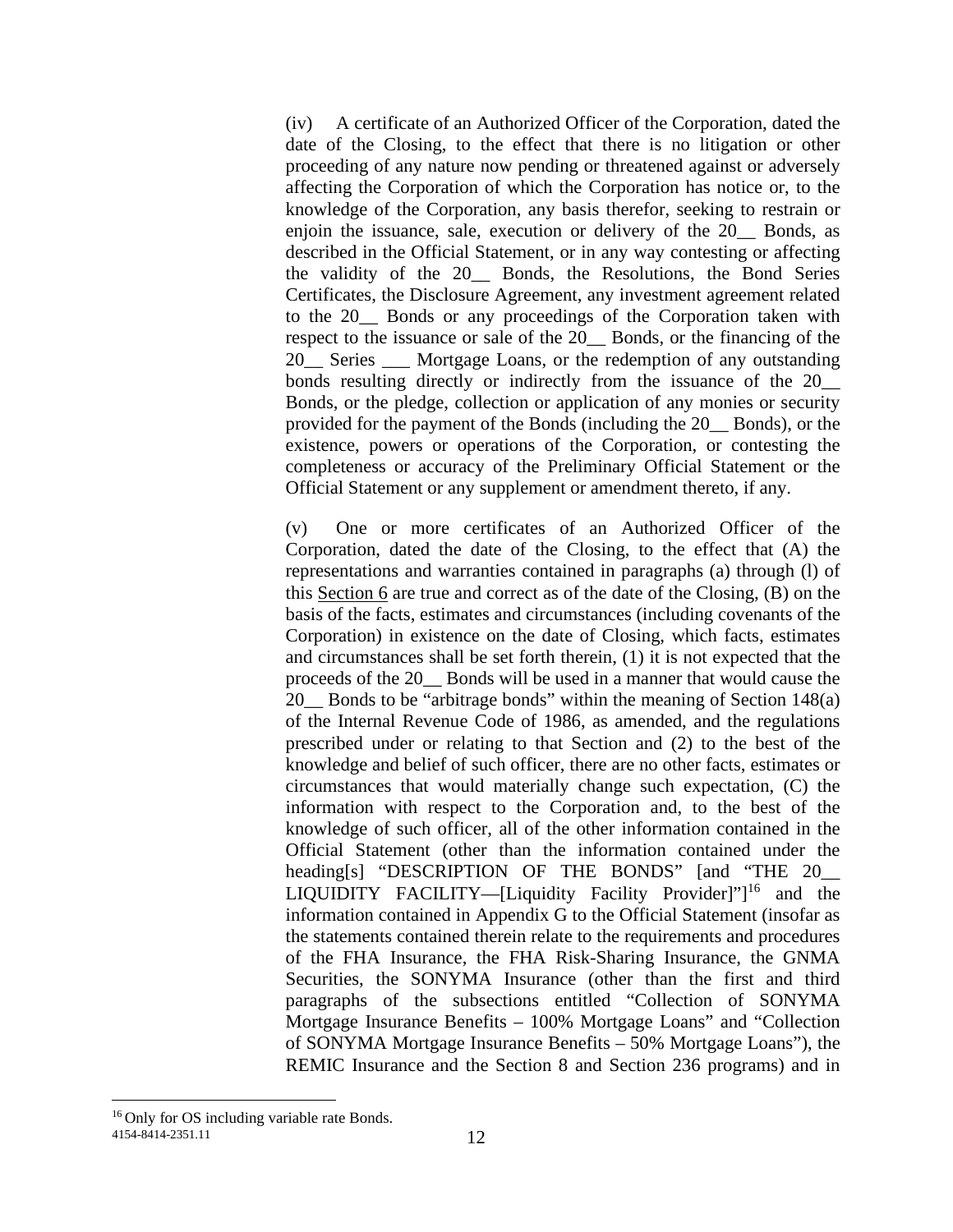the Appendices to Part I thereto) does not contain any untrue statement of a material fact or omit to state a material fact necessary to make the statements made therein, in light of the circumstances under which they are made, not misleading, (D) the Corporation has complied with all the agreements and satisfied all the conditions on its part to be performed or satisfied at or prior to the Closing under this Bond Purchase Agreement, (E) all consents, approvals and authorizations of governmental bodies required for the due authorization, execution, issuance and delivery of the 20\_\_ Bonds by the Corporation have been obtained, (F) to the best of the Corporation's knowledge, no event has occurred since the date of the Official Statement which it is necessary to disclose therein so that the Official Statement does not contain any untrue statement of a material fact or omit to state a material fact necessary to make the statements made therein, in light of the circumstances under which they are made, not misleading, and (G) the Corporation has not, since October 31, 2017, incurred any material liabilities other than in the ordinary course of business or as set forth in or contemplated by the Official Statement.

(vi) Evidence of (A) an "[\_\_\_]" rating for the 20\_\_ Bonds and a confirmation of existing ratings for the other Bonds, and (B) an "[\_\_\_]" rating for the 20 Bonds and a confirmation of existing ratings for the other Bonds.

(vii) A certificate of an Authorized Officer of the Corporation, dated the date of the Closing, to the effect that the Corporation has satisfied the conditions set forth in Section 2.6 of the General Resolution.

(viii) Evidence of the approval of the sale of the 20\_\_ Bonds and the terms of such sale by the Comptroller of The City of New York.

(ix) [Reserved].

(x) A certificate of an authorized officer of the Mortgage Insurance Fund of the State of New York Mortgage Agency, dated the date of Closing, in form and substance acceptable to the Underwriter[s], to the effect that the information contained under the heading "Description of Supplemental Security and Subsidy Programs—Supplemental Security— SONYMA Insurance Program" in Appendix G to the Official Statement (except for the statements contained in the first and third paragraphs under the subheadings "Collection of SONYMA Mortgage Insurance Benefits – 100% Mortgage Loans" and "Collection of SONYMA Mortgage Insurance Benefits – 50% Mortgage Loans," as to which no representation need be made) is true and correct, and does not contain any untrue statement of a material fact and does not omit to state a material fact necessary to make the statements made therein, in light of the circumstances under which they are made, not misleading.

(xi) [Reserved].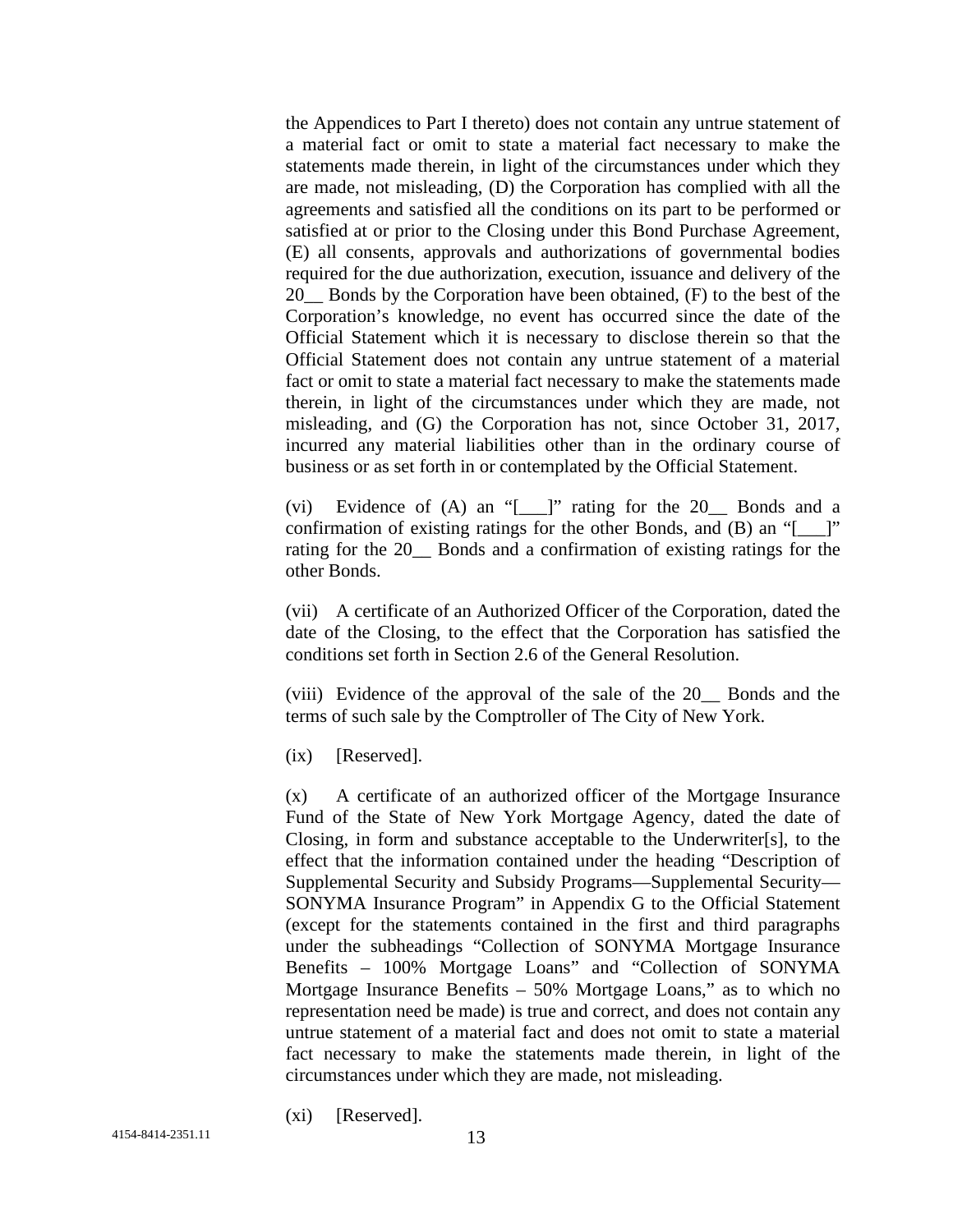(xii) [Reserved].

(xiii) An executed copy of any investment agreement related to the 20\_\_ Bonds, if any, and any related opinion with respect to enforceability of any such investment agreement against the investment agreement provider.

(xiv) A certificate of an authorized representative of REMIC, dated the date of Closing, in form and substance satisfactory to the Underwriter[s], to the effect that the information contained under the heading "Description of Supplemental Security and Subsidy Programs— Supplemental Security—REMIC Insurance Program" in Appendix G to the Official Statement is true and correct, and does not contain any untrue statement of a material fact and does not omit to state a material fact necessary to make the statements made therein, in light of the circumstances under which they were made, not misleading.

(xv) Evidence of the issuance of the 20\_\_ Bonds.

(xvi) [An executed copy of the Remarketing Agreement with respect to the 20 Bonds.

(xvii) An executed copy of the Tender Agent Agreement with respect to the 20 Bonds.

(xviii) An executed copy of the Standby Bond Purchase Agreement with respect to the 20\_\_ Bonds (the "Standby Bond Purchase Agreement").

(xix) Certificate of the provider of the Standby Bond Purchase Agreement in form and substance satisfactory to the Corporation and the Underwriter. $]^{17}$ 

(xx) Such additional certificates, instruments, opinions, and documents as Bond Counsel to the Corporation, Hawkins Delafield & Wood LLP, or Counsel to the Underwriter[s], Orrick, Herrington & Sutcliffe LLP, may deem necessary or desirable to evidence the due authorization, execution and delivery of the 20 Bonds, and the conformity of the 20 Bonds and the Resolutions with the terms thereof as outlined in the Official Statement.

All certificates, instruments, opinions and documents referred to above and any additional resolutions shall be in form and substance satisfactory to both Bond Counsel to the Corporation and Counsel to the Underwriter[s]. If the obligations of the Underwriter[s] shall be terminated for any reason permitted hereby, neither the Underwriter[s] nor the Corporation shall be under further obligation hereunder, except that the parties hereto shall pay the respective expenses referred to in Section 13 hereof for which they are responsible.

<sup>&</sup>lt;sup>17</sup> For variable rate Bonds only.

<sup>14</sup> 4154-8414-2351.11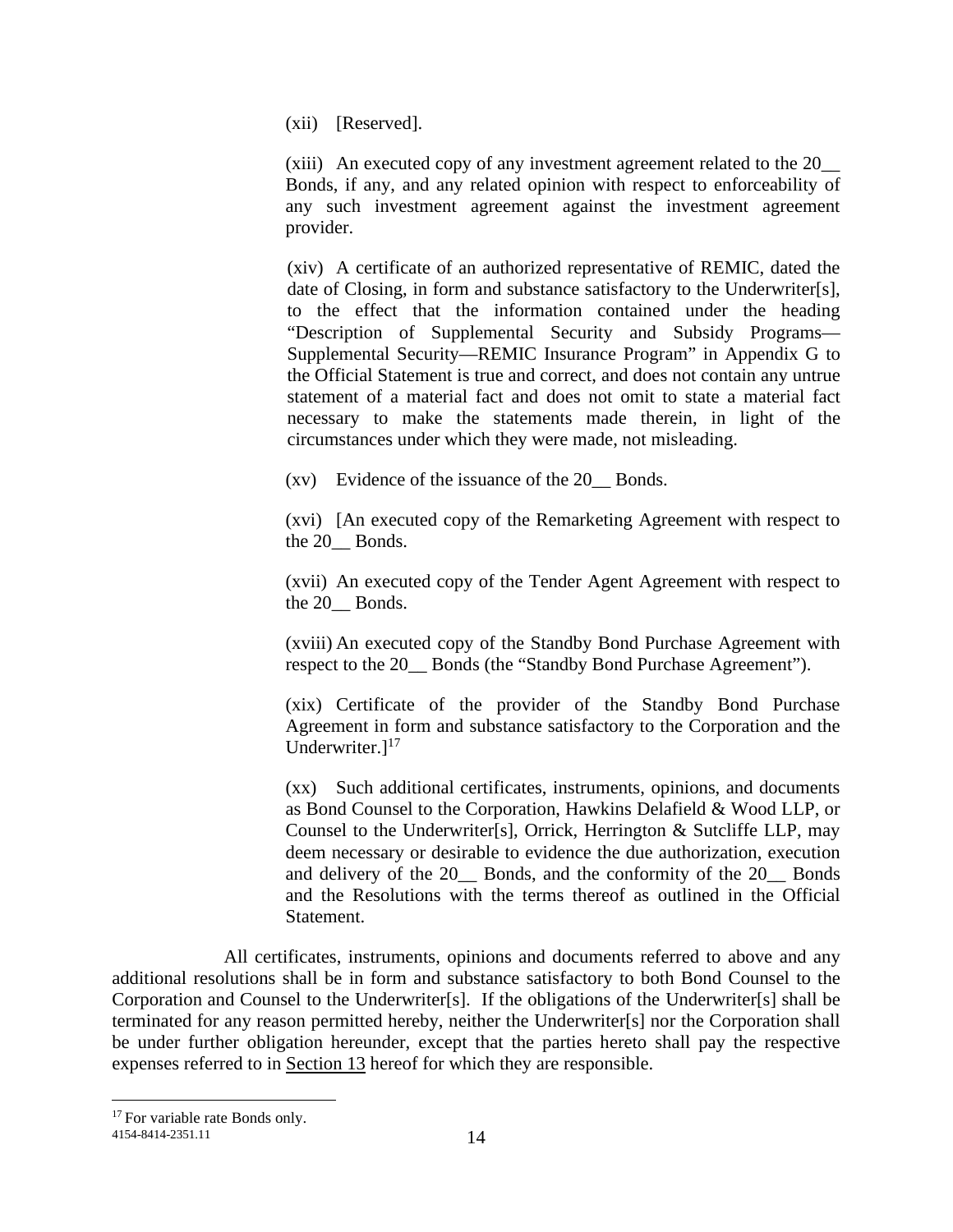No closing condition listed in this Section  $6(m)$  may be waived by the Underwriter[s] without the consent of the Corporation.

(n) Except as disclosed in the Official Statement, you have not failed during the previous five years to comply in any material respect with any previous undertaking in a written continuing disclosure contract or agreement.

7. **Closing**. You will deliver to the Underwriter[s] the 20\_\_ Bonds, in definitive form, duly executed and authenticated, as requested by the Underwriter[s], together with the other documents hereinabove mentioned, and the Underwriter[s] will accept such delivery and pay the purchase price of the 20\_\_ Bonds in "Federal Funds" to the order of "New York City Housing Development Corporation." At the same time the Corporation shall pay the Underwriter<sup>[s]</sup> a fee equal to \$\_\_\_\_\_\_\_\_\_ in "Federal Funds." Delivery and payment as aforesaid shall be made at such place in New York as shall have been mutually agreed upon. This payment and delivery, which is to be on \_\_\_\_\_\_\_\_, or on such other date as shall have been mutually agreed upon, is hereinbefore and hereinafter called the "Closing." The 20 Bonds shall be delivered as registered bonds registered in the name of Cede & Co. in denominations equal to each 20\_\_ Bond maturity or as otherwise specified by the Underwriter[s]. Not less than one (1) business day prior to the Closing, you will make available for inspection by the Underwriter[s] the 20\_\_ Bonds.

8. **Survival of Representations**. All representations and agreements in this Bond Purchase Agreement shall remain operative and in full force and effect regardless of any investigation made by or on behalf of the Underwriter[s] and shall survive the delivery of the 20 Bonds hereunder.

9. **Closing Conditions; Termination**. The Underwriter[s]' obligations hereunder to purchase and pay for the 20\_\_ Bonds shall be subject to the performance by you of your obligations to be performed hereunder at or prior to the Closing, the accuracy in all material respects of your representations and warranties contained herein and the receipt by the Underwriter[s] of the documents set forth in Section 6(m) hereof at or prior to the Closing and shall also be subject to the following conditions:

(a) At the time of the Closing, the Resolutions shall be in full force and effect, and shall not have been amended, modified, or supplemented except as may have been agreed to by the Underwriter[s];

(b) At the time of the Closing, all related official action of the Corporation shall be in full force and effect and shall not have been amended, modified or supplemented;

(c) At the time of the Closing, the Official Statement shall be in the form approved by the Underwriter[s], and any contract, agreement or other document related to the Mortgage Loans (including the 20 Series Mortgage Loans), the Resolutions and this Bond Purchase Agreement that have been entered into shall be in full force and effect;

(d) We may terminate this Bond Purchase Agreement by notification in writing to you if at any time subsequent to the date hereof and at or prior to the Closing: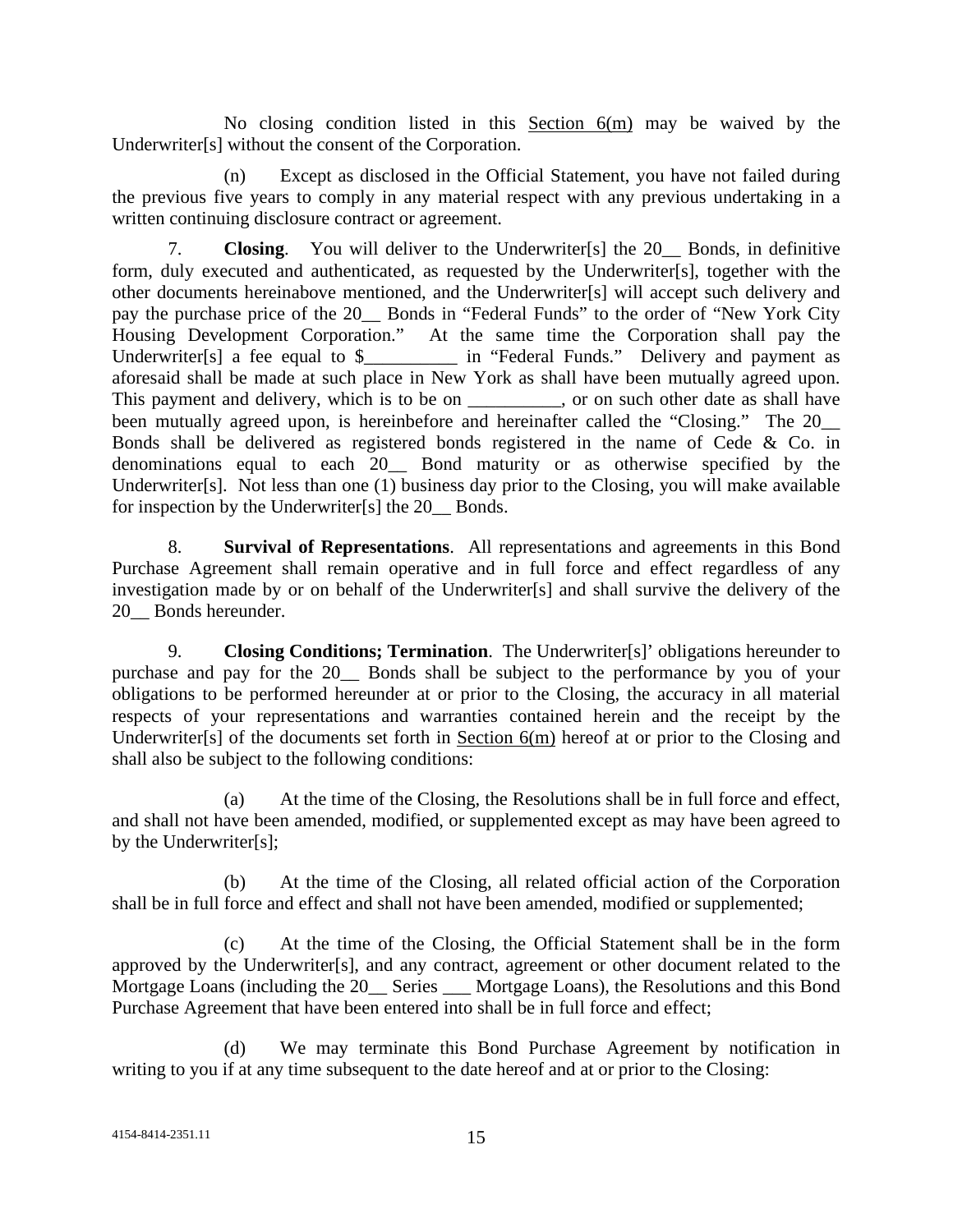(i) [A committee of the House of Representatives or the Senate of the Congress of the United States shall have pending before it legislation (other than such legislation known as of the date hereof to be pending or to have been introduced), which legislation, if enacted in its form as introduced or as amended, would have the purpose or effect of imposing federal income taxation upon revenues or other income of the general character to be derived by the Corporation or by any similar body or upon interest received on obligations of the general character of the 20\_\_ Bonds which, in the Underwriter[s]' reasonable opinion, materially adversely affects the market price of the 20\_\_ Bonds;<sup>18</sup>

(ii) [A tentative decision with respect to legislation (other than such legislation known as of the date hereof to be pending or to have been introduced) shall be reached by a committee of the House of Representatives or the Senate of the Congress of the United States, or legislation shall be favorably reported by such a committee or be introduced, by amendment or otherwise, in, or be passed by the House of Representatives or the Senate, or recommended to the Congress of the United States for passage by the President of the United States, the Treasury Department of the United States or the Internal Revenue Service, or be enacted by the Congress of the United States, or a decision by a court established under Article III of the Constitution of the United States, or the Tax Court of the United States, shall be rendered, or a ruling, regulation or order of the Treasury Department of the United States or the Internal Revenue Service shall be made or proposed having the purpose or effect of imposing federal income taxation, or any other event shall have occurred which would result in the imposition of federal income taxation, upon revenues or other income of the general character to be derived by the Corporation or by any similar body or upon interest received on obligations of the general character of the 20\_\_ Bonds which, in the Underwriter[s]' reasonable opinion, materially adversely affects the market price of the  $20$  Bonds; $]^{5}$ 

(iii) Any legislation, ordinance, rule or regulation shall be introduced in, or be enacted by any governmental body, department or agency in the State of New York, or a decision by any court of competent jurisdiction within the State of New York shall be rendered which, in the Underwriter[s]' reasonable opinion, materially adversely affects the market price of the 20 Bonds;

(iv) A stop order, ruling, regulation or official statement by, or on behalf of, the Securities and Exchange Commission or any other governmental agency having jurisdiction of the subject matter shall be issued or made to the effect that the sale, offering or issuance of obligations of the general character of the 20\_\_ Bonds, or the sale, offering or issuance of the 20\_\_ Bonds, including all underlying obligations, as contemplated hereby or by the Official Statement, is in violation or would be in violation of any provision of the federal securities laws, the Securities Act of 1933, as amended (the "Securities Act") and as then in

<sup>16</sup> 4154-8414-2351.11 18 For tax-exempt Bonds only.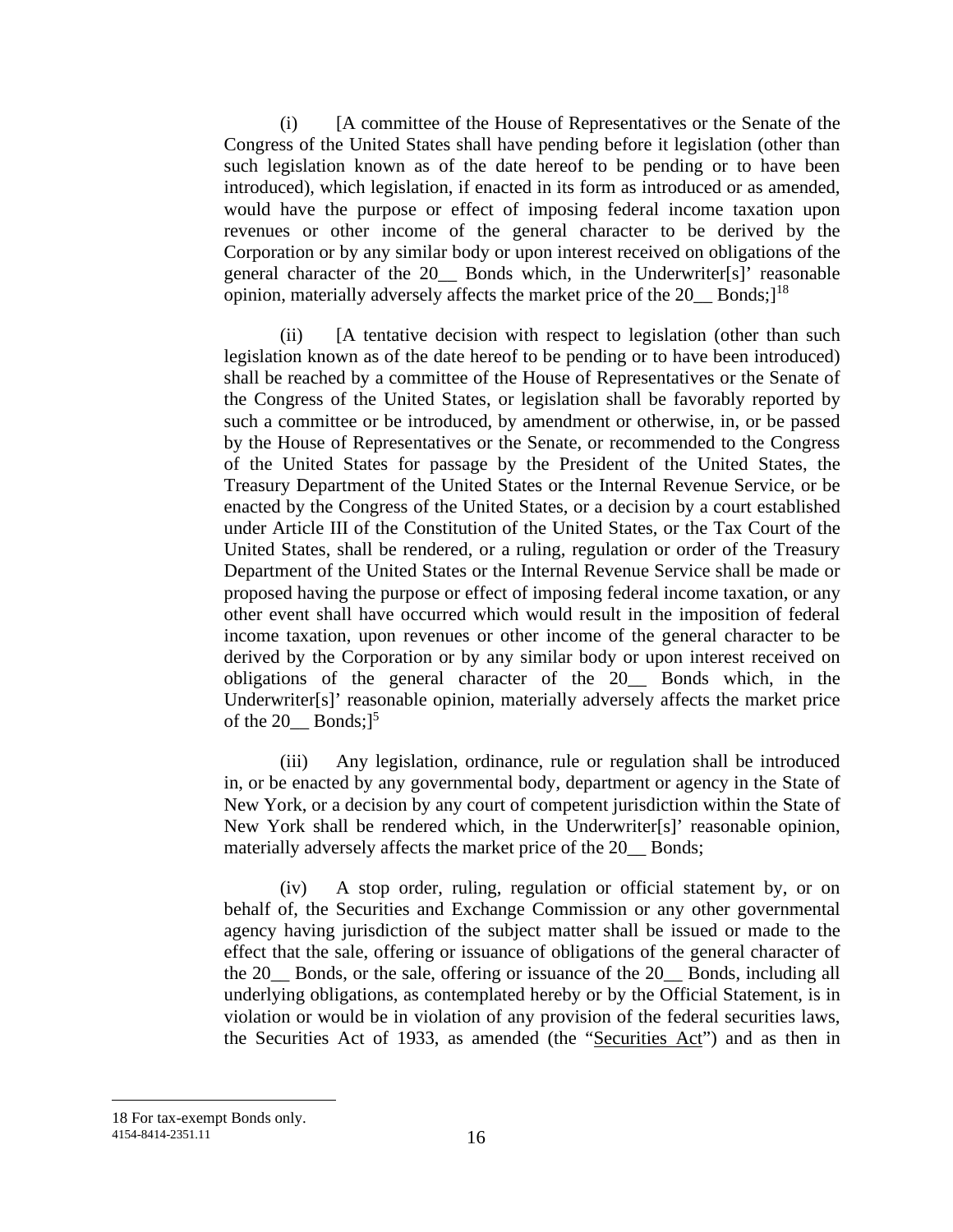effect, or the qualification provisions of the Trust Indenture Act of 1939, as amended (the "Trust Indenture Act") and as then in effect;

(v) Legislation shall be enacted by the Congress of the United States of America, or a decision by a court of the United States of America shall be rendered, to the effect that obligations of the general character of the 20\_\_ Bonds, including all the underlying obligations, are not exempt from registration under or other requirements of the Securities Act as then in effect, or the Exchange Act as then in effect, or that the Resolutions are not exempt from qualification under or other requirements of the Trust Indenture Act as then in effect;

(vi) Any event shall have occurred, or information become known, which, in the Underwriter[s]' reasonable opinion, makes untrue in any material respect any statement or information contained in the Official Statement as originally circulated, or has the effect that the Official Statement as originally circulated contains an untrue statement of a material fact or omits to state a material fact necessary in order to make the statements made therein, in light of the circumstances under which they were made, not misleading;

(vii) Additional material restrictions not in force as of the date hereof shall have been imposed upon trading in securities generally by any governmental authority or by any national securities exchange;

(viii) A general suspension of trading in securities, or any material disruption in securities or clearance services, shall have occurred which, in the Underwriter[s]' reasonable opinion, materially adversely affects the market price of the 20\_\_ Bonds;

(ix) A general banking moratorium shall have been established by federal or New York authorities or any material disruption in commercial banking operations shall have occurred which, in the Underwriter[s]' reasonable opinion, materially adversely affects the market price of the 20\_\_ Bonds;

(x) A war involving the United States shall have been declared, or any conflict involving the armed forces of the United States shall have escalated or any outbreak of hostilities, acts of terrorism, or other local, national or international calamity or crisis, shall have occurred that is not currently in existence or shall have escalated, or any other national emergency relating to the effective operation of government or the financial community shall have occurred or shall have escalated, which, in the Underwriter[s]' reasonable opinion, materially adversely affects the market price of the 20\_\_ Bonds; or

(xi) Any rating of the 20\_\_ Bonds, or the rating of any class of securities of the Corporation shall have been downgraded or withdrawn by a national rating service, which, in the Underwriter[s]' reasonable opinion, materially adversely affects the market price of the 20\_\_ Bonds.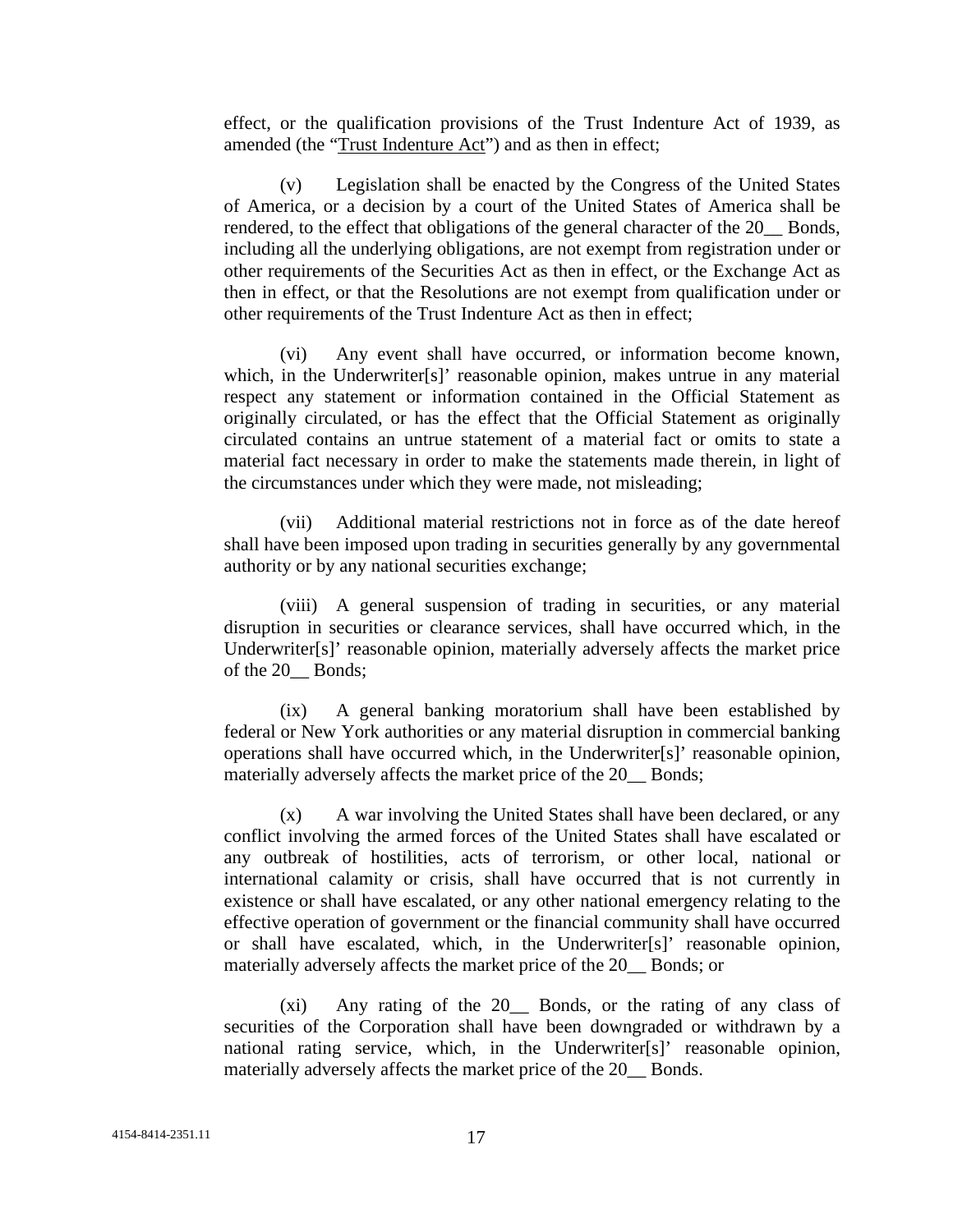10. **Receipt for 20\_\_ Bonds.** At the Closing, contemporaneously with the receipt of the 20\_\_ Bonds, the Underwriter[s] will deliver to you a receipt therefor. There shall also be delivered at the Closing a certificate of the Representative in the form set forth in Exhibit E attached hereto, together with a certificate of the [Representative][Underwriter] (which may be included in the same certificate) with respect to the credit enhancements for the 20 Mortgage Loans and the Debt Service Reserve Account Requirements for the 20\_\_ Bonds, each dated the date of Closing and in form satisfactory to Bond Counsel to the Corporation. The requirements of this Section 10 may be waived only by the Corporation.

11. **Approving Opinion of Bond Counsel to the Corporation**. You will furnish to the Underwriter[s] a reasonable supply of copies of the approving opinion of Bond Counsel to the Corporation to accompany delivery of the 20 Bonds.

12. **Financial Information**. You agree to furnish to the Underwriter[s], from time to time during the life of the outstanding 20\_\_ Bonds, copies of each Annual Report, if any, issued by the Corporation.

13. **Expenses**. (a) You shall pay all expenses incident to the performance of the Corporation's obligations hereunder, including but not limited to: (i) the cost of the preparation, printing, delivery and distribution (including any electronic distribution) of the Resolutions, the Preliminary Official Statement and the Official Statement (including any amendments or supplements thereto); (ii) the cost of the preparation, printing and delivery to the Underwriter[s] of the 20\_\_ Bonds; (iii) the fees and disbursements of Bond Counsel to the Corporation; (iv) the fees for bond ratings; and (v) the fees and disbursements of the Trustee and counsel for the Trustee.

(b) The Underwriter[s] shall pay or cause to be paid: (i) the cost of the preparation and printing of this Bond Purchase Agreement; (ii) the costs of the preparation and printing of the "blue sky" memoranda; (iii) all advertising expenses in connection with the [public] offering of the 20\_\_ Bonds; (iv) the fees and disbursements of Counsel to the Underwriter[s]; and (v) all other expenses incurred by it in connection with their [public] offering and distribution of the 20\_\_ Bonds and not described in (a) above. Except as otherwise provided herein, the Corporation shall be under no obligation to pay any expenses incident to the performance of the obligations of the Underwriter[s] hereunder.

14. **Notices.** Any notice to be given to you under this Bond Purchase Agreement may be given by delivering the same to your office, at 110 William Street, New York, New York 10038, and any such notice to be given to the Underwriter[s] may be given by delivering the same to

18 4154-8414-2351.11 15. **No Advisory or Fiduciary Role**. The Corporation acknowledges and agrees that: (i) the purchase and sale of the 20\_\_ Bonds pursuant to this Bond Purchase Agreement is an arm's-length commercial transaction between the Corporation and the Underwriter[s]; (ii) in connection therewith and with the process leading to such transaction the Underwriter[s] [is][are] acting solely as a principal and not the agent or fiduciary of the Corporation, and in particular that the Underwriter[s] [is][are] not acting as a "municipal advisor" (as defined in Section 15B of the Exchange Act); (iii) the Underwriter[s] [has][have] not assumed an advisory or fiduciary responsibility in favor of the Corporation with respect to the offering contemplated hereby or the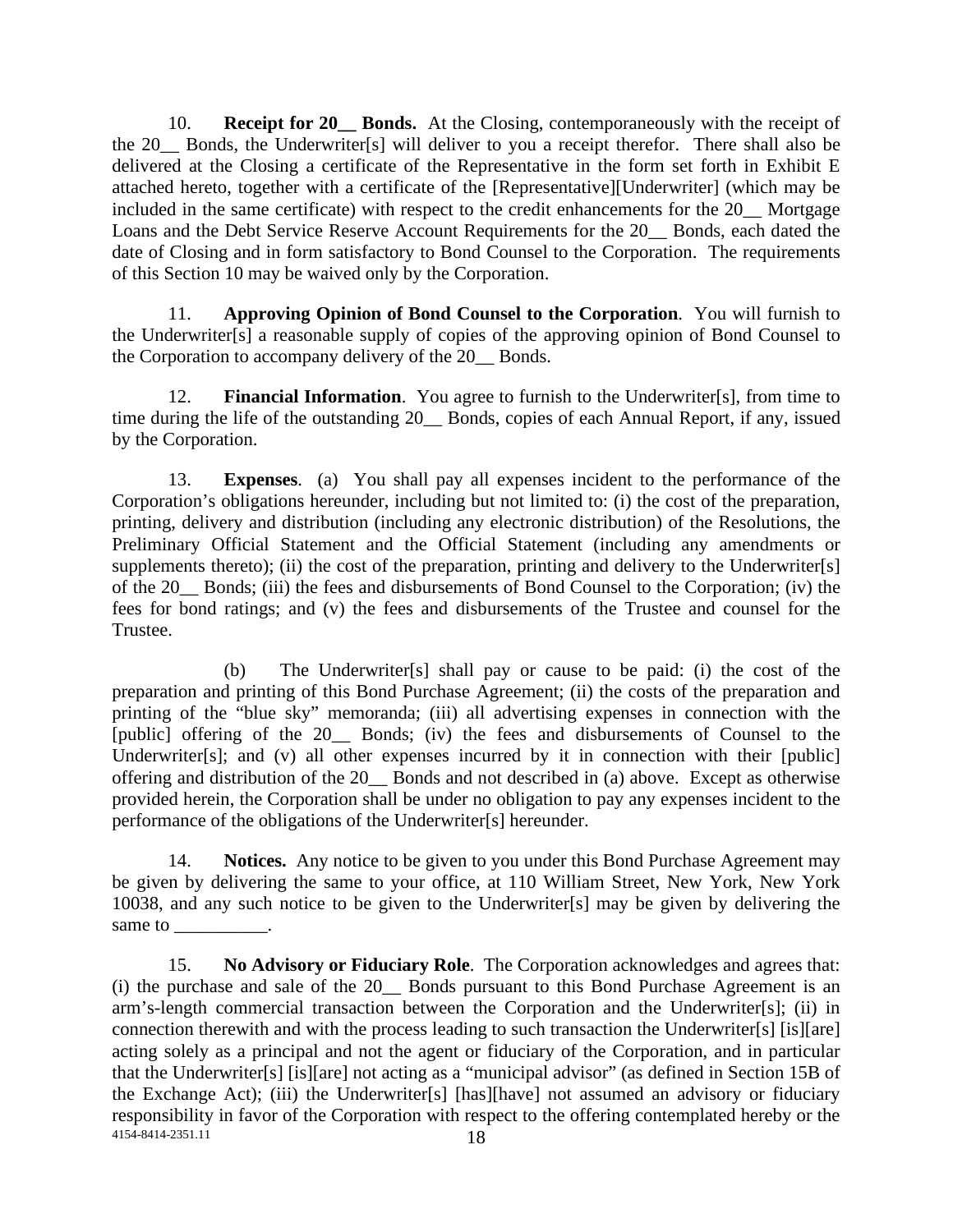process leading thereto (irrespective of whether the Underwriter[s] [has][have] advised or [is][are] currently advising the Corporation on other matters) or any other obligation to the Corporation except the obligations expressly set forth in this Bond Purchase Agreement; (iv) the Corporation has consulted its own legal and financial advisors to the extent it deemed appropriate; and (v) the Underwriter[s] [has][have] financial and other interests that differ from those of the Corporation. The Corporation agrees that it will not claim that the Underwriter[s] [has][have] rendered advisory services of any nature or respect, or owe[s] a fiduciary or similar duty to the Corporation in connection with such transaction or the process leading thereto.

16. **Parties in Interest; Counterparts; Entire Agreement**. The agreement herein set forth constitutes the entire agreement between us and has been and is made solely for the benefit of the Corporation and the Underwriter[s] (including the successors or assigns thereof other than any person who claims to be such successor or assign solely by reason of the purchase of the 20\_\_ Bonds). No other person shall acquire or have any right under or by virtue of this Bond Purchase Agreement. This Bond Purchase Agreement supersedes all prior agreements and understandings between the parties. This Bond Purchase Agreement may be executed in any number of counterparts, and each of such counterparts shall for all purposes be deemed to be an original and all such counterparts shall together constitute but one and the same instrument. This Bond Purchase Agreement shall only be amended, supplemented or modified in a writing signed by both of the parties hereto.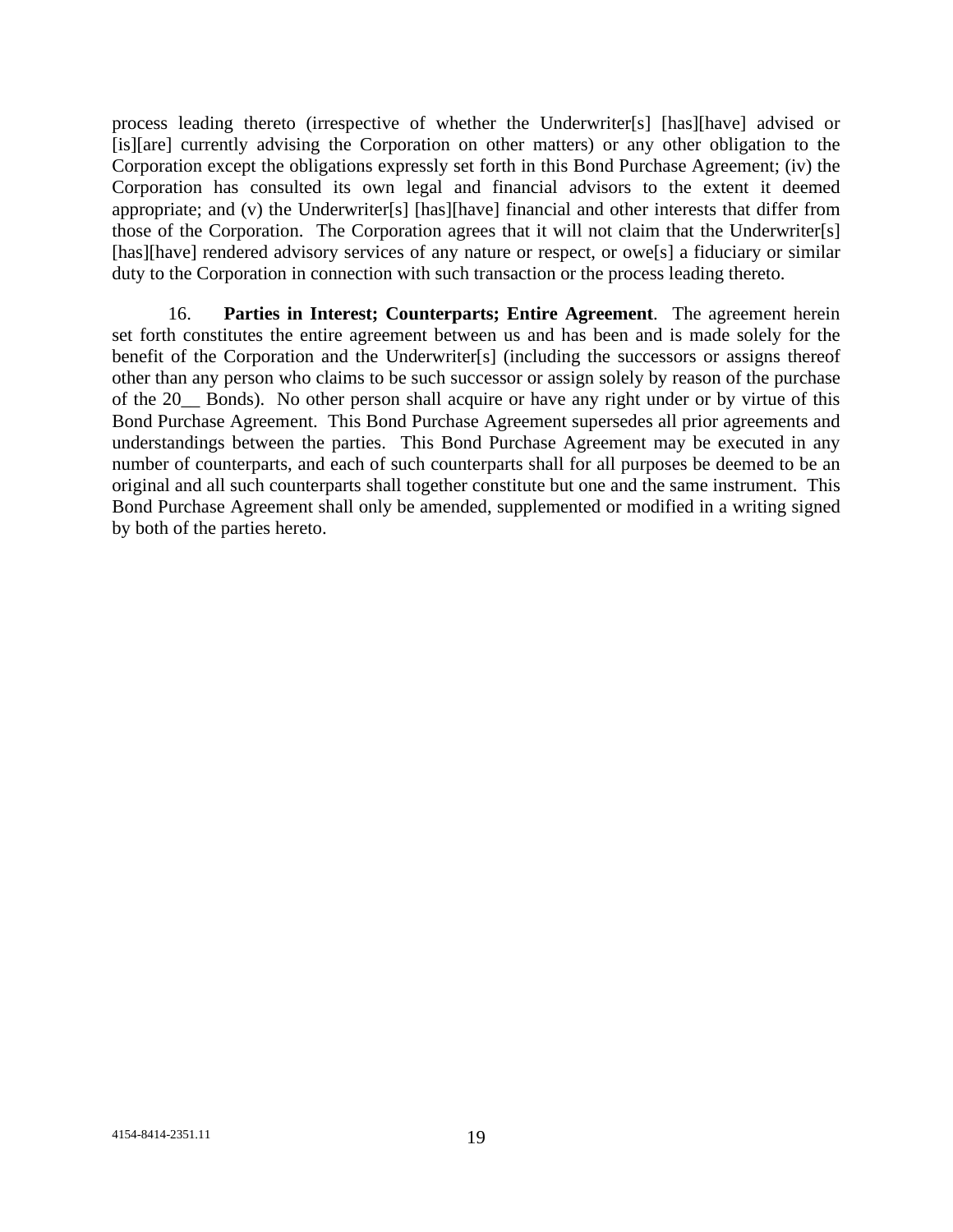17. **Governing Law**. This Bond Purchase Agreement shall be governed by and interpreted under the laws of the State of New York.

Very truly yours,

[\_\_\_\_\_\_\_\_\_\_], as [representative of] the Underwriter[s] of the 20\_\_ Bonds

[and]

[\_\_\_\_\_\_\_\_\_\_]

By:

Name: Title:

Confirmed and Accepted as of the date hereof:

NEW YORK CITY HOUSING DEVELOPMENT CORPORATION

By:

Name: Ellen K. Duffy<br>Title: Senior Vice Pres Senior Vice President for Debt Issuance and Finance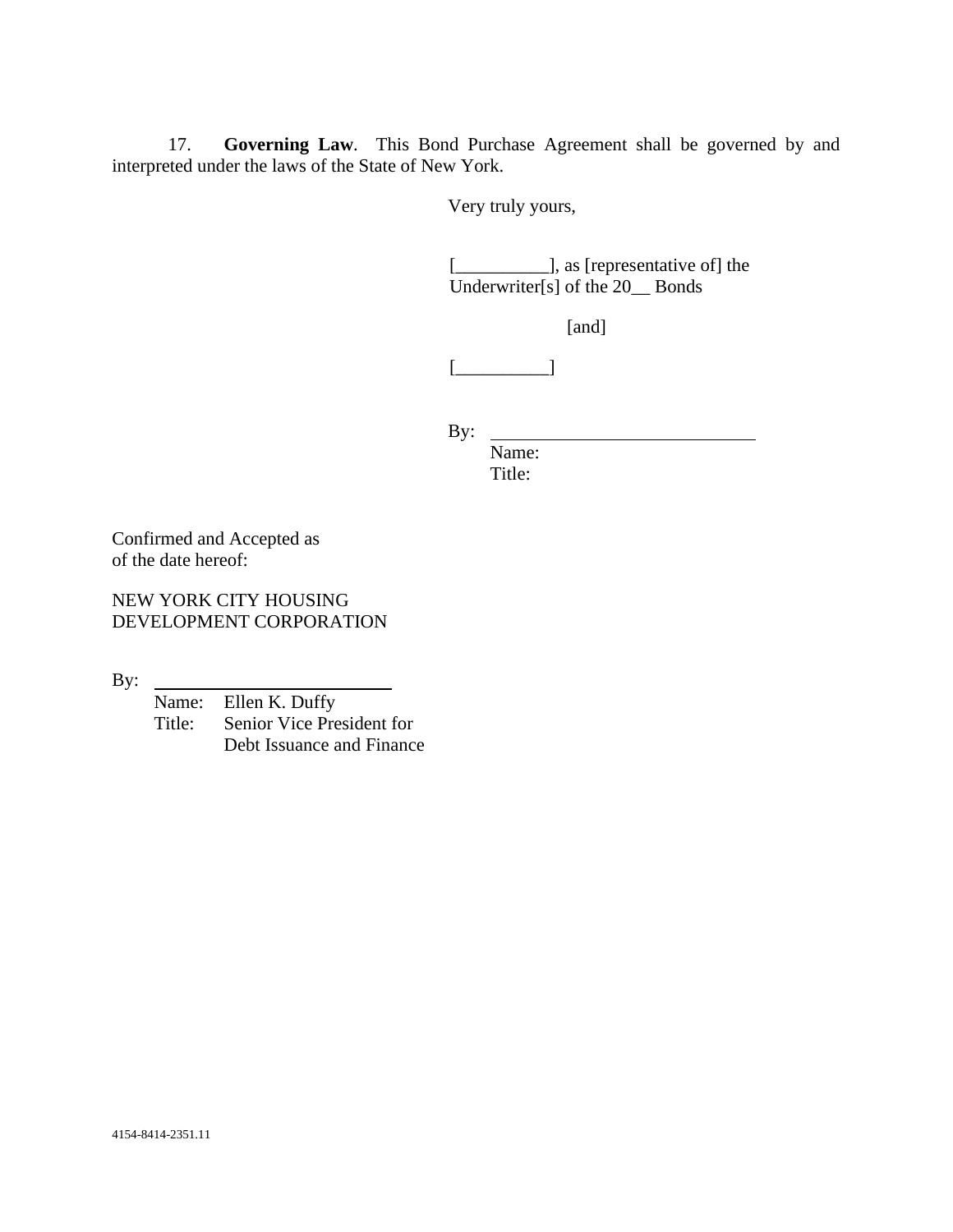## Schedule I

#### MATURITIES ACTUALLY SOLD AS OF THE DATE OF THE BOND PURCHASE AGREEMENT

[List Maturity and Sale Price]

## Maturities of 20\_\_ Bonds First 10% of Which Were Sold to the Public

|            |           |             | Initial      |              |
|------------|-----------|-------------|--------------|--------------|
|            | Principal | Interest    | Offering     |              |
| <u>Due</u> | Amount    | <u>Rate</u> | <b>Price</b> | <b>CUSIP</b> |

#### UNSOLD MATURITIES AS OF THE DATE OF THE BOND PURCHASE AGREEMENT

#### Maturities of 20 Bonds Less Than 10% of Which Were Sold to the Public

|     |           | Initial  |          |              | Unsold    |
|-----|-----------|----------|----------|--------------|-----------|
|     | Principal | Interest | Offering |              | Principal |
| Due | Amount    | Rate     | Price    | <b>CUSIP</b> | Amount    |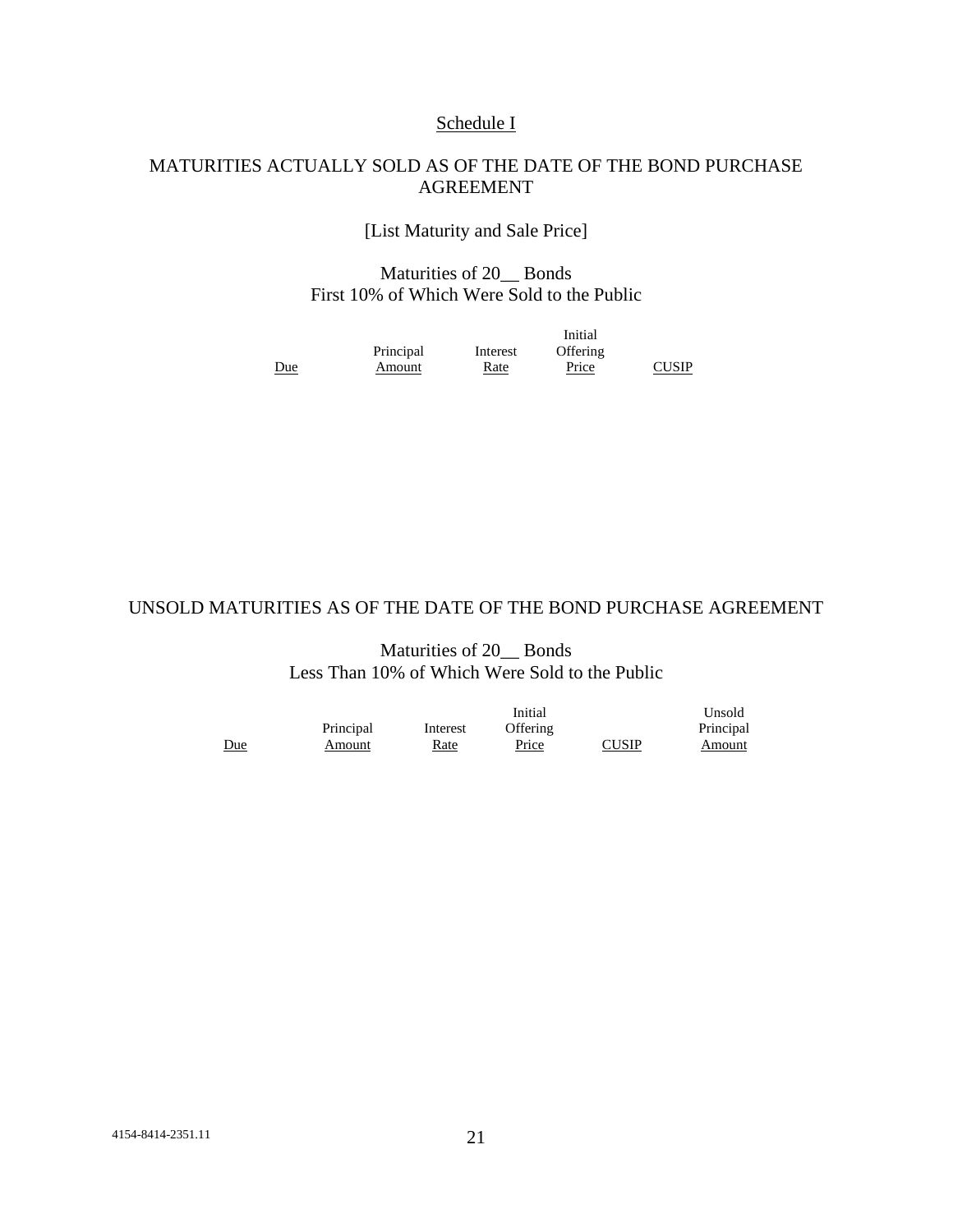#### [LETTERHEAD OF HAWKINS DELAFIELD & WOOD LLP]

NEW YORK CITY HOUSING DEVELOPMENT CORPORATION 110 William Street New York, New York 10038

as representative of the Underwriters for the 20 Bonds named in the Bond Purchase Agreement, dated [BPA DATE], with the New York City Housing Development Corporation (the "Corporation")

Ladies and Gentlemen:

\_\_\_\_\_\_\_\_\_\_

\_\_\_\_\_\_\_\_\_\_ \_\_\_\_\_\_\_\_\_\_

We are Bond Counsel to the New York City Housing Development Corporation (the "Corporation") and are this day rendering our final approving opinion (the "Opinion") relating to the authorization and issuance of the Corporation's \$ \_\_\_\_\_\_ Multi-Family Housing Revenue Bonds, 20\_\_ Series \_ (the "Bonds"), authorized by the "Multi-Family Housing Revenue Bonds Bond Resolution" adopted by the Corporation on July 27, 1993, as amended (the "General Resolution"), and a supplemental resolution for the Bonds entitled . Supplemental Resolution Authorizing the Issuance of Multi-Family Housing Revenue Bonds, 20\_\_ Series \_\_" adopted by the Corporation on \_\_\_\_\_\_\_\_\_\_ (the "20\_\_ Series \_\_\_ Supplemental Resolution" and, together with the General Resolution, the "Resolutions"). The Opinion is being rendered in connection with the delivery of the Bonds to  $\cdot$ , as representative of the Underwriters for the 20\_\_ Bonds (the "Underwriters") named in the Bond Purchase Agreement, dated [BPA DATE], with the Corporation (the "Bond Purchase Agreement").

In connection with the rendering of the Opinion, we have reviewed records of the acts taken by the Corporation in connection with the authorization, sale and issuance of the Bonds, including a record of proceedings of the Corporation relating to the authorization, execution and delivery of each of the Bond Purchase Agreement, were present at various meetings in connection therewith and have participated with others in the preparation of various parts of the Official Statement, dated [BPA DATE] (the "Official Statement"), with respect to the Bonds.

In connection with the sale of the Bonds, at the request of the Corporation, we participated and assisted as Bond Counsel to the Corporation in the preparation of the Official Statement and have reviewed the information and representations contained therein. Rendering such assistance involved, among other things, discussions and inquiries concerning various legal and related subjects, and reviews of and reports on certain documents and proceedings. We also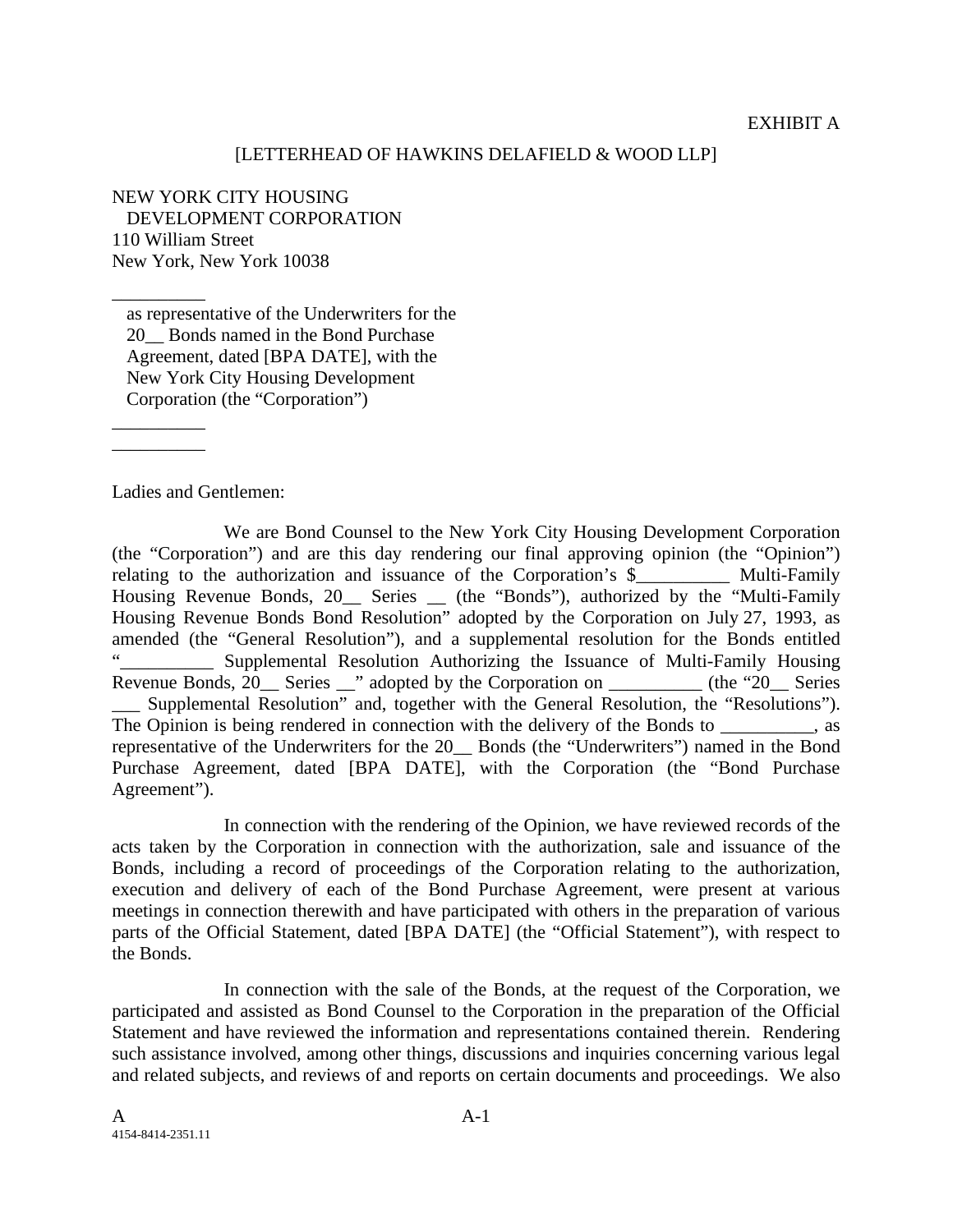participated in conferences with, among others, representatives of the Corporation, and representatives of the Underwriters and their counsel, Orrick, Herrington & Sutcliffe LLP, at which conferences the contents of the Official Statement and related matters were discussed and reviewed.

Except as to matters related to the rendering of the Opinion, we have necessarily assumed the fairness, correctness and completeness of the statements and material set forth in the Official Statement and have not undertaken to independently verify the accuracy or completeness of any of the statements or representations contained therein, except that, in our opinion, the information contained in the Official Statement under the headings "INTRODUCTION" (in Part I of the Official Statement), "DESCRIPTION OF THE BONDS," "TAX MATTERS," "CONTINUING DISCLOSURE," "SECURITY FOR THE BONDS," "THE PROGRAM—2005 Series F Participant Interest and the 2005 Series J Participant Interest," "—2011 Participant Interest," "-2014 Series B Participant Interest" and "-ML Restructuring Mortgage Loans," "AGREEMENT OF THE STATE" and "LEGALITY OF THE BONDS FOR INVESTMENT AND DEPOSIT" and in Appendices A, B, E-4 (except for any financial and statistical data contained in Appendix E-4) and G (under the heading "Description of Supplemental Security and Subsidy Programs—Supplemental Security—Fannie Mae—Fannie Mae Pool Credit Enhancement Instrument") thereto, insofar as such statements purport to summarize certain provisions of the Resolutions, the Bonds, the Continuing Disclosure Agreement, dated the date hereof (the "Disclosure Agreement"), by and between the Corporation and The Bank of New York Mellon, and applicable provisions of Federal tax law and the Act (as such term is defined in the General Resolution), presents a fair summary of such provisions. Accordingly, except to the extent set forth in the immediately preceding sentence, we take no responsibility for the fairness, correctness or completeness of the information contained in the Official Statement. We can and do advise you, however, that in the course of our participation in the preparation of the Official Statement and in our review thereof in the light of the discussions, inquiries and conferences referred to above, nothing has come to our attention which gives us reason to believe that the Official Statement (except for the financial and statistical data included therein, [the information contained under the heading "THE 20\_\_ LIQUIDITY FACILITY—[Liquidity Facility Provider],"<sup>19</sup> the information contained in the fifth through tenth paragraphs and the final three paragraphs under the heading "UNDERWRITING," the information with respect to the Mortgagors, the Developments, including the 20\_\_ Series \_\_\_ Developments (as such terms are defined in the Official Statement), the Mortgage Loans, including the 20 Series Mortgage Loans (as such terms are defined in the Official Statement), and the FHA Insurance, the FHA Risk-Sharing Insurance, the REMIC Insurance, the SONYMA Insurance, the GNMA Securities, Fannie Mae, Freddie Mac, Long-term LOCs, Construction LOCs, the Mitchell-Lama Program, the Section 236 and Section 8 Programs, Public Housing, the Affordable Housing Permanent Loan Program, the Low-Income Affordable Marketplace Program, the Extremely Low & Low-Income Affordability Program, the Preservation Program, the Mitchell-Lama Restructuring Program, the Mitchell-Lama Repair Loan Program, the Mixed Income Program, the Mixed-Middle (M2) Program, the Mix and Match Program, the New Housing Opportunities Program, the Participation Loan Program, the Article 8-A Loan Program, the §421-a Negotiable Certificate Program, the Low Income Rental Program, the General Municipal Law Article 16

<sup>&</sup>lt;sup>19</sup> For variable rate Bonds only.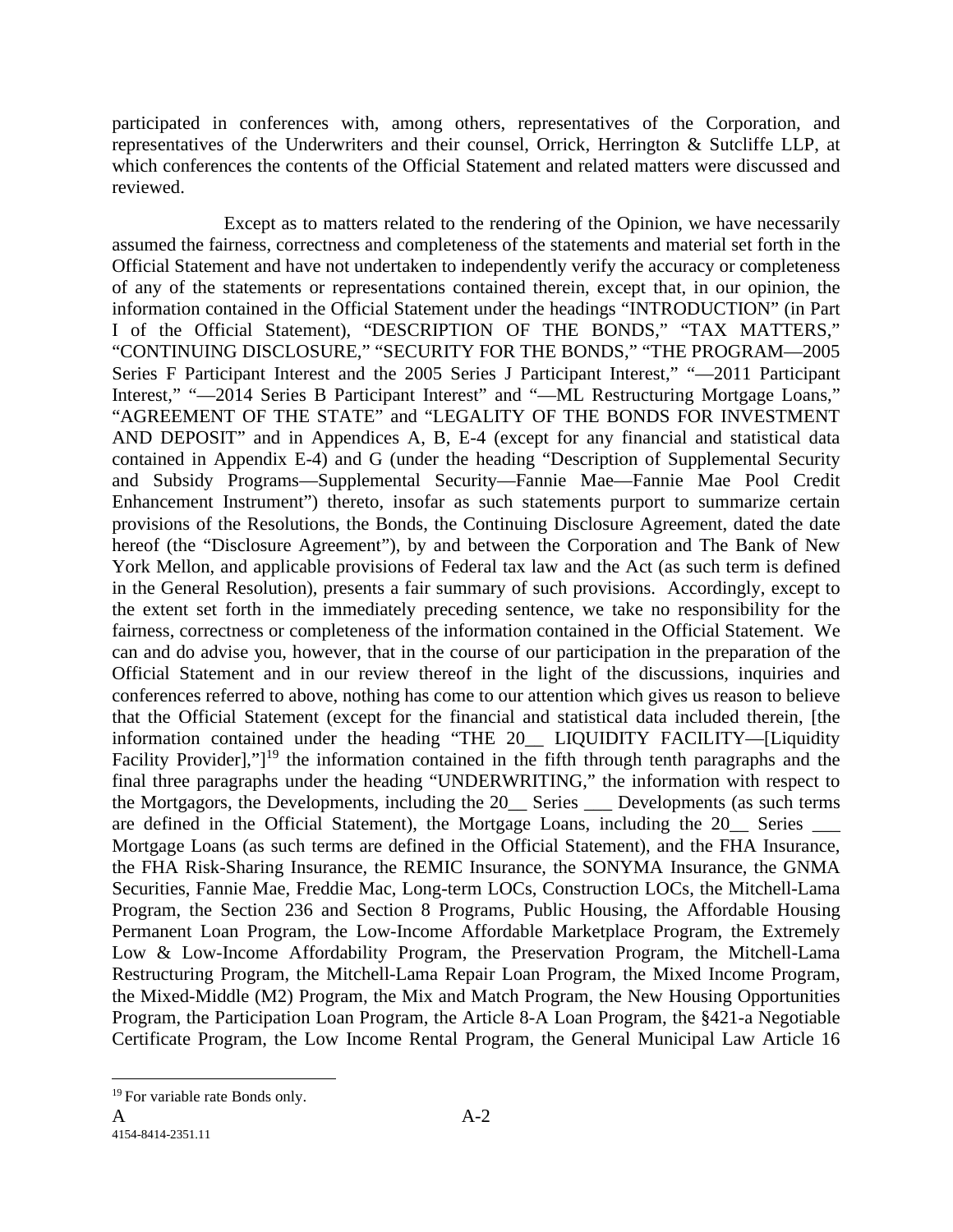Program, the Housing Development Grant Program and certain programs of the New York State Housing Trust Fund Corporation and the Housing Assistance Corporation, and the information contained in Appendices C, D, E (except for the non-financial and non-statistical information contained in Appendix E-4), F and G (except for the section entitled "Description of Supplemental Security and Subsidy Programs—Supplemental Security—Fannie Mae—Fannie Mae Pool Credit Enhancement Instrument," insofar as such information purports to summarize certain provisions of the Resolutions) to the Official Statement, as to which we express no opinion), as of its date or the date hereof contained or contains any untrue statement of a material fact or omitted or omits to state any material fact necessary to make the statements therein, in light of the circumstances under which they were made, not misleading.

We are further of the opinion that:

1. Each of the Bond Purchase Agreement and the Disclosure Agreement has been duly authorized, executed and delivered by, and constitutes a binding agreement of, the Corporation.

2. The Bonds are not subject to the registration requirements of the Securities Act of 1933, as amended, and the Resolutions are exempt from qualification pursuant to the Trust Indenture Act of 1939, as amended.

This opinion is solely for the benefit of the addressees and may not be relied upon by any other party without our express written permission.

Very truly yours,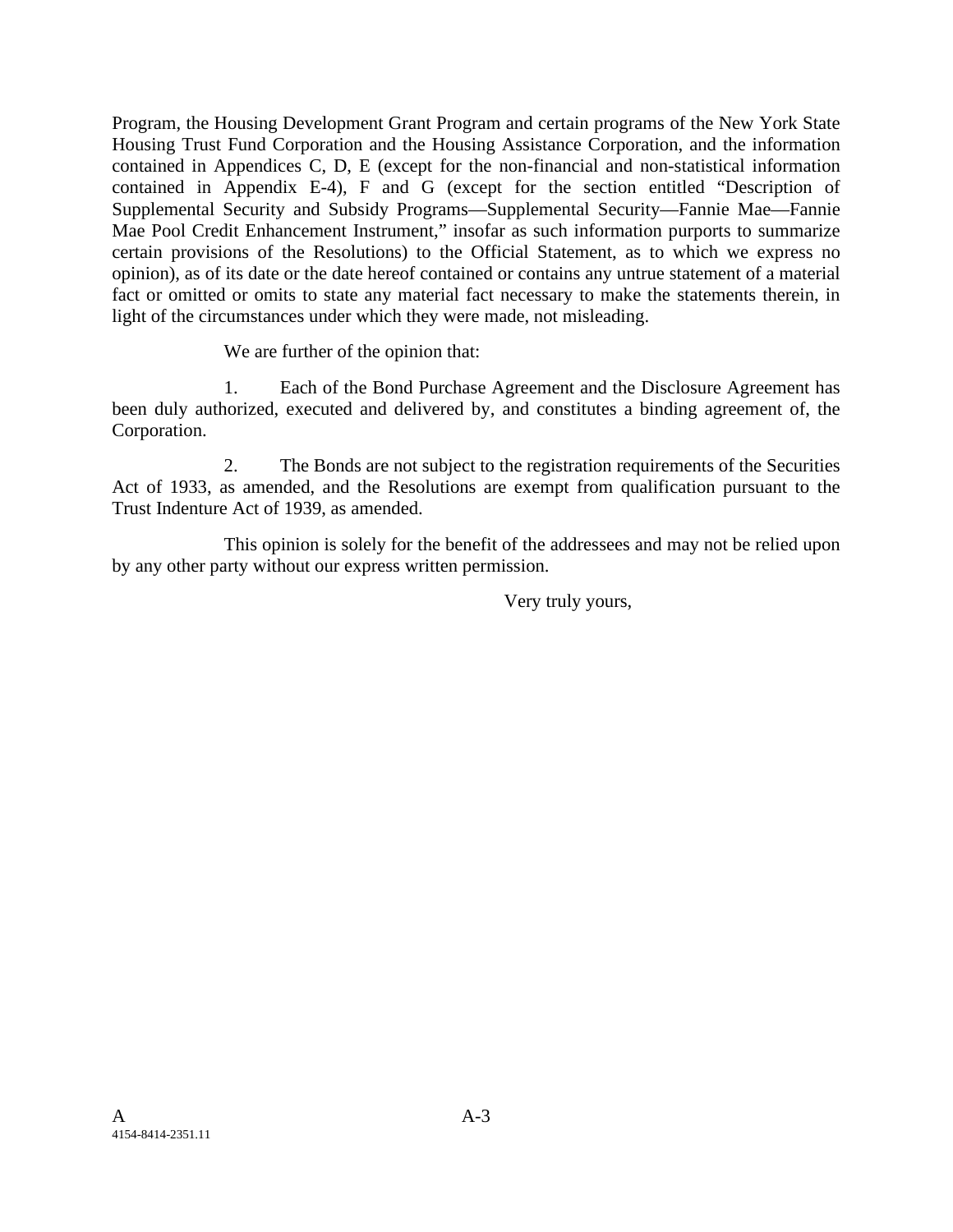## [LETTERHEAD OF THE CORPORATION]

\_\_\_\_\_\_\_\_\_\_ \_\_\_\_\_\_\_\_\_\_  $\overline{\phantom{a}}$ 

Ladies and Gentlemen:

This opinion is being rendered to you in connection with the delivery of  $\S$ principal amount of Multi-Family Housing Revenue Bonds, 20 Series (the "20 Bonds"), pursuant to Section 6(m)(ii)(B) of the Bond Purchase Agreement with respect to the 20\_\_ Bonds, dated [BPA DATE] (the "Bond Purchase Agreement"), between , as representative of the Underwriters of the 20\_\_ Bonds, and the Corporation, relating to the sale and issuance of the 20\_\_ Bonds. The 20\_\_ Bonds are issued pursuant to a resolution entitled "Multi-Family Housing Revenue Bonds Bond Resolution" adopted by the Corporation on July 27, 1993, as amended (the "General Resolution"), and a supplemental resolution for the 20\_\_ Bonds entitled Supplemental Resolution Authorizing the Issuance of Multi-Family Housing Revenue Bonds,  $20\_\_$  Series  $\_\_$ " adopted by the Corporation on  $\_\_$  (the "Supplemental Resolution" and together with the General Resolution, the "Resolutions"). Capitalized terms used herein and not otherwise defined shall have the meanings ascribed thereto in the applicable Bond Purchase Agreement.

I am General Counsel to the Corporation and have acted as such in connection with the sale and issuance of the 20\_\_ Bonds. In such capacity, I am generally familiar with the affairs of the Corporation and have examined and am familiar with the New York City Housing Development Corporation Act, Article XII of the Private Housing Finance Law, as amended (the "Act"), and the By-Laws and official records of the Corporation. At your request, I have also reviewed the Official Statement, dated [BPA DATE] (the "Official Statement").

In connection with the foregoing, I have examined such documents, corporate records, certificates, matters of law and opinions as I have considered necessary and relevant as a basis for the opinions herein stated. Based upon the foregoing, it is my opinion that:

(a) The Corporation has been duly created and established and now exists as a corporate governmental agency, constituting a public benefit corporation, organized and existing under the laws of the State of New York with full power and authority to authorize, sell and issue the 20\_\_ Bonds and to enter into each Bond Purchase Agreement and the Continuing Disclosure Agreement, dated as of the date hereof, by and between the Corporation and the Trustee (the "Disclosure Agreement" and, together with the Bond Purchase Agreement, the "Agreements"). The Corporation has full power and authority to enter into, carry out and give effect to the transactions in its control contemplated by the Official Statement, the Agreements and the Resolutions.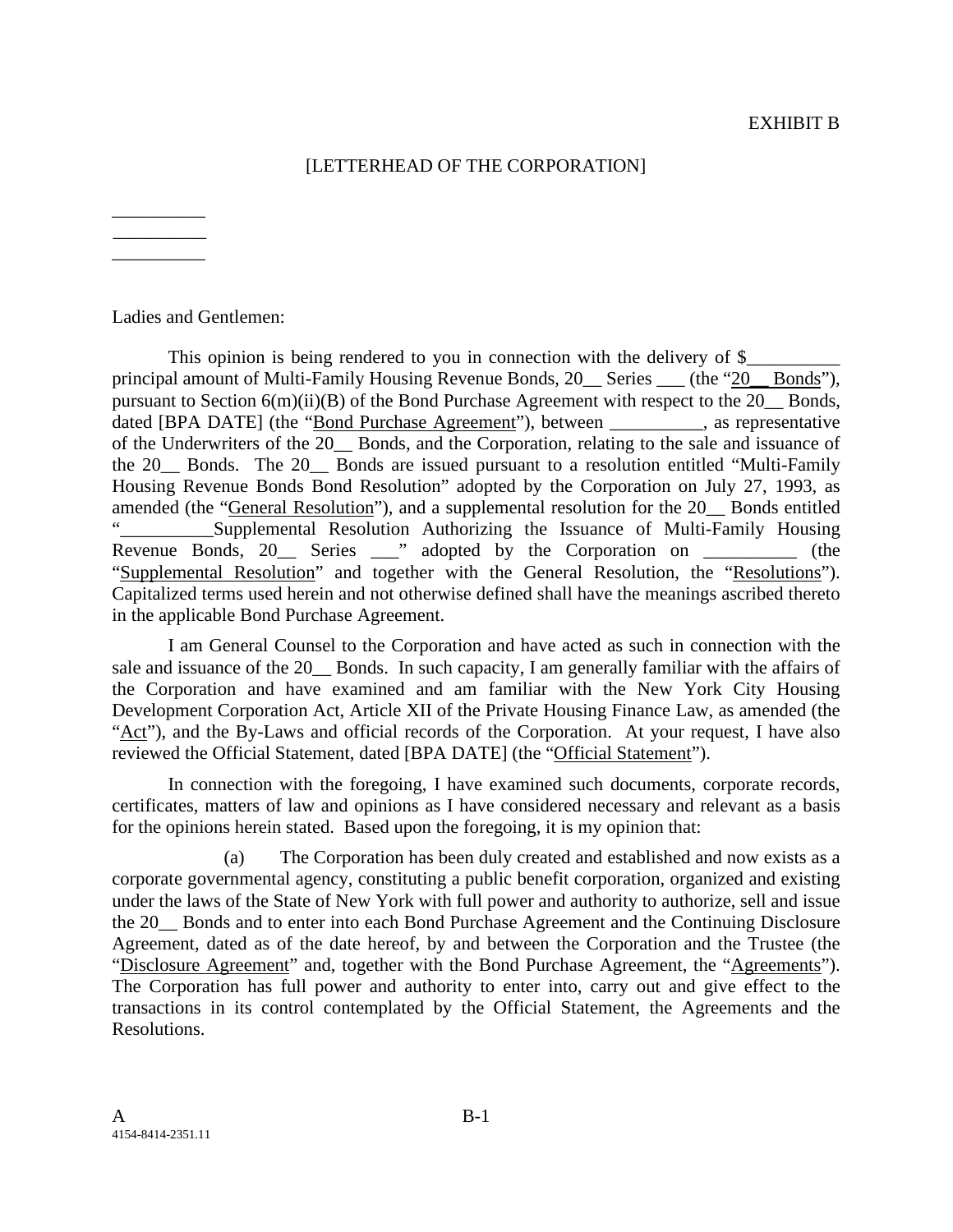(b) The Corporation has consented to the use of the Preliminary Official Statement with respect to the 20 Bonds, dated \_\_\_\_\_\_\_, and the Official Statement has been duly approved, executed and authorized for distribution by the Corporation.

(c) The Agreements have been duly authorized, executed and delivered and each constitutes a valid and binding agreement of the Corporation, enforceable in accordance with its terms, except as such enforcement may be limited by the rights and remedies of creditors or by general principles of equity, whether such enforceability is considered in a proceeding in equity or at law.

(d) The information contained in the Official Statement under the headings "INTRODUCTION," "PLAN OF FINANCING," "NO LITIGATION," "THE CORPORATION," "BONDS OUTSTANDING UNDER THE PROGRAM" (except for any financial and statistical data contained therein), "SECURITY FOR THE BONDS—Summary of Program Assets and Revenues" (except for any financial and statistical data contained therein), "SECURITY FOR THE BONDS—Additional Obligations Secured by the Resolution," "THE PROGRAM" (except for any financial and statistical data contained therein) and in Appendix G thereto (insofar as the statements therein relate to the Developments, the Mortgage Loans (including the 20\_\_ Series \_\_\_ Mortgage Loans), the New York City Residential Mortgage Insurance Corporation or the Corporation (other than the statements therein relating to the requirements and procedures of the FHA Insurance, the FHA Risk-Sharing Insurance, the GNMA Securities, the SONYMA Insurance (except for the first and third paragraphs of the subsections entitled "Collection of SONYMA Mortgage Insurance Benefits – 100% Mortgage Loans" and "Collection of SONYMA Mortgage Insurance Benefits – 50% Mortgage Loans"), and the Section 8 and Section 236 programs)) and in Appendices C, D and E thereto (except for any financial and statistical data contained in such Appendices) as of its date and as of the date hereof did not and does not contain any untrue statement of a material fact and did not and does not omit to state any material fact necessary to make the statements made therein, in light of the circumstances under which they were made, not misleading. In addition, based upon my familiarity with the Corporation and the examinations described above and my participation in the preparation of the Official Statement, but without having undertaken to determine independently the accuracy or completeness of the statements contained in the Official Statement (except as to the information referred to above), I have no reason to believe that, as of its date or as of the date hereof, the Official Statement (other than any financial and statistical data contained therein, the information contained in the \_\_\_\_\_\_\_\_\_\_\_ through the paragraphs and the final three paragraphs under the heading "UNDERWRITING," and the information contained in Appendix G thereto (insofar as the statements contained therein relate to the requirements and procedures of the FHA Insurance, the FHA Risk-Sharing Insurance, the GNMA Securities, the SONYMA Insurance (other than the first and third paragraphs of the subsections entitled "Collection of SONYMA Mortgage Insurance Benefits – 100% Mortgage Loans" and "Collection of SONYMA Mortgage Insurance Benefits – 50% Mortgage Loans"), and the Section 8 and Section 236 programs) and in the Appendices to Part I thereto, as to which I express no opinion) (i) contained or contains any untrue statement of a material fact or (ii) omitted or omits to state any material fact which is required to be stated therein or which is necessary to make the statements made therein, in light of the circumstances under which they were made, not misleading.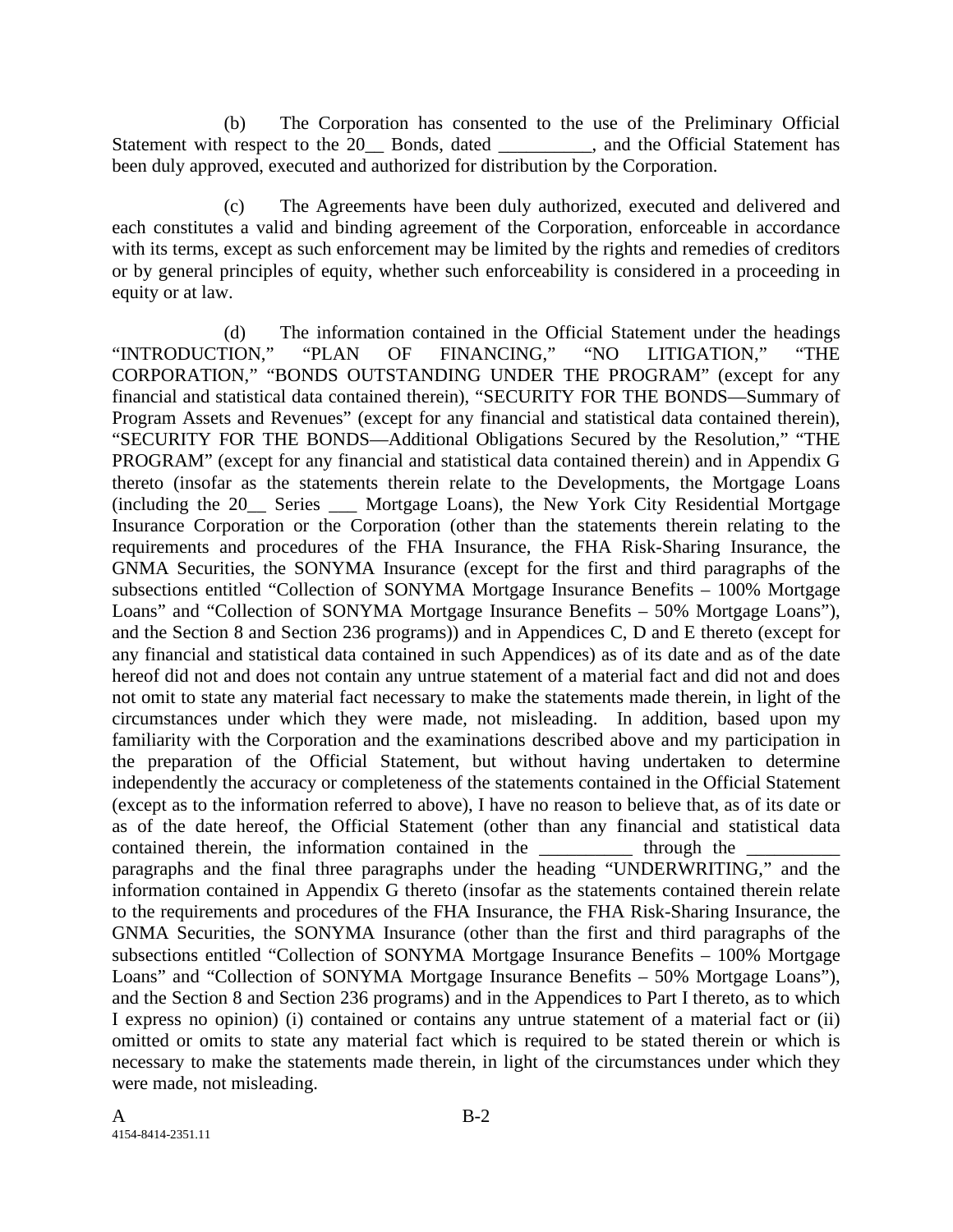(e) No litigation or other proceeding of any nature is now pending or threatened against or adversely affecting the Corporation of which the Corporation has notice or, to my knowledge, is there any basis therefor, seeking to restrain or enjoin the issuance, sale, execution or delivery of the 20\_\_ Bonds, or in any way contesting or affecting the validity of the 20 Bonds, the Resolutions, the Agreements and any investment agreement related to the 20 Bonds or any proceedings of the Corporation taken with respect to the issuance or sale of the 20\_\_ Bonds, or the financing of the 20\_\_ Series \_\_\_ Mortgage Loans, or the redemption of any outstanding bonds resulting directly or indirectly from the issuance of the 20\_\_ Bonds, or the pledge, collection or application of any monies or security provided for the payment of the bonds issued under the General Resolution (including the 20\_\_ Bonds), or the existence, powers or operations of the Corporation, or contesting the completeness or accuracy of the Preliminary Official Statement, the Official Statement or any supplement or amendment thereto, if any.

(f) The Corporation is not in breach of or default under any applicable constitutional provision, law or administrative regulation, including the Act, or any applicable judgment or decree or any agreement, indenture, bond, note, resolution, mortgage, lease or other instrument to which the Corporation is a party or by which the Corporation otherwise is or may be bound, and no event has occurred and is continuing which, with the passage of time or the giving of notice or both, would constitute a default or an event of default under any such instrument, except where such breach or default does not or would not, as applicable, have a material adverse effect on (i) the properties, assets, operations, business or financial condition of the Corporation or (ii) the transactions contemplated by the Official Statement, the Agreements and the Resolutions.

(g) All authorizations, approvals, licenses, permits, consents and orders of any governmental authority, legislative body, board, agency or commission having jurisdiction in the matter which are required for the due authorization of, which would constitute a condition precedent to, or the absence of which would materially adversely affect the due performance by the Corporation of its obligations in connection with, the sale and issuance of the 20\_\_ Bonds under the Resolutions or the Agreements have been duly obtained (except for such approvals, consents and orders as may be required under the "blue sky" or securities laws of any state in connection with the offering and sale of the 20\_\_ Bonds); and, except as disclosed in the Official Statement, all authorizations, approvals, licenses, permits, consents and orders of any governmental authority, legislative body, board, agency or commission having jurisdiction in the matter which are required for the due authorization of, which would constitute a condition precedent to, or the absence of which would materially adversely affect the due performance by the Corporation of its respective obligations under the Agreements have been duly obtained or where required for future performance are expected to be obtained.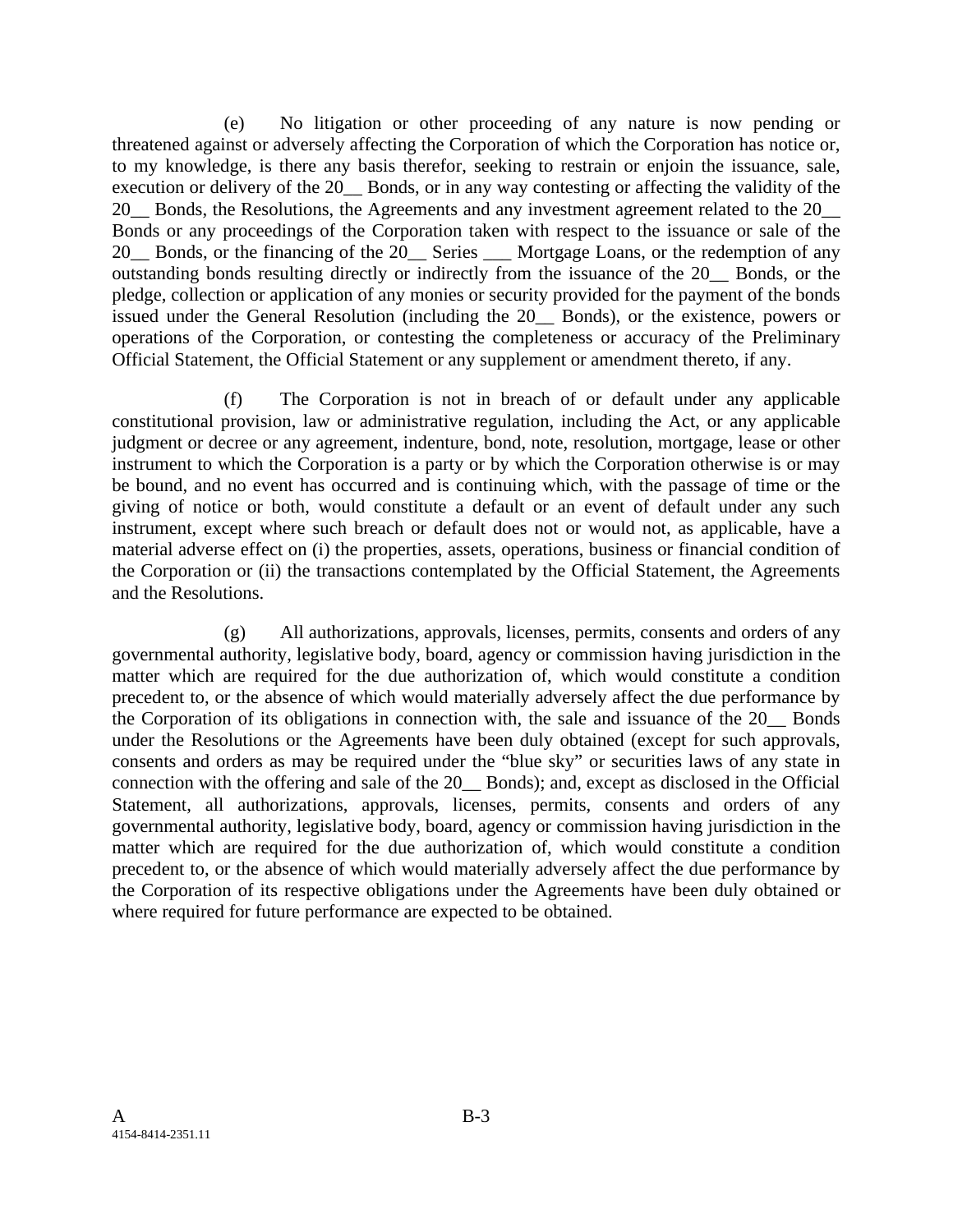This opinion is furnished by me as General Counsel to the Corporation and is solely for your benefit. This opinion is not to be used, circulated, quoted or otherwise referred to or relied upon, in whole or in part, for any other purpose or by any other person except that reference may be made to this opinion in the Bond Purchase Agreement and any list of closing documents pertaining to the sale, issuance and delivery of the 20\_\_ Bonds.

Very truly yours,

Susannah Lipsyte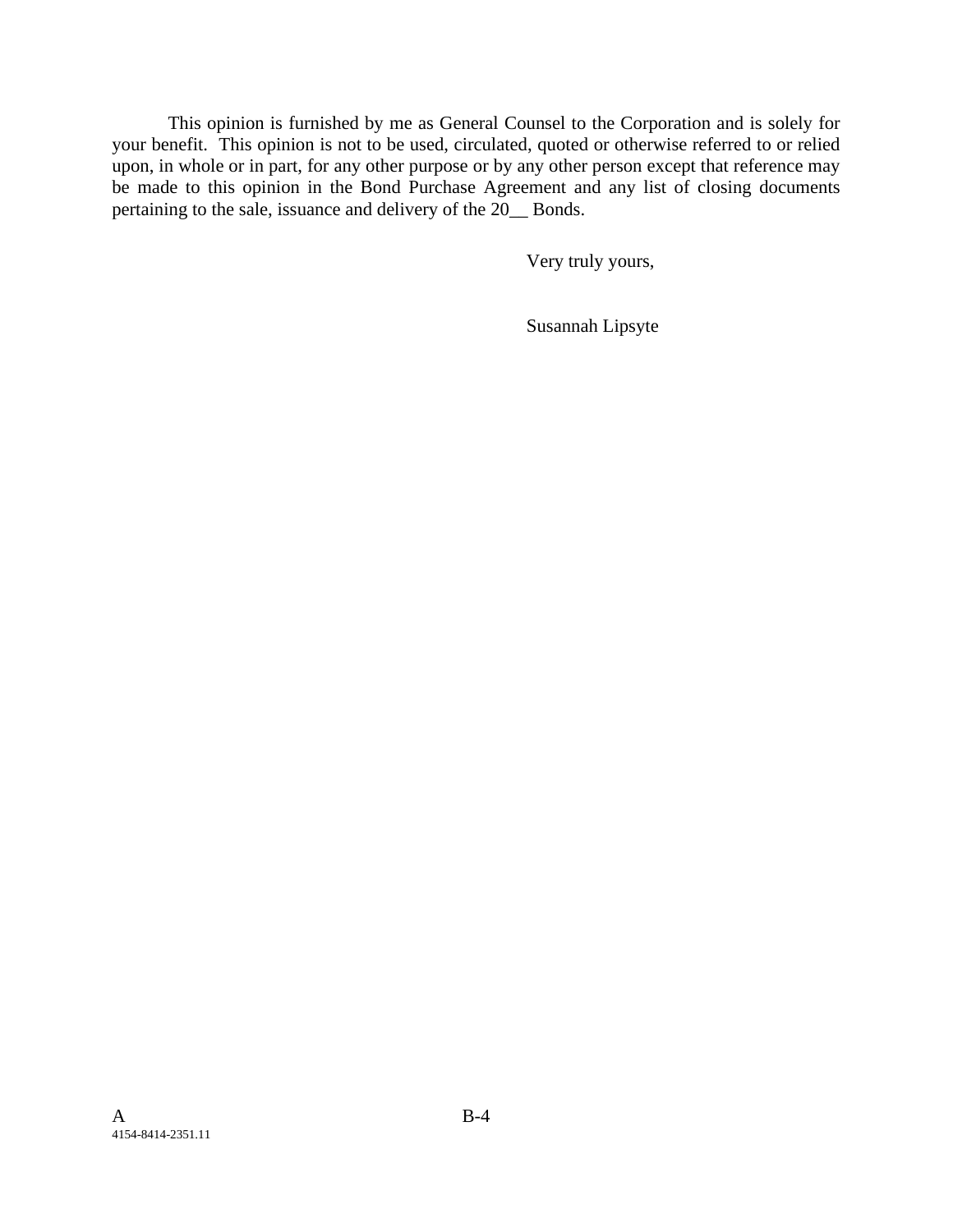#### EXHIBIT C

#### [LETTERHEAD OF ORRICK, HERRINGTON & SUTCLIFFE LLP]

\_\_\_\_\_\_\_\_\_\_, as representative of the Underwriters for the 20\_\_ Bonds

 $\overline{\phantom{a}}$ \_\_\_\_\_\_\_\_\_\_

Ladies and Gentlemen:

We have acted as counsel for you as Underwriters (the "Underwriters") to the extent identified in the applicable Bond Purchase Agreement (as defined herein) in connection with your purchase pursuant to the Bond Purchase Agreement dated [BPA DATE] (the "Bond Purchase Agreement") between the New York City Housing Development Corporation (the "Corporation") and \_\_\_\_\_\_\_\_\_\_, as representative of the Underwriters of \$\_\_\_\_\_\_\_\_\_\_ principal amount of Multi-Family Housing Revenue Bonds, 20 Series (the "20 Bonds"). Capitalized terms used herein and not otherwise defined shall have the respective meanings provided in the Bond Purchase Agreement. In that connection, we have reviewed:

(a) A certified copy of the "Multi-Family Housing Revenue Bonds Bond Resolution," adopted by the Members of the Corporation on July 27, 1993, as amended (the "General Resolution"), and a supplemental resolution for the 20\_\_ Bonds entitled "\_\_\_\_\_\_\_\_\_\_ Supplemental Resolution Authorizing the Issuance of Multi-Family Housing Revenue Bonds, 20<sup>1</sup> Series <sup>20</sup> adopted by the Corporation on 2012 (the "Supplemental Resolution" and together with the General Resolution, the "Resolutions"), pursuant to which the 20\_\_ Bonds are being issued;

(b) An executed copy of the Official Statement, dated [BPA DATE] (the "Official Statement");

(c) An executed copy of the Bond Purchase Agreement;

(d) An executed copy of the Continuing Disclosure Agreement with respect to the 20 Bonds (the "Continuing Disclosure Agreement");

(e) A certified transcript of the proceedings of the Corporation relating to the authorization and issuance of the 20\_\_ Bonds;

(f) Certificates of the Corporation, The Bank of New York Mellon, as trustee under the Resolutions, SONYMA, and others as to certain factual matters;

(g) The opinions referred to in Section 6(m)(ii) of the Bond Purchase Agreement; and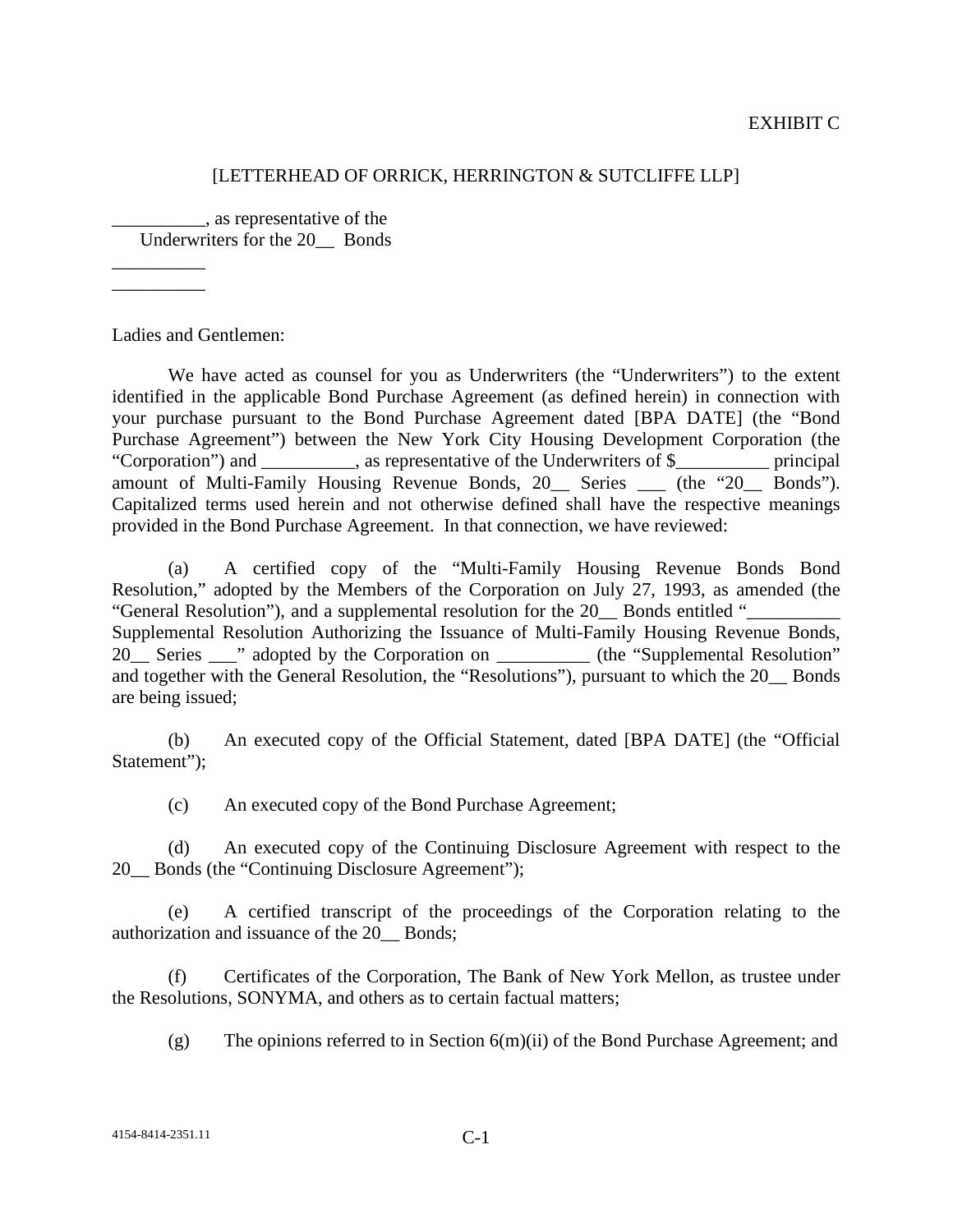(h) Originals or copies certified or otherwise identified to our satisfaction of such corporate records, certificates and other documents, as we have considered necessary to enable us to render this opinion.

We have not reviewed any electronic version of the Official Statement and assume that any such version is identical in all respects to the printed version.

In arriving at the opinions and conclusions hereinafter expressed, we are not expressing any opinion or view on, and with your permission are assuming and relying on, without independent assessment or inquiry, the validity, accuracy and sufficiency of the records, documents, certificates and opinions referred to above (including the accuracy of all factual matters represented and legal conclusions contained therein, including (without limitation) any representations and legal conclusions regarding the valid existence of the Corporation, the due authorization, issuance, delivery, validity and enforceability of the 20\_\_ Bonds and the exclusion of interest thereon from gross income for federal income tax purposes, and the legality, validity and enforceability of the Resolutions, the Continuing Disclosure Agreement and any laws, documents and instruments that may be related to the authorization, issuance, payment or security of the 20\_\_ Bonds). We have assumed that all records, documents, certificates and opinions that we have reviewed, and the signatures thereto, are genuine.

Based on and subject to the foregoing, and in reliance thereon, as of the date hereof, we are of the following opinions or conclusions:

1. The 20\_\_ Bonds are not subject to the registration requirements of the Securities Act of 1933, as amended, and the Resolutions are exempt from qualification pursuant to the Trust Indenture Act of 1939, as amended. No opinion is expressed with respect to any Supplemental Security (as defined in the Official Statement).

2. We are not passing upon and do not assume any responsibility for the accuracy, completeness or fairness of any of the statements contained in the Official Statement and make no representation that we have independently verified the accuracy, completeness or fairness of any such statements. In our capacity as your counsel, to assist you in part of your responsibility with respect to the Official Statement, we participated in conferences with your representatives and representatives of the Corporation, its General Counsel, Hawkins Delafield & Wood LLP, as bond counsel, the State of New York Mortgage Agency, the New York City Residential Mortgage Insurance Corporation and others, during which the contents of the Official Statement and related matters were discussed. Based on our participation in the above-mentioned conferences (which did not extend beyond the date of the Official Statement), and in reliance thereon, on oral and written statements and representations of the Corporation and others and on the records, documents, certificates, opinions and matters herein mentioned (as set forth above), we advise you as a matter of fact and not opinion that, during the course of our representation of you on this matter, no facts came to the attention of the attorneys in our firm rendering legal services to you in connection with the Official Statement which caused us to believe that the Official Statement as of its date or as of the date hereof (except for any CUSIP numbers, financial, accounting, statistical or economic, engineering or demographic data or forecasts, numbers, charts, tables, estimates, projections, assumptions or expressions of opinion, any information about valuation, information with respect to DTC and the book-entry system, tax

4154-8414-2351.11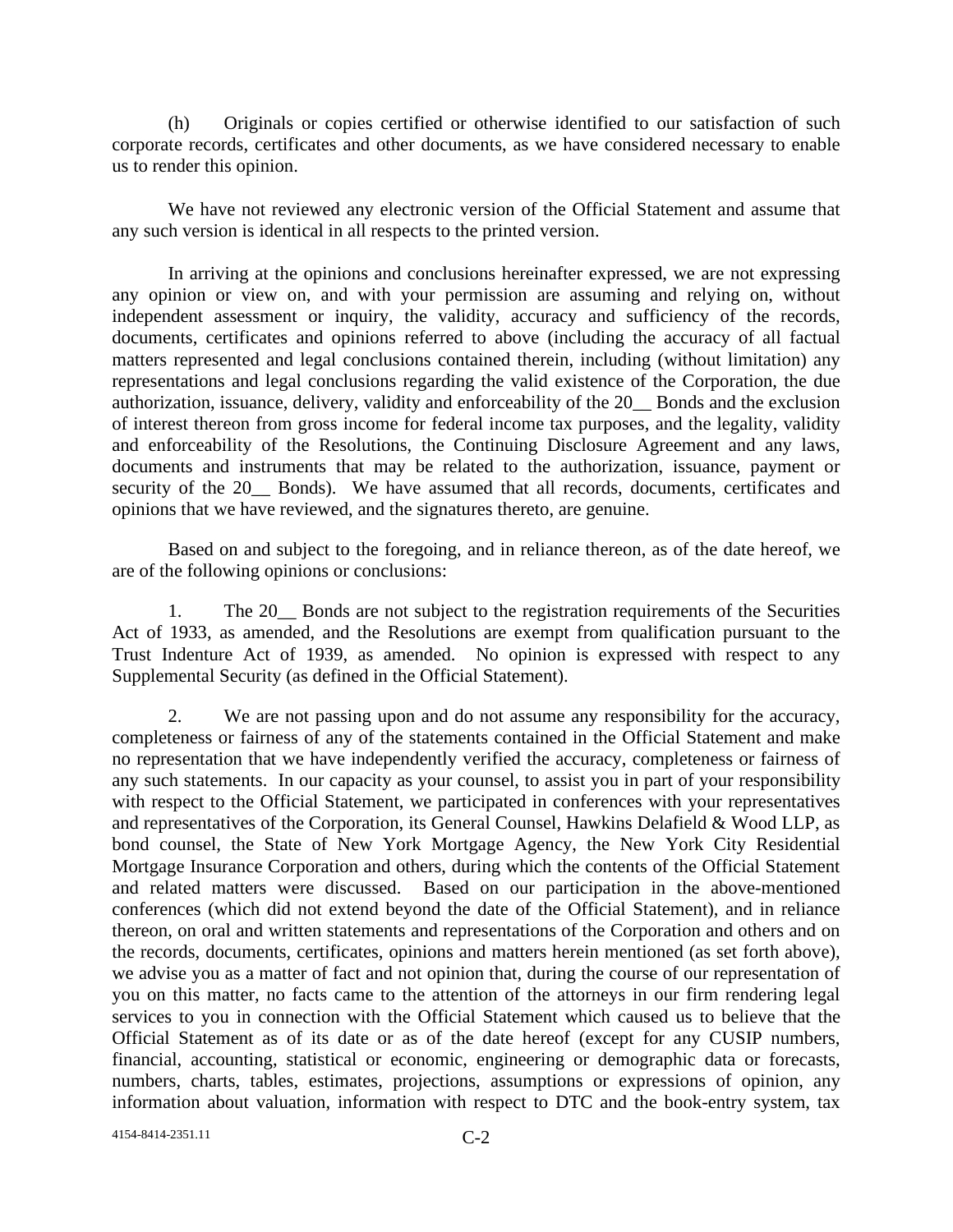exemption, ratings, rating agencies, underwriting, the Underwriters, the Mortgagors, the Developments, the Mortgage Loans (including the 20\_\_ Series \_\_\_ Mortgage Loans) and the mortgage documents relating thereto, and any contract, agreement or other document relating to such Mortgage Loans, the FHA Insurance, the FHA Risk-Sharing Insurance, the REMIC Insurance, the SONYMA Insurance, the GNMA Securities, Fannie Mae, Freddie Mac, Longterm LOCs, Construction LOCs, Mitchell Lama Programs, the Section 236 and Section 8 Programs, certain federal public housing programs, the Affordable Housing Permanent Loan Program, the Low-Income Affordable Marketplace Program, the Extremely Low & Low-Income Affordability Program, the Preservation Program, the Mixed Income Program, the Mixed-Middle (M2) Program, the Mix and Match Program, the New Housing Opportunities Program, the Participation Loan Program, the Article 8-A Loan Program, the §421-a Negotiable Certificate Program, the Low Income Rental Program, the General Municipal Law Article 16 Program, the Housing Development Grant Program and certain programs of the New York State Housing Trust Fund Corporation and the Housing Assistance Corporation, and the information in Appendices C through G in Part II of the Official Statement and the Appendices to Part I of the Official Statement, included or referred to therein or omitted therefrom, which we expressly exclude from the scope of this paragraph, and as to which we express no opinion or view) contained or contains any untrue statement of a material fact or omitted or omits to state any material fact necessary to make the statements therein, in the light of the circumstances under which they were made, not misleading. No responsibility is undertaken or view expressed with respect to any other disclosure document, materials or activity, or as to any information from another document or source referred to by or incorporated by reference in the Official Statement.

3. The Continuing Disclosure Agreement, together with Section 5(f) of the Bond Purchase Agreement, satisfies the requirements contained in S.E.C. Rule 15c2-12(b)(5) for an undertaking for the benefit of the owners of the 20\_\_ Bonds to provide the information at the times and in the manner required by said Rule; provided that, for purposes of this opinion, we are not expressing any view regarding the content of the Official Statement that is not expressly stated in numbered paragraph 2 of this letter.

We are furnishing this letter to you pursuant to Section  $6(m)(ii)(C)$  of the Bond Purchase Agreement solely for your benefit as Underwriters. We disclaim any obligation to update this letter. This letter is not to be used, circulated, quoted or otherwise referred to or relied upon for any other purpose or by any other person, except this opinion may be referred to and included in any record of proceedings relating to the 20\_\_ Bonds and except as required by law. This letter is not intended to, and may not, be relied upon by owners of 20 Bonds or by any other party to whom it is not specifically addressed.

Very truly yours,

#### ORRICK, HERRINGTON & SUTCLIFFE LLP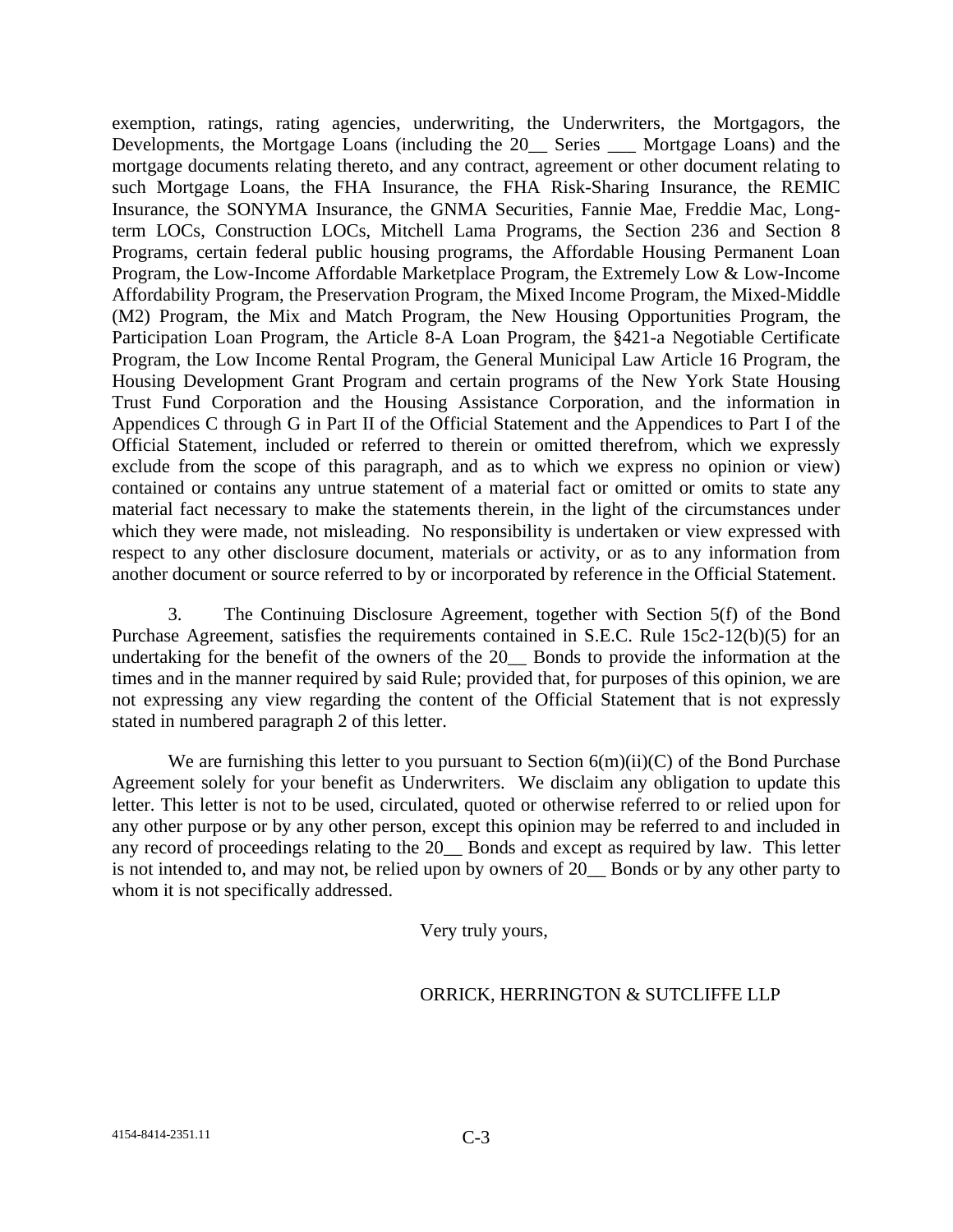#### [LETTERHEAD OF SONYMA]

New York City Housing Development Corporation 110 William **Street** New York, New York 10038

 $\_\_\_\$ g as representative of the Underwriters for the 20\_\_ Bonds

> Re: SONYMA Disclosure in Official Statement – New York City Housing Development Corporation Multi-Family Housing Revenue Bonds, 20\_\_ Series \_\_\_

Ladies and Gentlemen:

\_\_\_\_\_\_\_\_\_\_ \_\_\_\_\_\_\_\_\_\_

I am Counsel to the Mortgage Insurance Fund of the State of New York Mortgage Agency, a political subdivision and public benefit corporation of the State of New York ("SONYMA"), and am delivering this opinion in connection with the issuance by the New York City Housing Development Corporation (the "Corporation") of its Multi-Family Housing Revenue Bonds, 20\_\_ Series \_\_\_ dated the date of delivery (collectively the "Bonds") to fund certain mortgage loans of the Corporation.

In my capacity as Counsel, I have examined the Official Statement, dated [BPA DATE], relating to the Bonds (the "Official Statement") and such other documents, records, instruments and such questions of law as I have deemed necessary and appropriate for the purposes of this opinion.

I express no opinion concerning and do not assume any responsibility for the accuracy, completeness or fairness of the statements contained in the Official Statement (except to the extent set forth in this paragraph). With reference to the material contained in the Official Statement relating or referring to SONYMA, nothing has come to my attention which would lead me to believe that as of the date of the Official Statement, the date of delivery of the Official Statement to the Underwriters (as such term is hereinafter defined), or as of this date, the statements and information contained in the Official Statement in Appendix G thereto under the subheading "SONYMA Insurance Program" contained or contain any untrue statement of material fact or omitted or omit to state a material fact necessary to make the statements therein, in light of the circumstances under which they were made, not misleading (except for the financial and statistical data contained therein and the first and third paragraphs of the subsections entitled "Collection of SONYMA Mortgage Insurance Benefits – 100% Mortgage Loans" and "Collection of SONYMA Mortgage Insurance Benefits – 50% Mortgage Loans").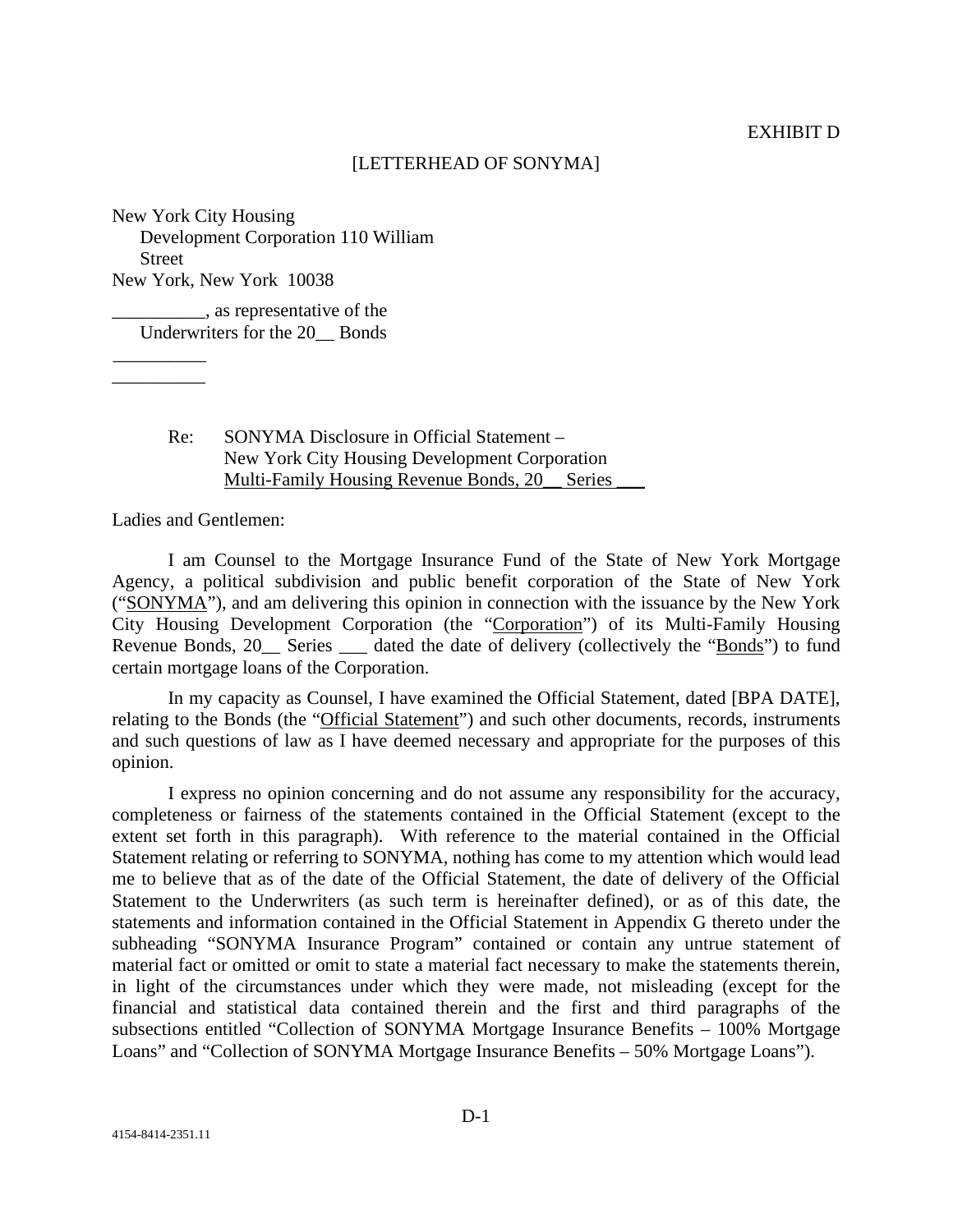This letter is provided to the Corporation and \_\_\_\_\_\_\_\_\_\_, as representative of the Underwriters of the 20\_\_ Bonds (collectively defined as the "Underwriters"). This letter may not be used, circulated, quoted or otherwise referred to or relied upon for any other purpose or by any other person except that reference may be made to this opinion in the applicable bond purchase agreement and any list of closing documents pertaining to the sale, issuance and delivery of the Bonds.

I express no opinion concerning enforceability of the related Bond documents by the respective parties thereto.

Very truly yours,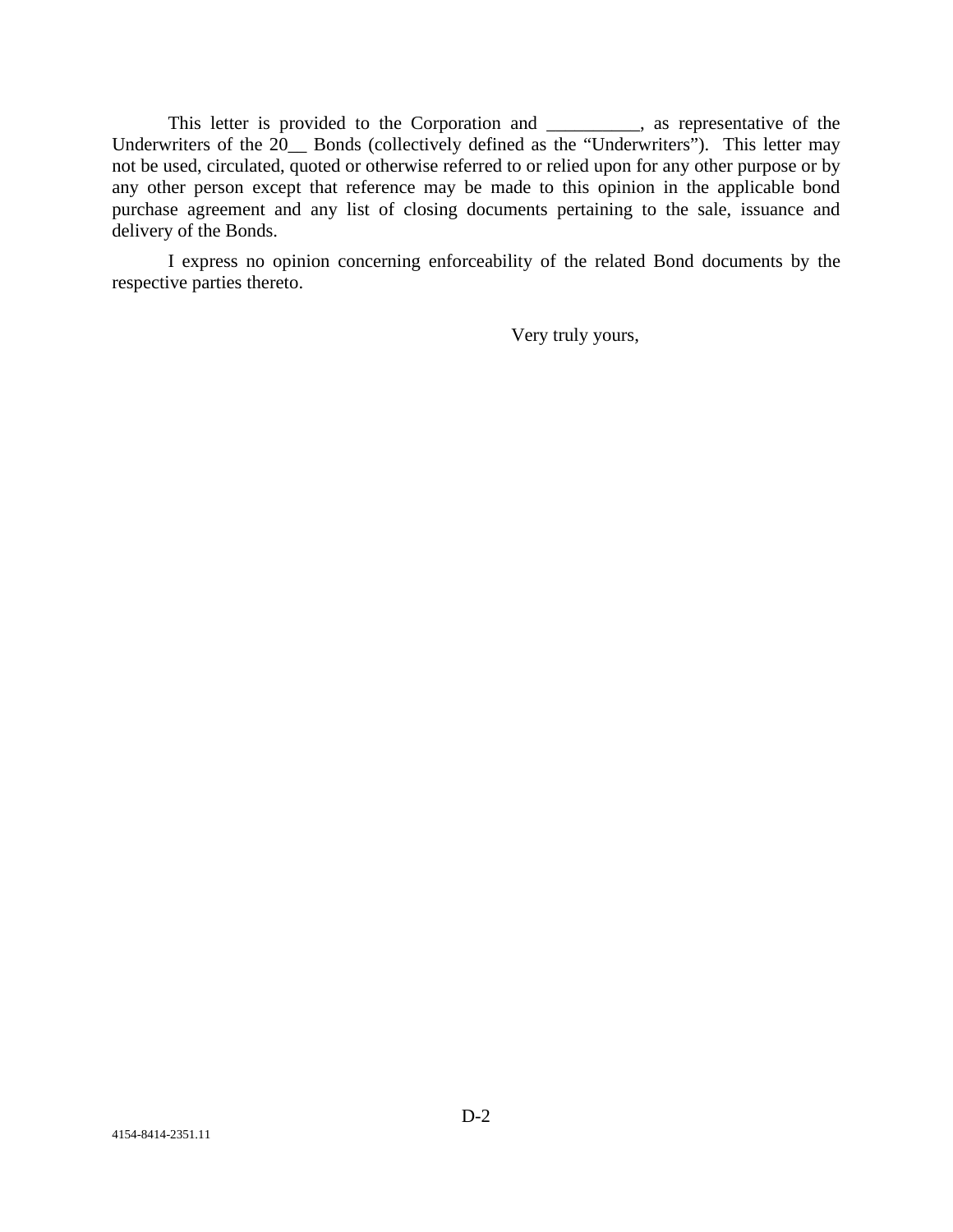EXHIBIT E

#### FORM OF REPRESENTATIVE'S CERTIFICATE

 $\frac{1}{20}$ , 20

New York City Housing Development Corporation 110 William Street New York, New York 10038

Re: \$[\_\_\_\_\_\_\_\_] Multi-Family Housing Revenue Bonds, 20\_\_ (the **"Bonds"**)

[\_\_\_\_\_\_\_\_], as the senior managing underwriter (the "**Representative**") named in the bond purchase agreement (the "**Bond Purchase Agreement**") entered into [\_\_\_\_\_\_\_\_], 20\_\_ (the "**Sale Date**") by and between the underwriters named therein and the New York City Housing Development Corporation (the "**Corporation**") in connection with the sale by the Corporation of its Bonds, hereby certifies that:

- (i) as of the Sale Date, all of each Maturity, as defined below, of the Bonds has been the subject of a bona fide offering to the Public, as defined below, [**IF HOLD THE PRICE OPTION APPLIES, ADD THE FOLLOWING**] at the prices or yields shown on the final pricing wire in respect of the Bonds attached hereto as Schedule A (the "**Initial Offering Price**");
- (ii) as of the Sale Date, [except for the Maturities listed under the heading "UNSOLD MATURITIES AS OF THE DATE OF THE BOND PURCHASE AGREEMENT" in the attached Schedule B (the "Unsold Maturities"),] the price at which the first 10 percent of each Maturity of the Bonds was sold by the Underwriters to the Public is set forth on Schedule B attached hereto; and
- (iii) [**FOR USE IN CONNECTION WITH THE HOLD THE PRICE OPTION**] on and following the Sale Date, with respect to the Unsold Maturities, the [Representative][Underwriters]<sup>1</sup>, in compliance with the applicable provisions described in the Bond Purchase Agreement, [(i) has retained][have neither offered nor sold any of]<sup>1</sup> the Unsold Principal Amounts of the bonds of the Unsold Maturities, as shown in Schedule B attached hereto [(the "**Unsold Principal Amounts**") and not allocated any such Unsold Principal Amounts to any other Underwriter and (ii) has neither offered nor sold any such Unsold Principal Amounts $]$ <sup>2</sup> to the Public at a price that is higher or yield lower than the Initial Offering Price

<sup>&</sup>lt;sup>1</sup> Alternative language for Senior Manager opting not to retain unsold maturities.

 $2^2$  Delete for Senior Manager opting not to retain unsold maturities.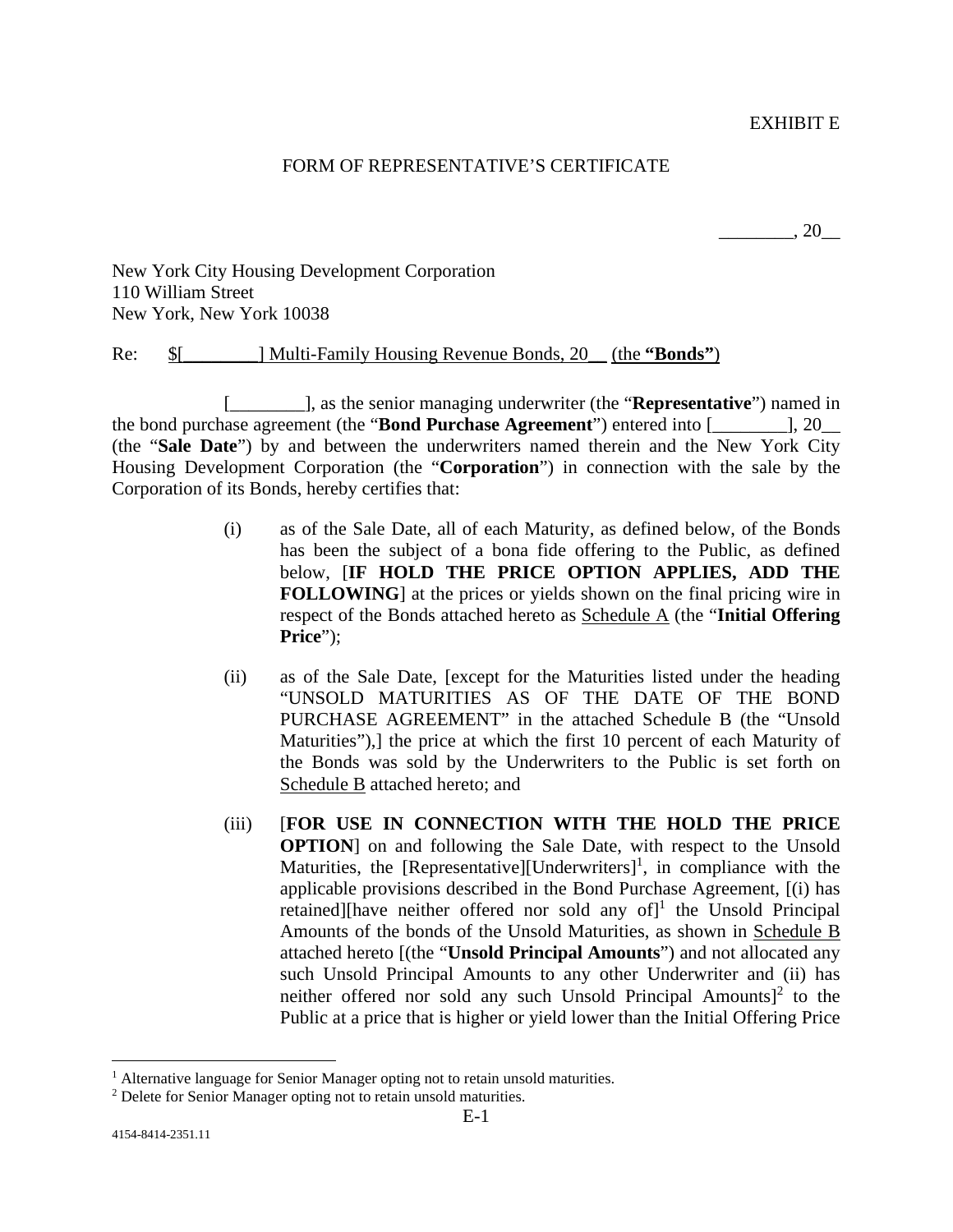during the period starting on the Sale Date and ending on the earlier of the following: (a) the close of the fifth business day after the Sale Date, or (b) the date on which at least 10 percent of the bonds of the Unsold Maturity has been sold to the Public at or below the Initial Offering Price.

For purposes of this certificate the following definitions apply, including capitalized terms not otherwise defined herein shall have the same meaning as defined in the Tax Regulatory Certificate for the Bonds to which this Exhibit B-1 is attached:

> "Maturity" shall refer to Bonds with the same maturity date, interest rate, CUSIP number and credit terms;

> "Public" means any person (including an individual, trust, estate, partnership, association, company or corporation) other than an Underwriter or a Related Party, as defined below, to an Underwriter;

> "Related Party" means any entity if an Underwriter and such entity are subject, directly or indirectly, to (i) more than 50 percent common ownership of the voting power or the total value of their stock, if both entities are corporations (including direct ownership by one corporation of another), (ii) more than 50 percent common ownership of their capital interests or profit interests, if both entities are partnerships (including direct ownership by one partnership of another), or (iii) more than 50 percent common ownership of the value of the outstanding stock of the corporation or the capital interests or profit interests of the partnership, as applicable, if one entity is a corporation and the other entity is a partnership (including direct ownership of the applicable stock or interests by one entity of the other); and

> "Underwriter" means (i) the "Representative", (ii) any person that agrees pursuant to a written contract to participate in the initial sale of the Bonds to the Public, and (iii) any person that agrees pursuant to a written contract directly or indirectly with a person described in clause (ii) of this definition to participate in the initial sale of the Bonds to the Public, including a member of a selling group or a party to a retail distribution agreement participating in the initial sale of the Bonds to the Public.

[Based on our experience with respect to issues of tax-exempt bonds similar to the Bonds and our knowledge of such financings in general, we believe that the present value of the fees and expenses to be paid for the Credit Enhancement is less than the present value of interest to be saved as a result of such Credit Enhancement. Based upon our experience with other similar credit enhancement arrangements, we believe that the payment of the fees for Long-Term Credit Enhancement does not exceed a reasonable charge for the transfer of credit risk, taking into account payments charged by credit enhancers in comparable transactions including transactions in which the credit enhancer has no involvement other than as a credit enhancer.]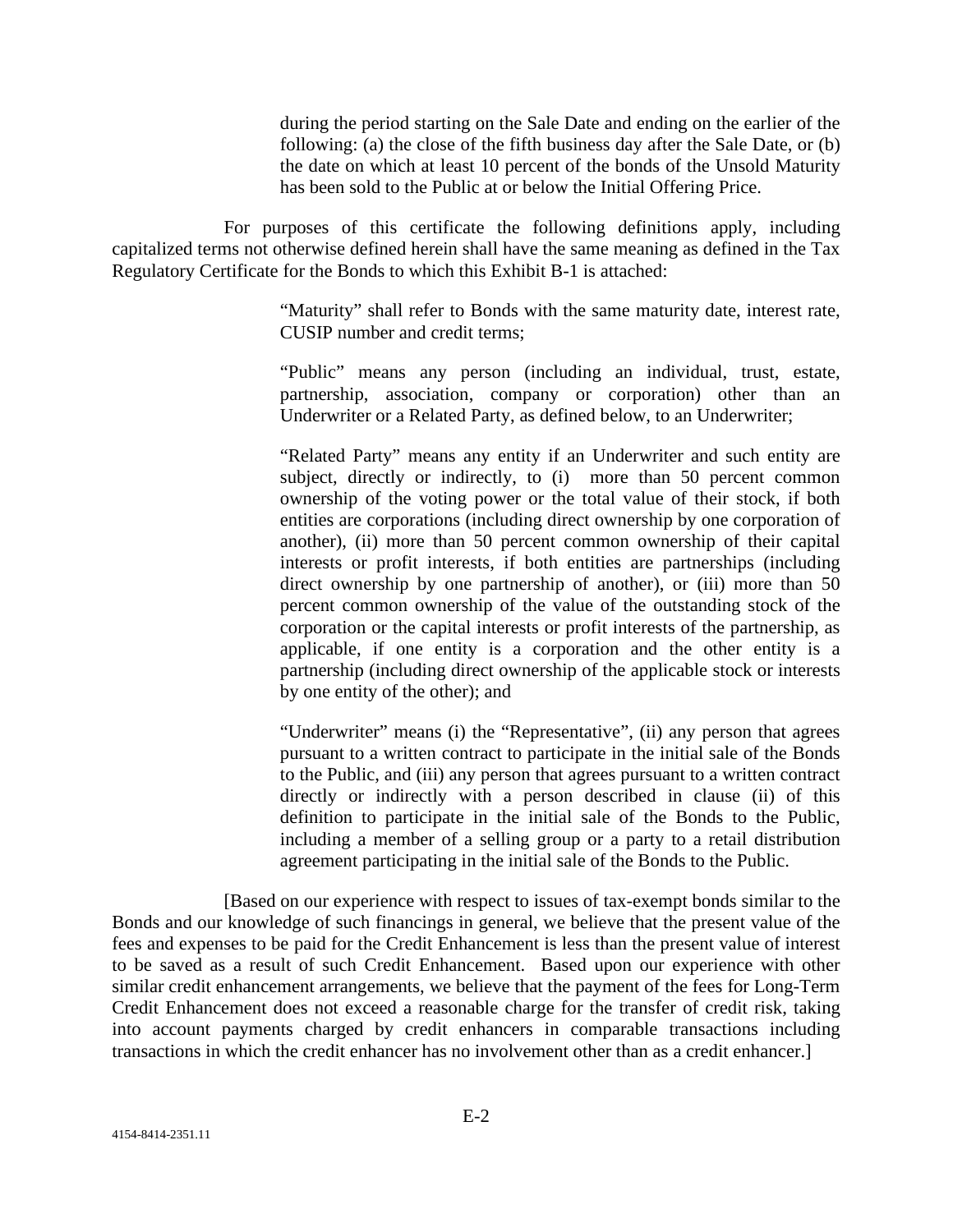[Based on our experience with respect to issues of tax-exempt bonds similar to the Bonds and our knowledge of such financings in general, if and when funded, the funding of the Debt Service Reserve Account for the Bonds in the amount not to exceed the Debt Service Reserve Account Requirement was a vital factor in marketing the Bonds and provides a source of security, if and when funded, that facilitates the marketing of the Bonds at the interest rates provided thereon, which rates are comparable to those of bond issues with similar character.]

We understand that the representations contained herein may be relied upon by the Issuer in making certain of the representations contained in the Tax Regulatory Certificate for the Bonds to which this Exhibit B-1 is attached, and we further understand that Hawkins Delafield & Wood LLP, as bond counsel to the Issuer, may rely upon this certificate, among other things, in providing an opinion with respect to the exclusion from gross income of interest on the Bonds pursuant to Section 103 of the Internal Revenue Code of 1986, as amended (the "Code"). The undersigned is certifying only as to facts in existence on the date hereof. Nothing herein represents the undersigned's interpretation of any laws; in particular the regulations under the Code, or the application of any laws to these facts. The certifications contained herein are not necessarily based on personal knowledge, but may instead be based on either inquiry deemed adequate by the undersigned or institutional knowledge (or both) regarding the matters set forth herein. Although certain information furnished in this Certificate has been derived from other Underwriters and cannot be independently verified by us, we have no reason to believe it to be untrue in any material respect

*(Rest of Page Intentionally Left Blank – Signature Page Follows)*.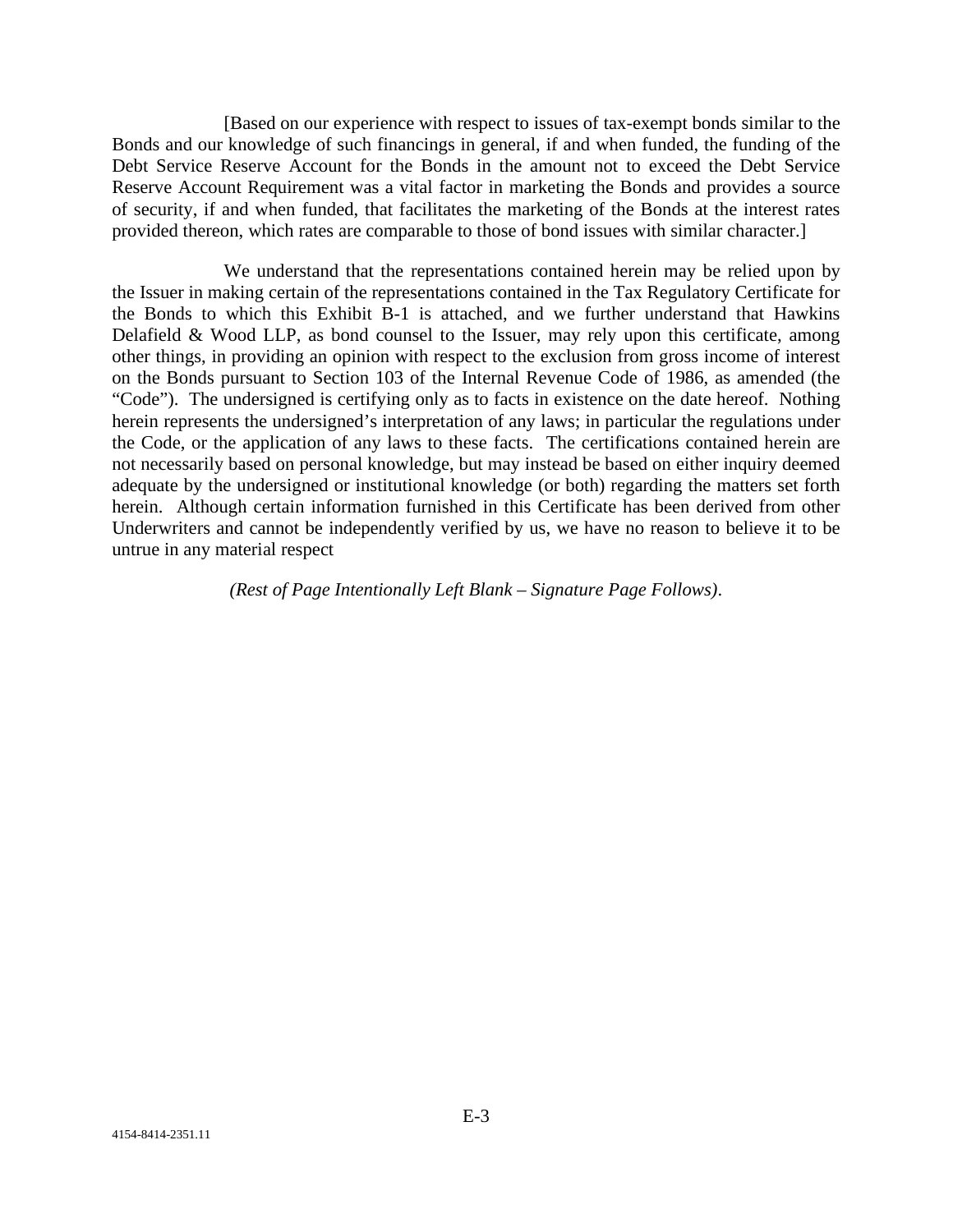IN WITNESS WHEREOF, I have hereunto set my hand to this Certificate of the Underwriter this \_\_\_\_\_\_\_, 20\_.

Very truly yours,

# **[REPRESENTATIVE]**

| By:    |  |  |
|--------|--|--|
| Name:  |  |  |
| Title: |  |  |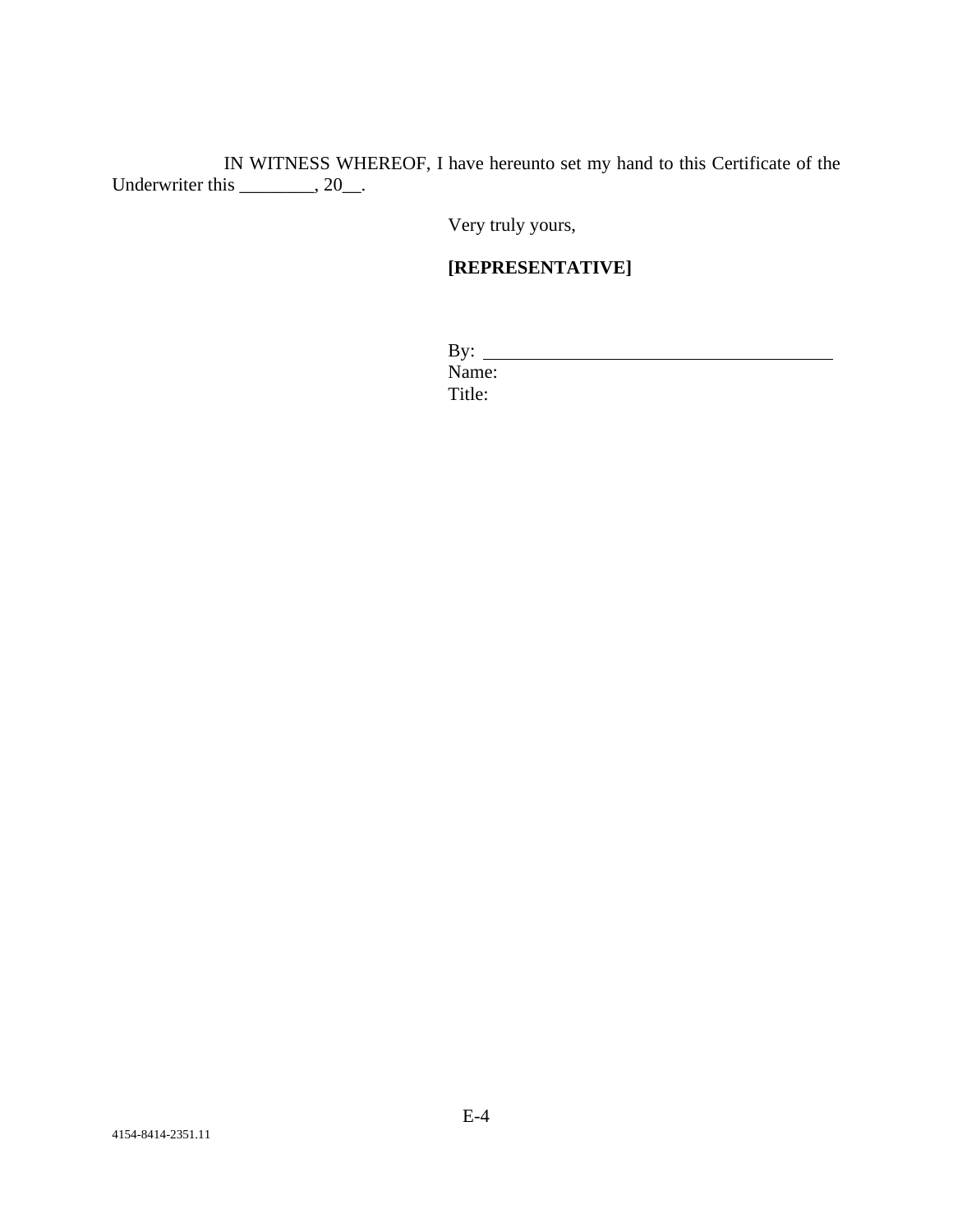# Schedule A

# FINAL PRICING WIRE